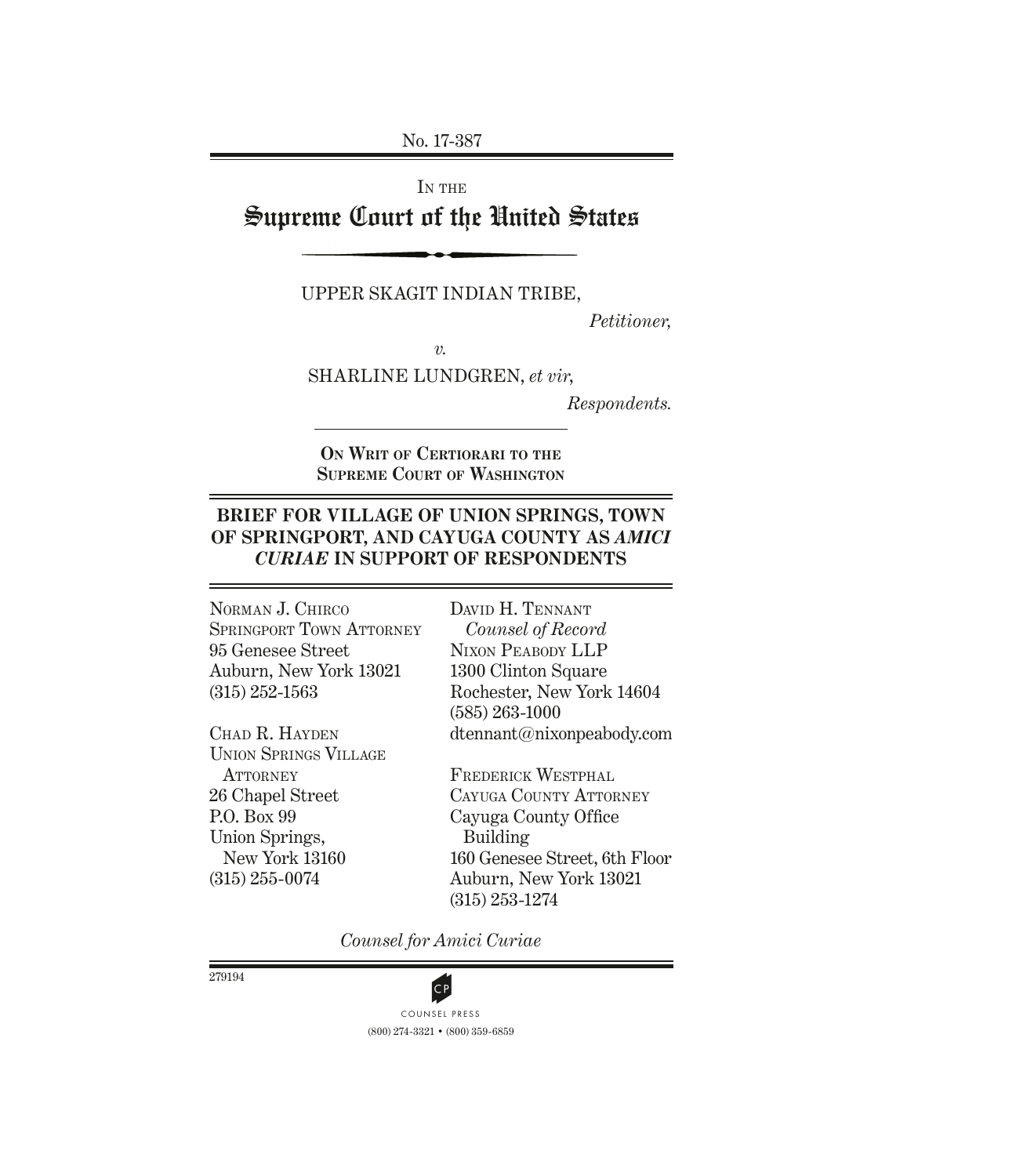# **TABLE OF CONTENTS**

|--|

| I. |           | INTEREST OF THE AMICI CURIAE 1                                                                                                            |
|----|-----------|-------------------------------------------------------------------------------------------------------------------------------------------|
|    | A.        |                                                                                                                                           |
|    | <b>B.</b> | Specific Experience of <i>Amici</i> with Tribal<br>Sovereign Immunity Blocking Essential<br>Government Enforcement Powers in              |
| Π. |           | SUMMARY OF ARGUMENT13                                                                                                                     |
|    |           |                                                                                                                                           |
|    | A.        | Petitioner's Argument is Contrary<br>to Well-Established Limits on<br>Sovereign Immunity Defenses to In                                   |
|    | В.        | The Petitioner's Expansive View of<br><b>Tribal Sovereign Immunity Exceeds</b>                                                            |
|    | C.        | The Washington Supreme Court's<br>Decision is Harmonious with this<br>Court's Tribal Sovereign Immunity                                   |
|    |           | 1. Sherrill and Yakima Permit the<br>In Rem Tax Foreclosure of Taxable<br>Tribal Real Property-Over Tribal<br>Assertions of Immunity from |

i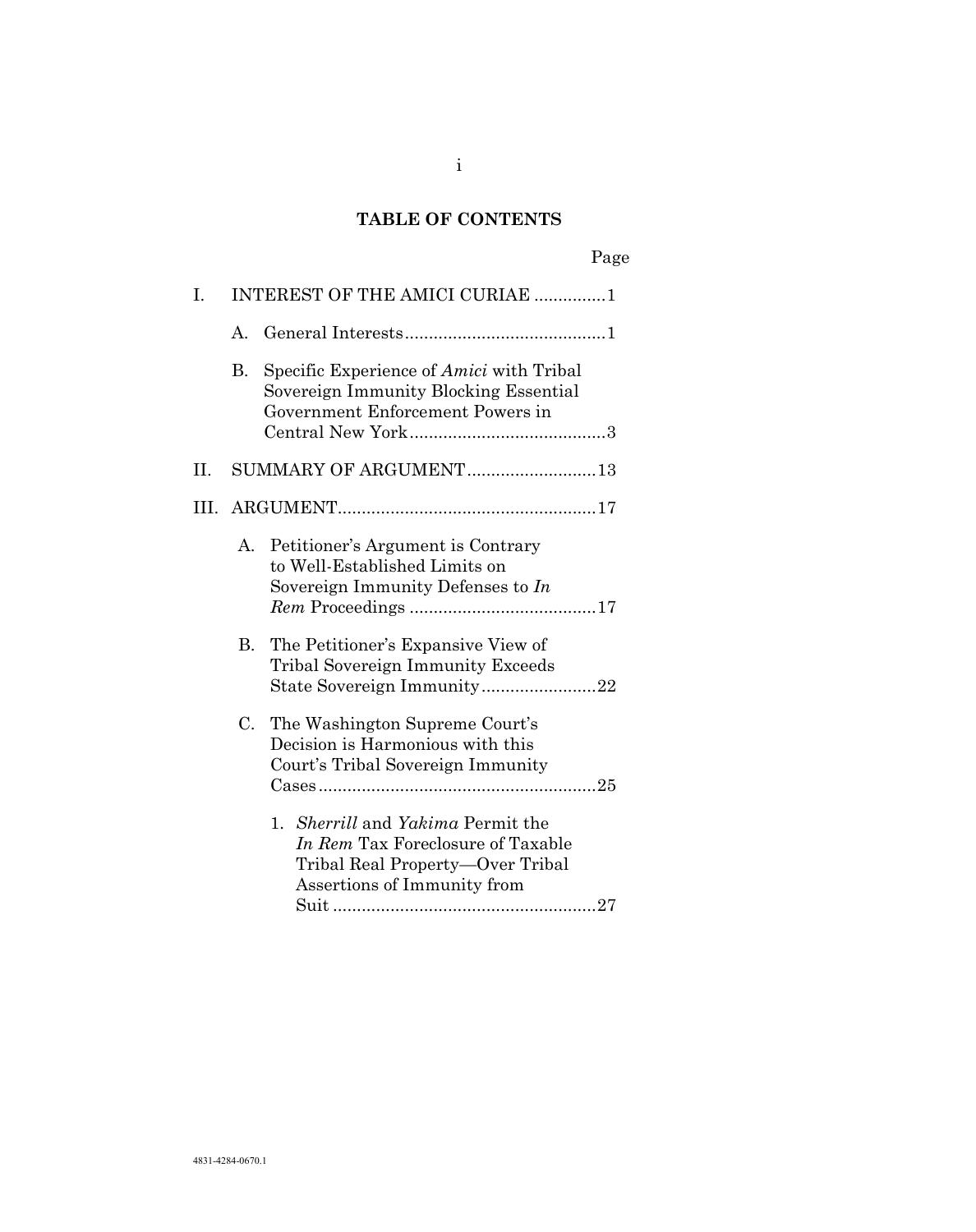|    | 2. Petitioner and Its Amici<br>Misunderstand and Misapply This<br>Court's Old Maritime Case34 |
|----|-----------------------------------------------------------------------------------------------|
| D. | Elevating Tribes to be "Super-                                                                |
|    | Sovereigns" Cannot be Reconciled                                                              |
|    | With Their Legal Status As Limited,                                                           |
|    | Self-Governing Sovereigns38                                                                   |
| Е. | Elevating Tribes to Super-                                                                    |
|    | Sovereigns Would Create the                                                                   |
|    | Disruptive Effects That Sherrill                                                              |
|    |                                                                                               |
|    | CONCLUSION                                                                                    |

ii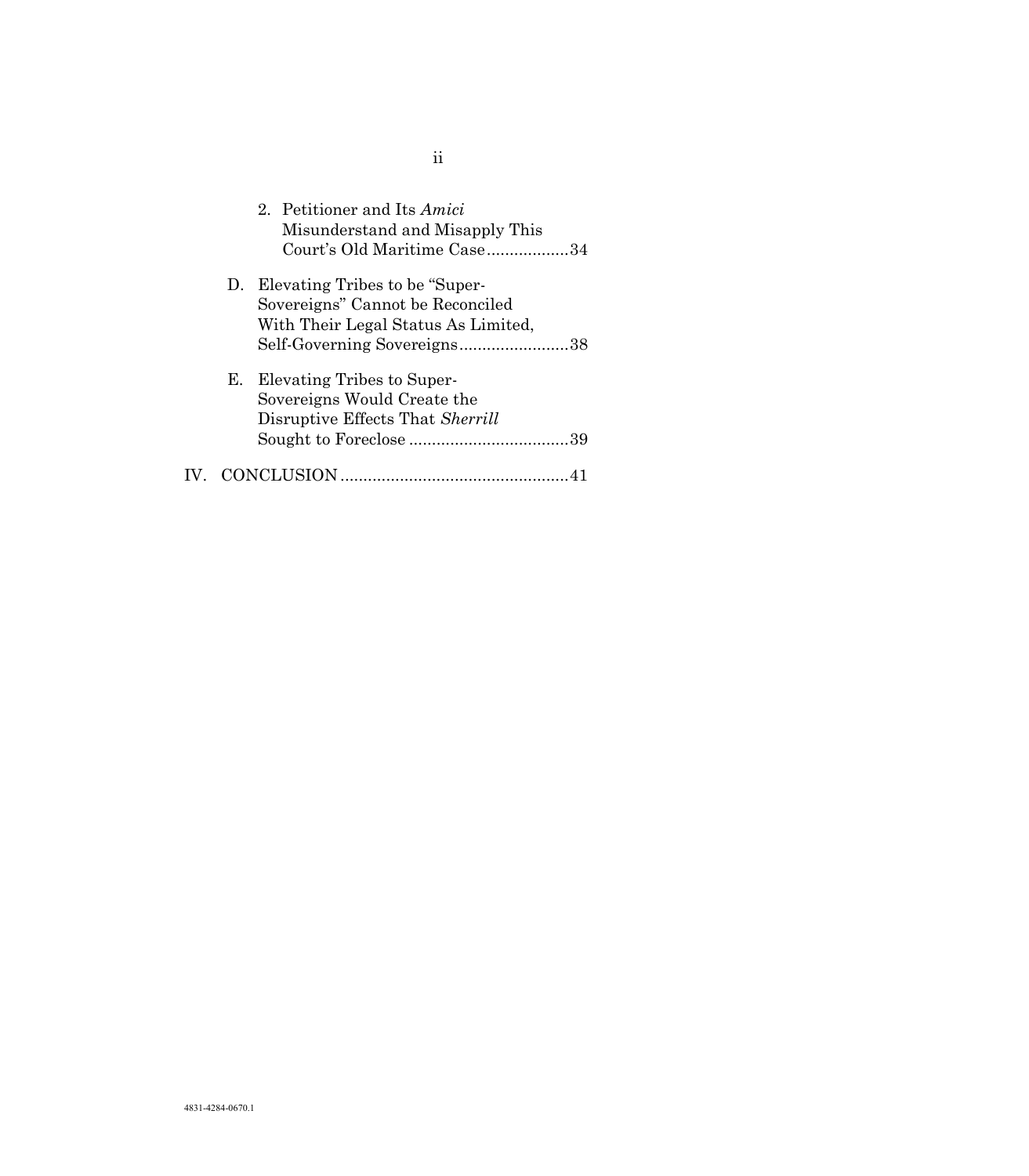# **TABLE OF AUTHORITIES**

# **Page(s)**

# **Cases:**

| In re 1650 Cases of Seized Liquor,                                                                  |
|-----------------------------------------------------------------------------------------------------|
| Alden v. Maine                                                                                      |
| Asociacion de Reclamantes v. United Mexican<br>States,<br>735 F.2d 1517 (D.C. Cir. 1984)  17, 19 21 |
| Bay Mills Indian Cmty. v. State of Michigan,                                                        |
| Blatchford v. Native Village of Noatak                                                              |
| C & L Enters., Inc. v. Citizen Band Potawatomi<br>Indian Tribe of Okla.,                            |
| Cass Cnty. Joint Water Res. Dist. v. 1.43 Acres<br>of Land,                                         |
| Cayuga Indian Nation of N.Y. v. Pataki,<br>413 F.3d 266 (2d Cir. 2005), cert. denied,               |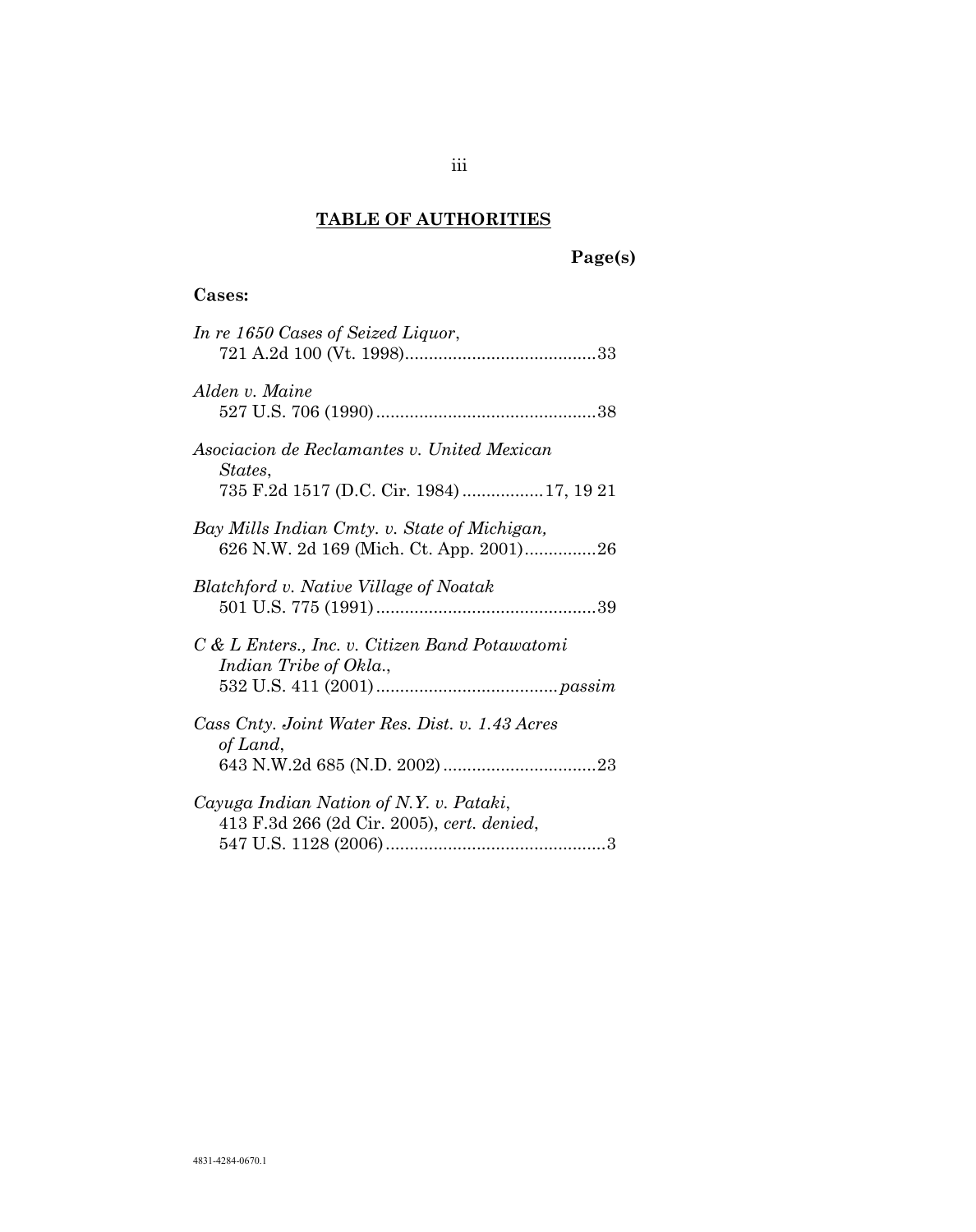| Cayuga Indian Nation of N.Y. v. Seneca<br>County,                                                                                                                               |
|---------------------------------------------------------------------------------------------------------------------------------------------------------------------------------|
| Cayuga Indian Nation of N.Y. v. Seneca<br>County,<br>890 F. Supp. 2d 240 (W.D.N.Y. 2012) 6, 9, 31                                                                               |
| Cayuga Indian Nation of N.Y. v. Village of<br><b>Union Springs</b><br>293 F. Supp. 2d 183 (N.D.N.Y. 2003)  4                                                                    |
| Cayuga Indian Nation of N.Y. v. Village of<br><b>Union Springs</b><br>317 F. Supp. 2d 128 (N.D.N.Y. 2004) 4                                                                     |
| Cayuga Indian Nation of N.Y. v. Village of<br><b>Union Springs</b><br>390 F. Supp. 2d 203 (N.D.N.Y. 2005)4                                                                      |
| Cayuga Nation v. Tanner,                                                                                                                                                        |
| Cherokee Nation v. Georgia,                                                                                                                                                     |
| City of New York v. Permanent Mission of India<br>to the U.N.,<br>446 F.3d 365 (2d Cir. 2006), aff'd, sub nom.<br>Permanent Mission of India of the U.N. v. City<br>of New York |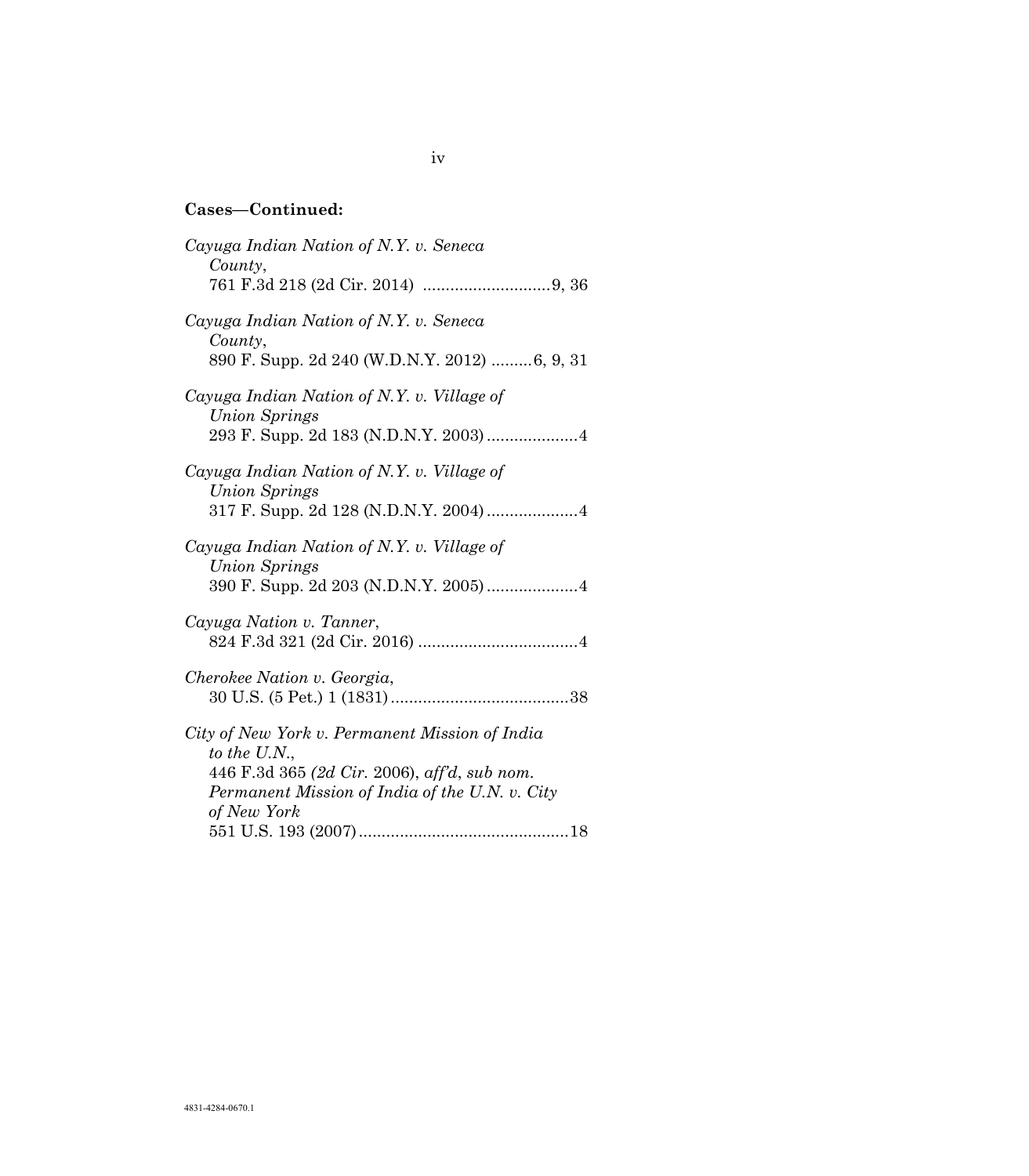| City of Sherrill v. Oneida Indian Nation,                                                                                        |
|----------------------------------------------------------------------------------------------------------------------------------|
| County of Yakima v. Confederated Tribes and<br><b>Bands of Yakima Indian Nation,</b>                                             |
| County of Yakima v. Confederated Tribes and<br><b>Bands of Yakima Indian Nation,</b><br>Nos. 9-408, 90-577, 1991 WL 521727 (U.S. |
| Dows v. City of Chicago,                                                                                                         |
| Georgia v. City of Chattanooga,                                                                                                  |
| Keweenaw Bay Indian Cmty. v. Rising,                                                                                             |
| Kiowa Tribe of Okla. v. Mfg. Techs., Inc.,                                                                                       |
| Lewis v. Clarke,                                                                                                                 |
| Michigan v. Bay Mills,<br>134 S. Ct. 2024 (2014)  12, 25, 26, 35                                                                 |
| Morton v. Mancari,                                                                                                               |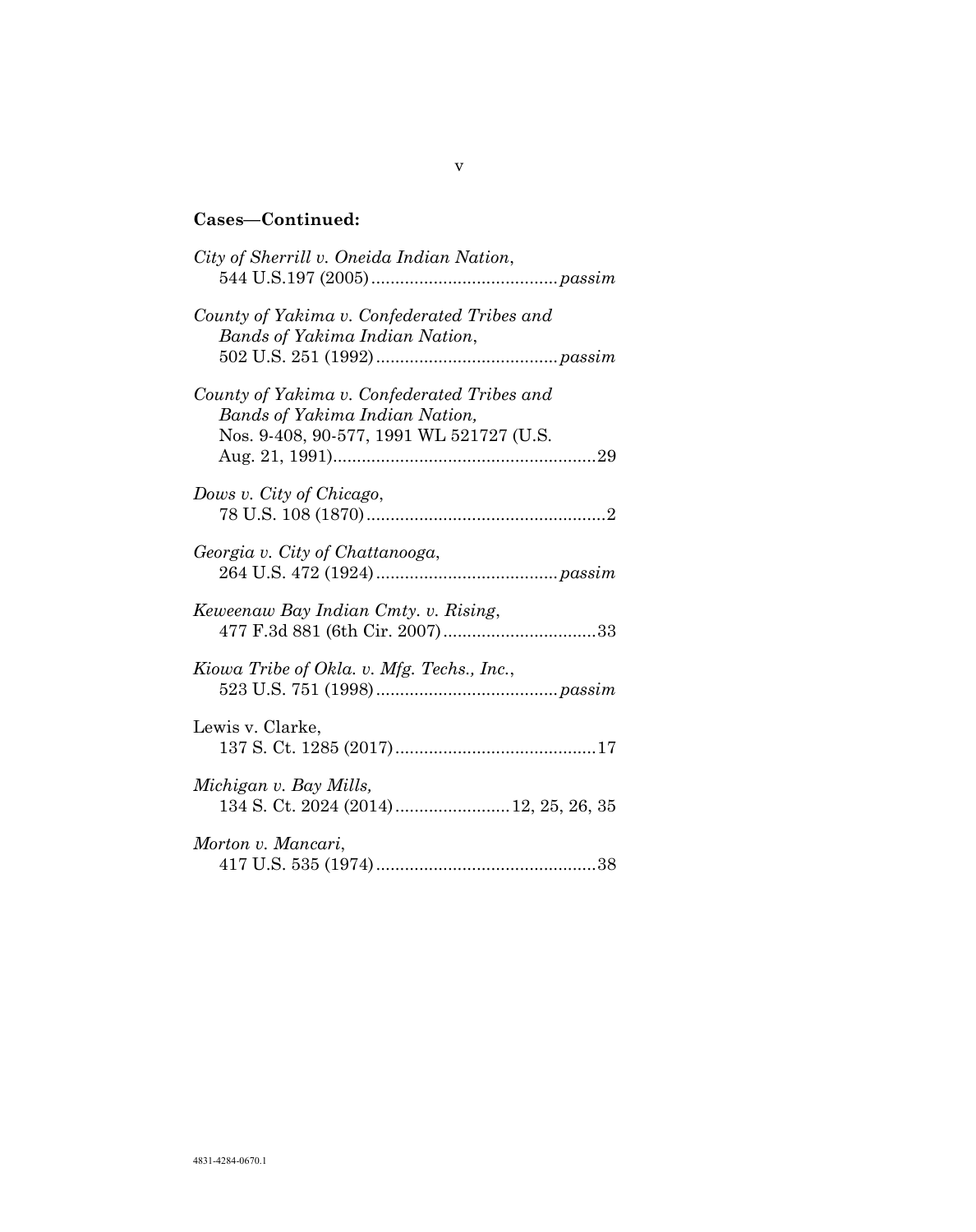| New York v. Shinnecock Indian Nation,<br>523 F. Supp. 2d 185 (E.D.N.Y. 2007) rev'd<br>on other grounds, 868 F. 3d 133 (2d Cir. |  |
|--------------------------------------------------------------------------------------------------------------------------------|--|
| Oklahoma Tax Comm'n v. Chickasaw Nation                                                                                        |  |
| Oklahoma Tax Comm'n v. Citizen Band<br>Potawatomi Indian Tribe                                                                 |  |
| Oneida Indian Nation of N.Y. v. Madison<br>County,                                                                             |  |
| Oneida Tribe of Indians of Wis. v. Vill., of<br>Hobart,                                                                        |  |
| People ex rel. Hoagland v. Streeper,                                                                                           |  |
| Permanent Mission of India to the U.N. v. City of<br>New York,                                                                 |  |
| Plains Commerce Bank v. Long Family Land &<br>Cattle Co.,                                                                      |  |
| Santa Clara Pueblo v. Martinez,                                                                                                |  |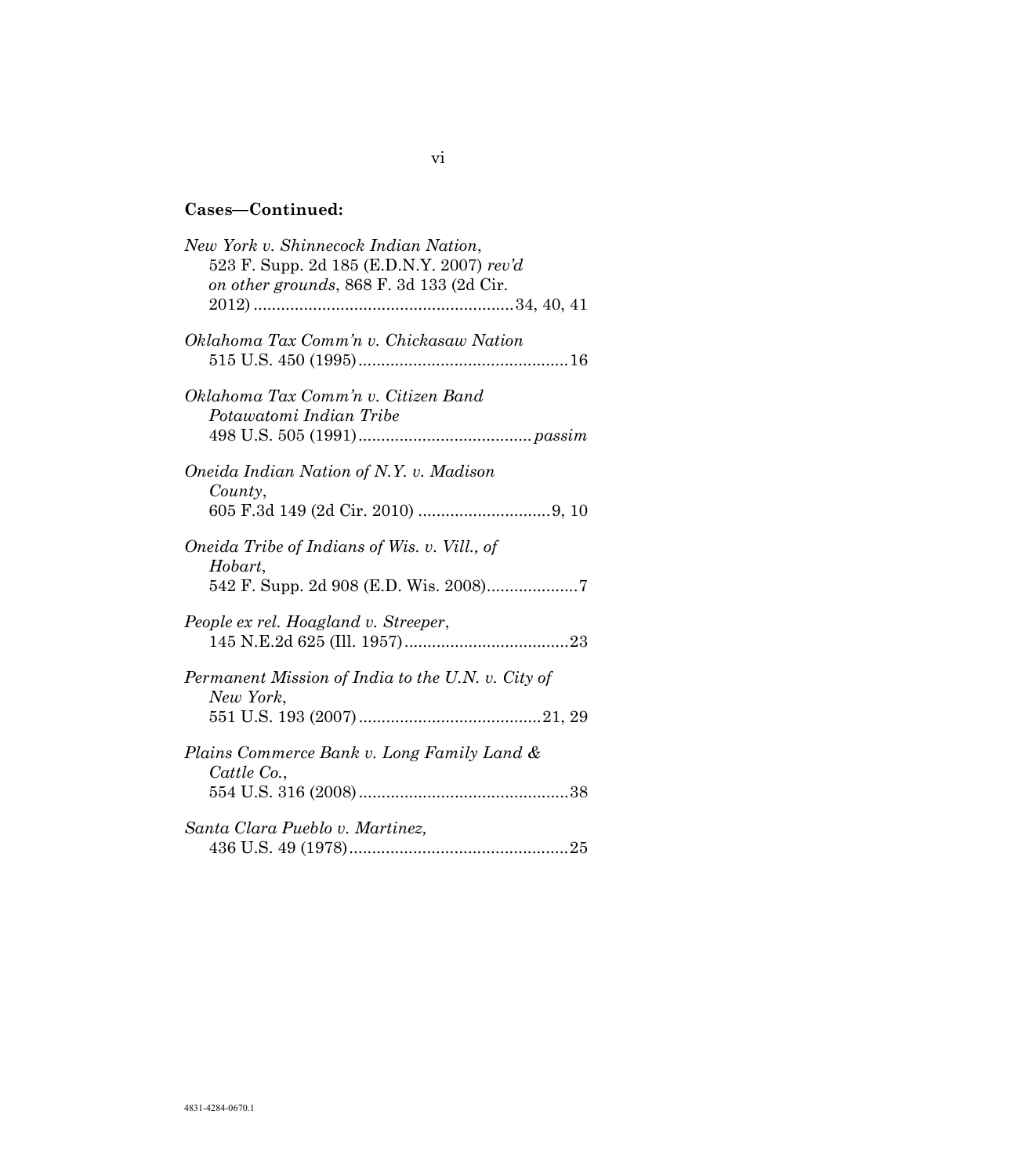| State v. City of Hudson,                                                  |
|---------------------------------------------------------------------------|
| The Schooner Exch. v. McFadden,                                           |
| The Siren,                                                                |
| Three Affiliated Tribes of the Fort Berthold<br>Reservation v. Wold Eng'g |
| United States v. U.S. Fidelity & Guaranty Co.,                            |
| United States v. Wheeler,                                                 |
| Washington v. Confederated Tribes of the<br>Colville Indian Reservation   |
| <b>Statutes:</b>                                                          |
|                                                                           |
|                                                                           |
| Foreign Sovereign Immunities Act of 1976, 28                              |

U.S.C. § 1602..................................................18, 20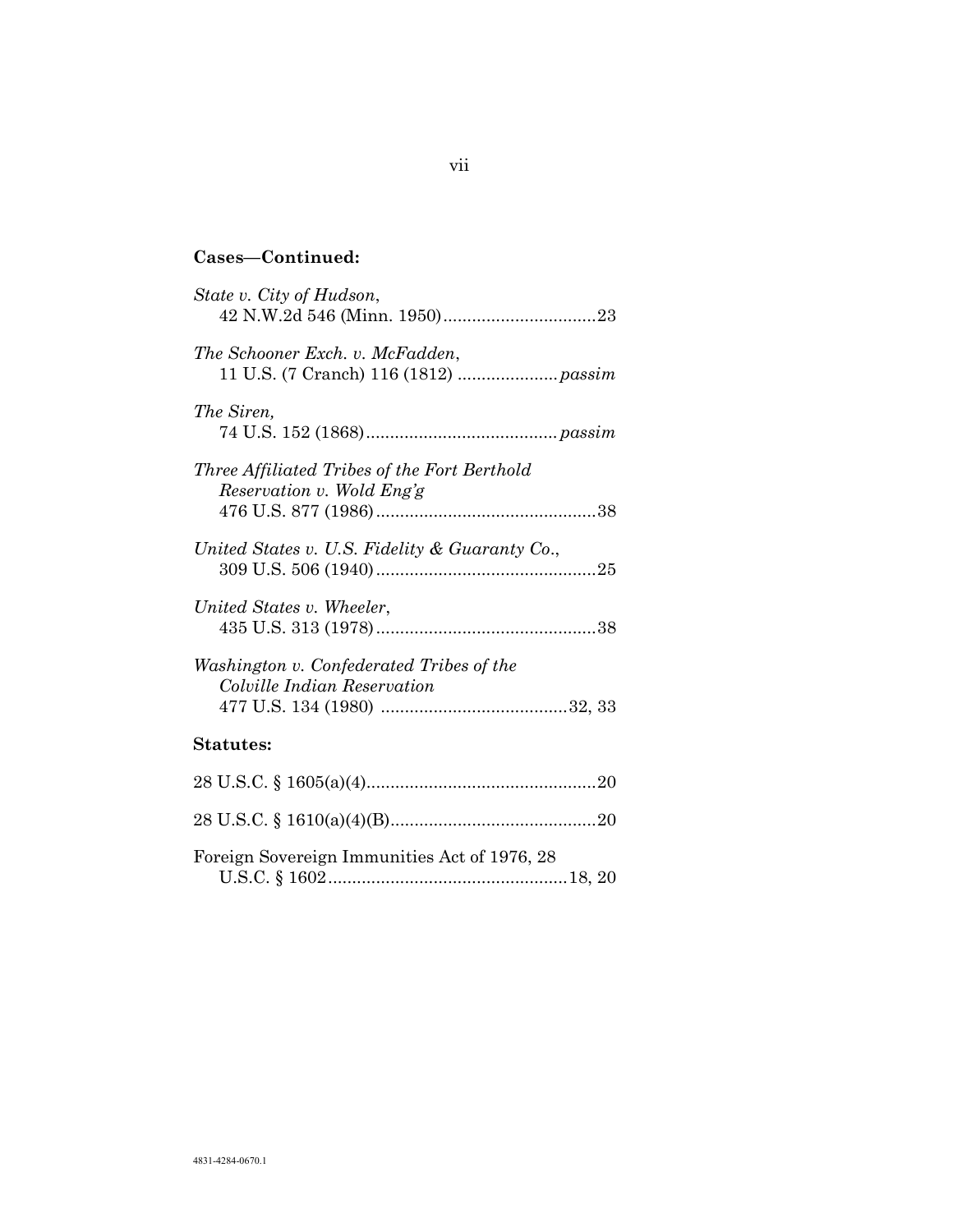| Indian Reorganization Act of 1934                                                                                                              |
|------------------------------------------------------------------------------------------------------------------------------------------------|
| N.Y. Real Prop. Tax Law §§ 902, 1120                                                                                                           |
| <b>Rules:</b>                                                                                                                                  |
|                                                                                                                                                |
| <b>Other Authorities:</b>                                                                                                                      |
| 1 F. Wharton, Conflict of Laws                                                                                                                 |
| H.R. Rep. No. 94-1487 (1976), reprinted in 1976                                                                                                |
| Letter from Jack B. Tate of May 19, 1952, 26<br>Dep't of State Bull. 984-85 (1952), reprinted<br>in Alfred Dunhill of London, Inc. v. Republic |
| Restatement (Second) of Foreign Relations Law                                                                                                  |
| Restatement (Third) of Foreign Relations Law                                                                                                   |
| Restatement (Third) of Foreign Relations Law                                                                                                   |

# viii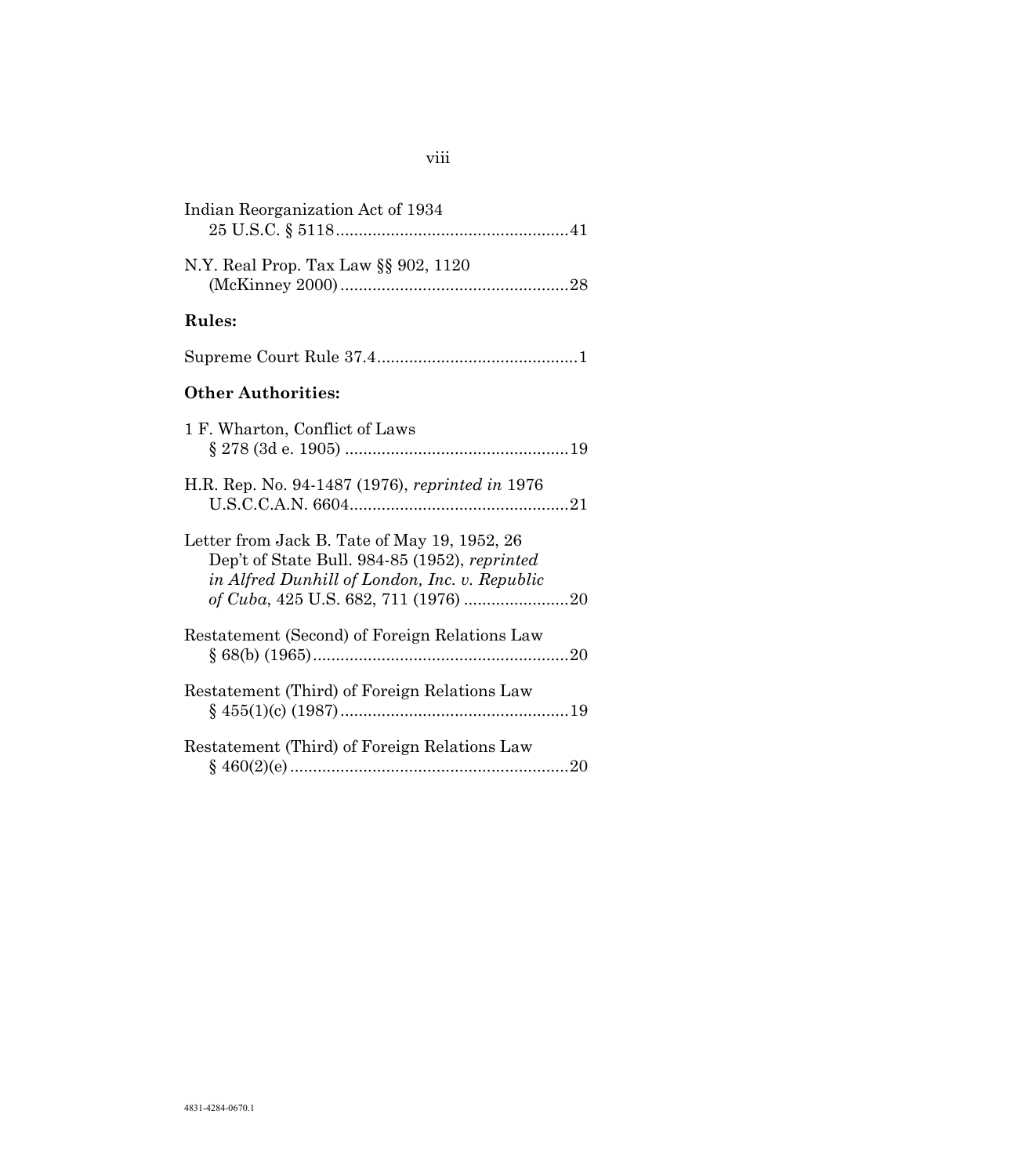#### **I. INTEREST OF AMICI CURIAE**

#### **A. General Interests**

Each of the *amici* local governments, Village of Union Springs (NY), Town of Springport (NY), and Cayuga County  $(NY)^1$ , exercises territorial sovereignty over real property located within its respective domains. As a natural incident of its territorial sovereignty, each local government imposes ad valorem real property taxes, exercises regulatory jurisdiction over real property that includes zoning and land use requirements, and, when appropriate, exercises eminent domain powers to acquire private lands for public benefit.

When a local government acts in relation to real property located within its territorial boundaries, it often does so through *in rem* legal proceedings. The enforcement of real property taxes, for example, is accomplished through tax foreclosure proceedings foreclosing on a tax lien on the property which is a quintessential *in rem* action against the property itself. It is not an action against the delinquent taxpayer. Revenue collected through *in rem* tax foreclosure proceedings and publicly maintaining the legal right to

l

<sup>&</sup>lt;sup>1</sup> The authorized legal officer for each of the Village, Town and County amici is serving as co-counsel and listed on the brief, in accordance with Supreme Court Rule 37.4.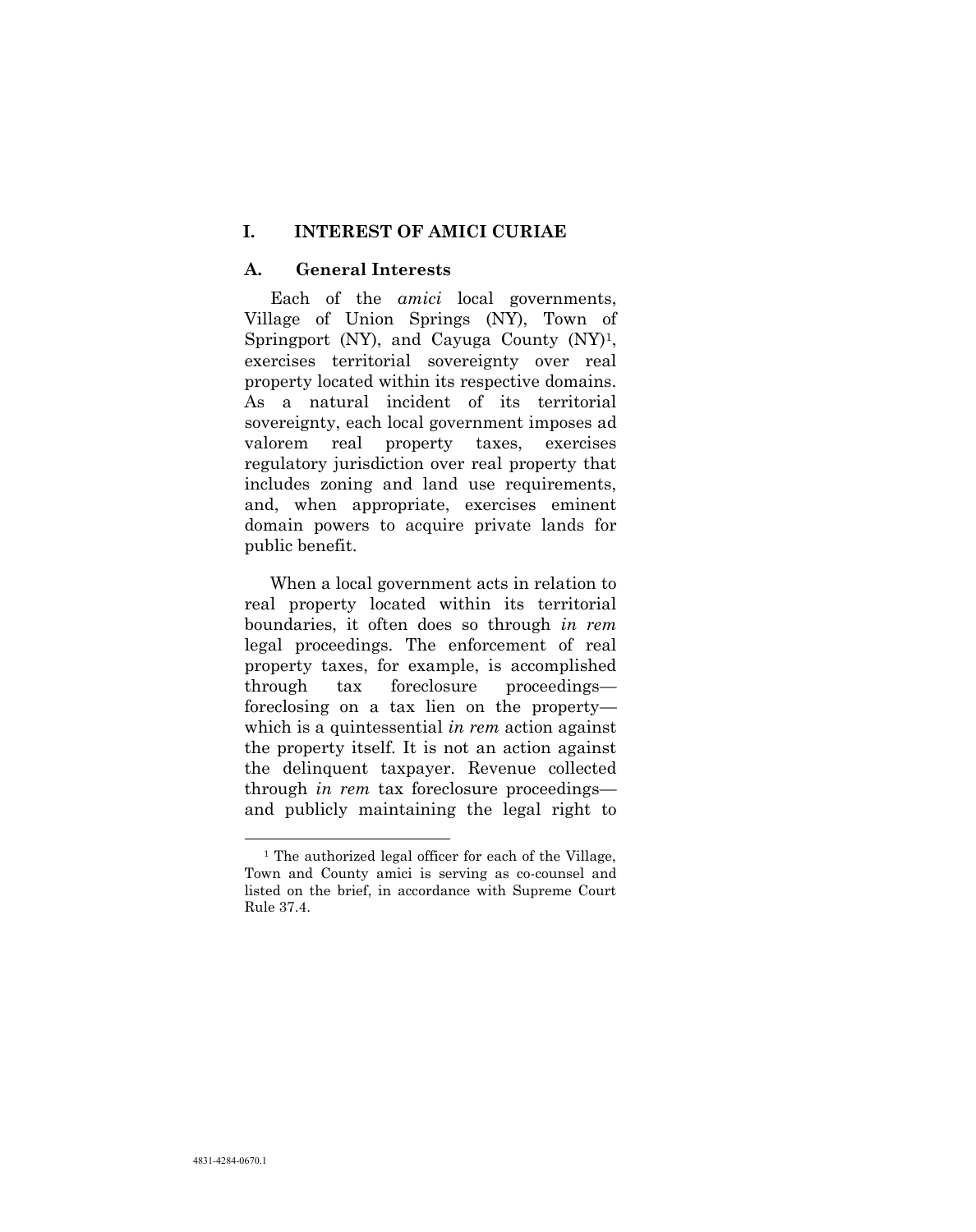enforce its tax laws—is essential to raise revenue for local governments, including for law enforcement and emergency services. *See Dows v. City of Chicago*, 78 U.S. 108, 110 (1870) ("It is upon taxation that the several States chiefly rely to obtain the means to carry on their respective governments, and it is of the utmost importance to all of them that the modes adopted to enforce the taxes levied should be interfered with as little as possible.")

Eminent domain is another essential governmental power exercised through *in rem* proceedings. It enables local governments to create public roads, utility rights-of-way, and water and sewer service, for the benefit of the public.

*Amici* thus exemplify the powers, interests, and responsibilities of the local government subdivisions of the sovereign states. <sup>2</sup>

l

<sup>2</sup> When this issue was last before the Court it attracted a great deal of support from state and local governments given the importance of the question presented: whether tribal immunity from suit blocks *in rem* tax foreclosure proceedings. Twelve states submitted a joint amicus brief in support of the Counties' petition for certiorari (New York, Alabama, Colorado, Florida, Idaho, Illinois, Michigan, New Mexico, North Dakota, South Dakota, Utah and Wyoming). The California State Association of Counties likewise filed an amicus brief, as did several New York counties and municipalities including the Town of Lennox. The case at bar has not drawn this kind of interest from state and local governments because the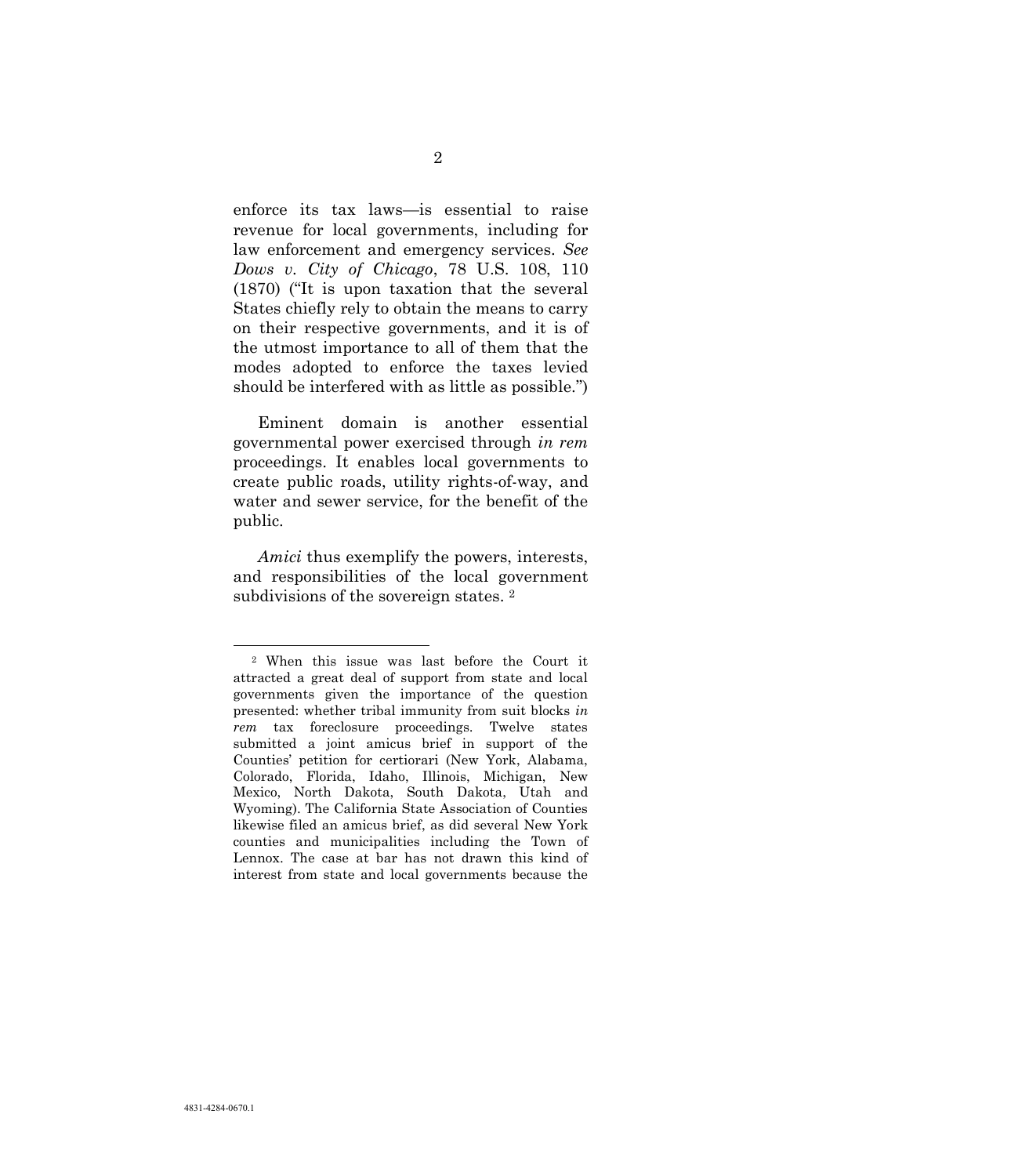### **B. Specific Experience of** *Amici* **with Tribal Sovereign Immunity Blocking Essential Government Enforcement Powers in Central New York.**

The Village of Union Springs is located within the Town of Springport in Cayuga County, New York. These three related governmental entities lie within the Cayuga Indian Nation's historic land claim area. The actions taken by the Cayuga Indian Nation (CIN), detailed below, most directly impact the Village of Union Springs<sup>3</sup> but also harm the Town of Springport<sup>4</sup> and Cayuga County.<sup>5</sup>

l

<sup>4</sup> The Town of Springport was formed in 1823 and contains the Village of Union Springs. It has a

case arises from a private lawsuit involving quiet title and adverse possession claims. That action does not involve governmental authority to collect taxes or condemn property located within a state sovereign's domain. Yet it is the potential for this Court's decision to reach those issues that makes an amicus submission from local governments appropriate on the merits.

<sup>3</sup> The Village was incorporated in 1848. Its population was recorded as 1,197 in the 2010 census. The Village consists of 1,120 acres located along Cayuga Lake. In contrast, CIN's historic land claim area—i.e., what the CIN unsuccessfully sought compensation for through a lawsuit in federal court (*Cayuga Indian Nation of N.Y. v. Pataki*, 413 F.3d 266, 271 (2d Cir. 2005), *cert. denied*, 547 U.S. 1128 (2006))—extends over a 64,000 acre swath of central New York. The land claim area covers large portions of Seneca and Cayuga Counties, and completely subsumes the Village of Union Springs.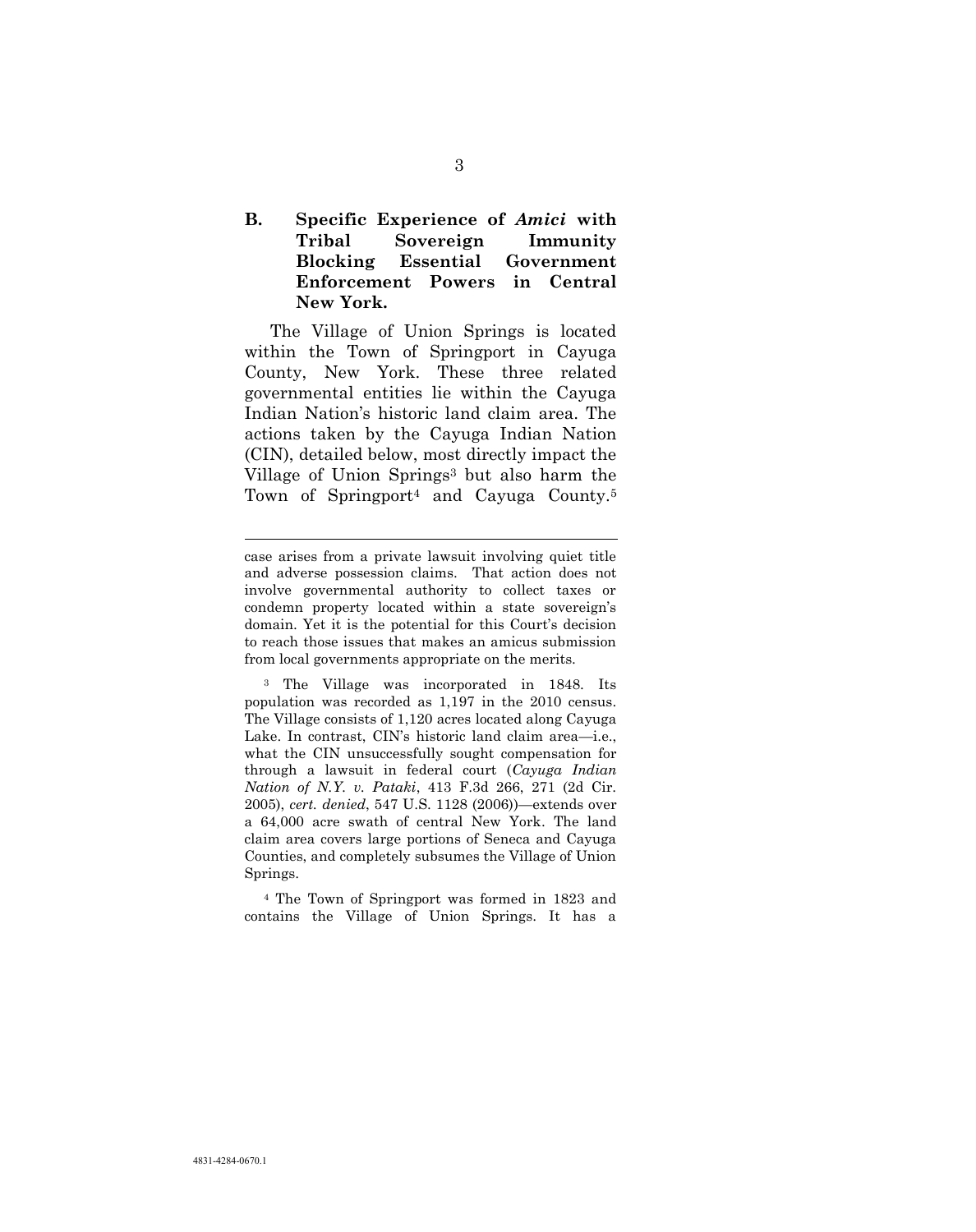Each suffers the same obstructions against collection of taxes for public services. In demonstrating their respective interests as *amicus curiae*, the experience of the Village should be viewed as applying to the Town and County as well.

The Village is engaged in litigation in the Northern District of New York with a group of individuals who purport to represent the Cayuga Indian Nation (CIN). *See Cayuga Nation v. Tanner*, 824 F.3d 321, 326-30 (2d Cir. 2016).<sup>6</sup> The dispute arises from the CIN's decision to purchase land within the Village acquired in open-market transactions from non-Indians in recent years and held in fee—

l

population of 2,367 as reported in the 2010 Census. It covers an area of approximately 26.8 square miles.

<sup>5</sup> Cayuga County was established in 1799. It has a population of 80,026 as stated in the 2010 Census. The County is 864 square miles in area.

<sup>6</sup> The Cayuga Indian Nation has sued the Village and its code enforcement officer (and other Village officials) in the Northern District of New York on multiple occasions, as reported in the following decision: 293 F. Supp. 2d 183 (N.D.N.Y. 2003); 317 F. Supp. 2d 128 (N.D.N.Y. 2004); and 390 F. Supp. 2d 203 (N.D.N.Y. 2005). The Second Circuit decision cited above addressed "a long-standing leadership dispute within the Nation" that has divided the tribe into two groups. 824 F.3d at 326-30. For ease of reference here, this brief will refer to the individuals in their claimed representative capacity—as the Cayuga Indian Nation or CIN—although that capacity has not been legally determined and may never be resolved.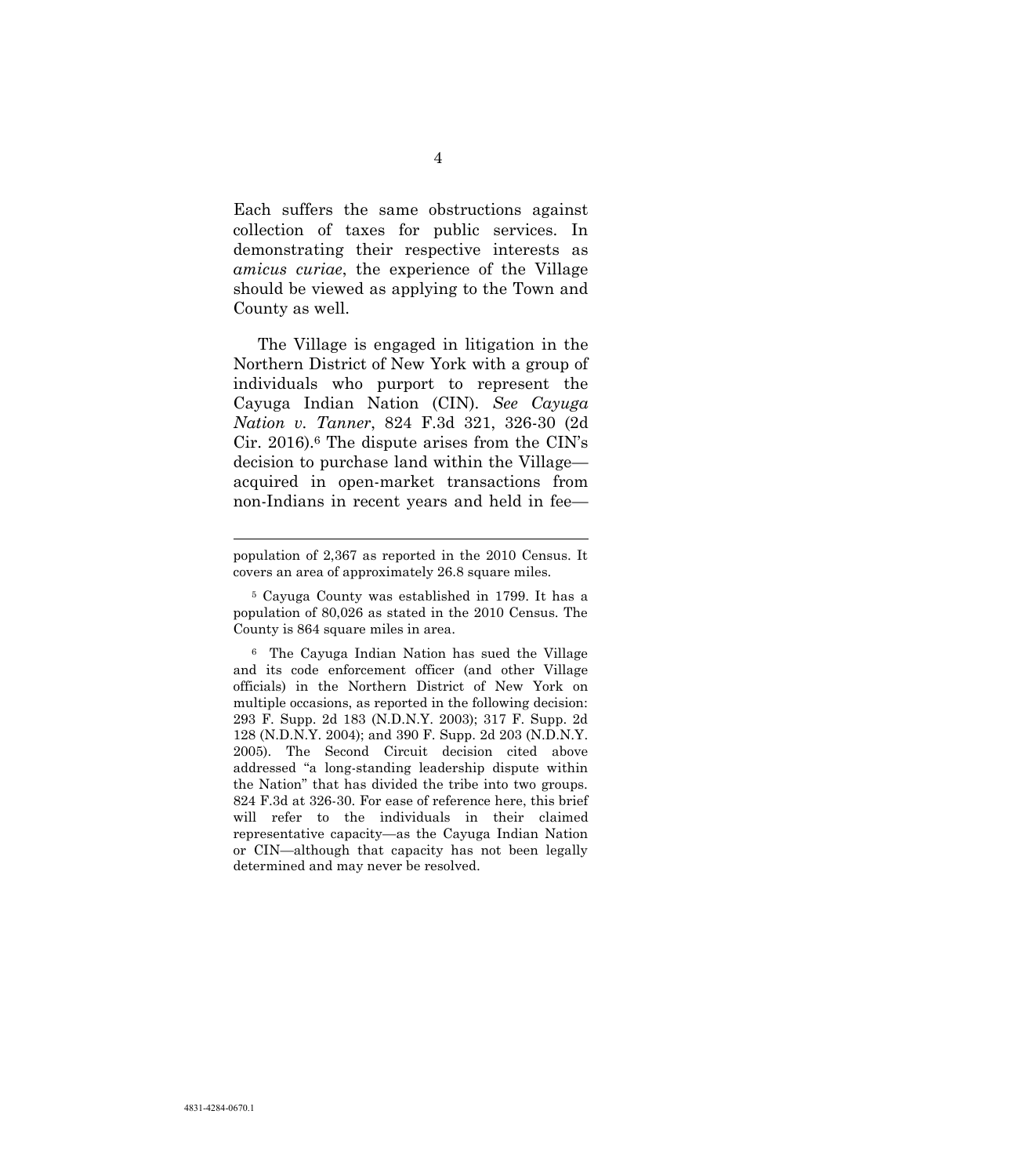and unilaterally declare that land to be under tribal jurisdiction. The CIN claims the land is located within the Nation's historic former reservation, which has not been legally disestablished.

<span id="page-13-0"></span>This Court's landmark decision in *City of Sherrill v. Oneida Indian Nation of N.Y.,* 544 U.S. 197 (2005) was supposed to have resolved all such disputes over whether a tribe or local government exercises sovereign authority over such "reacquired" former reservation lands. *Sherrill* rejected the Oneida Indian Nation (OIN)'s theory that "sovereign dominion" had somehow been "unified" with title when the tribe purchased the land on the open market. *Id*. at 213-14; *see id*. at 221 (rejecting "the piecemeal shift in governance this suit seeks unilaterally to initiate"). The OIN cannot "unilaterally revive its ancient sovereignty, in whole or in part," over aboriginal tribal lands that it reacquires "through open-market purchases from current titleholders." *Id*. at 203, 220-21. "Sovereign dominion" and "authority" therefore remain vested with New York and its county and local governments. *Id*. at 213; 216-217; *see id*. at 202-203.

*Sherrill*'s rejection of OIN's unilateral assertion of sovereignty in whole or in part arose in the context of local assessments of ad valorem real property taxes. The OIN had resisted paying the taxes on its real property dating back to 1999. OIN sued in federal court to block the counties' *in rem* proceedings,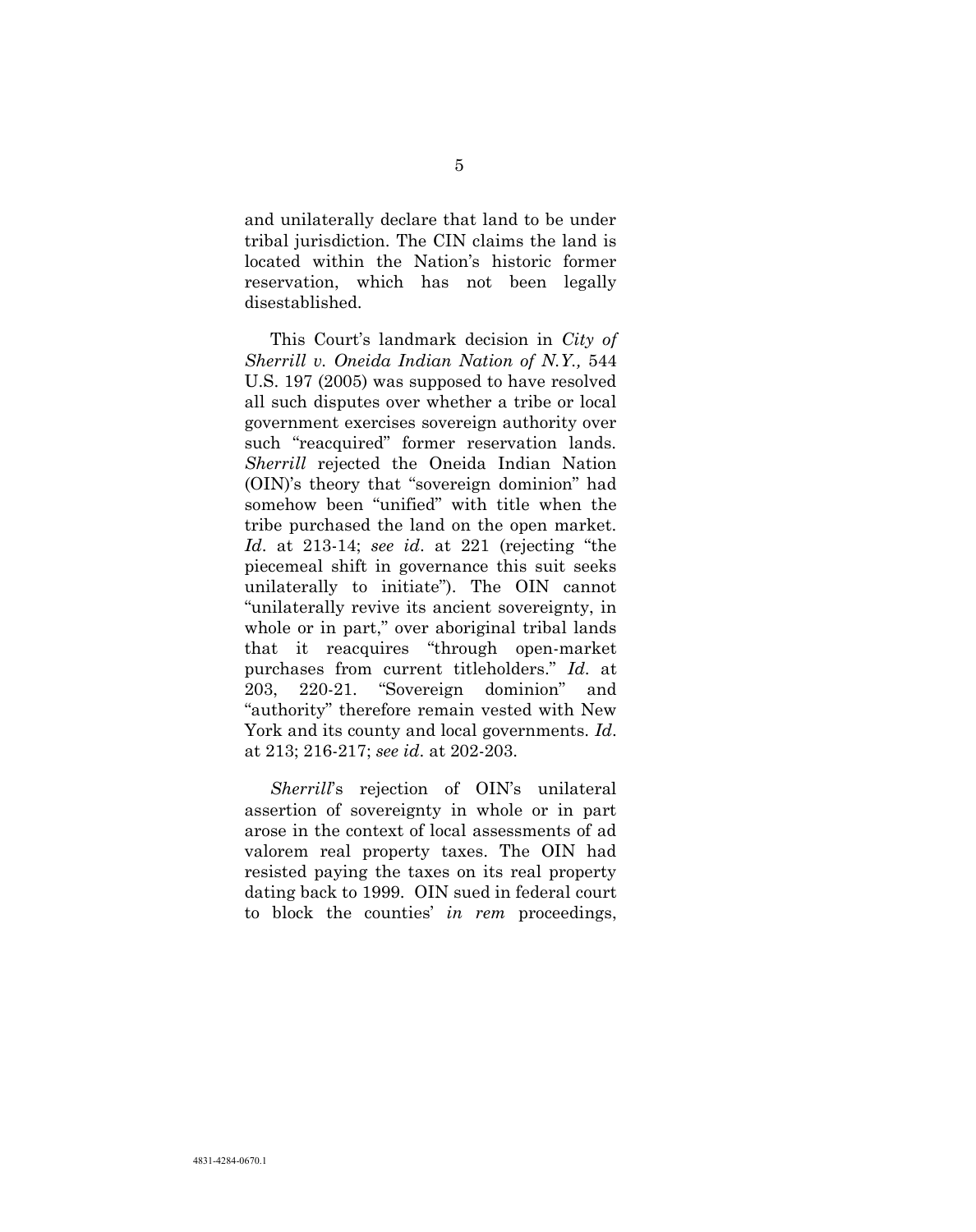which had been filed in state court under state law, to foreclose on tax liens, as well as related state court proceedings to evict the tribe from the property. *Sherrill* is properly read to hold that the OIN was not only obligated to pay the real property taxes imposed on its fee-owned parcels, but was also subject to the county's *in rem* tax foreclosure proceedings to collect the taxes that it lawfully owed on its real property.

In direct defiance of *Sherrill*, the CIN has declared that it possesses sovereign authority over the fee lands it "reacquired" through open-market purchased from current titleholders. It has unilaterally declared the land "Indian Country" and opened a gaming parlor on it, and in furtherance of that gambling enterprise, refused to pay real property taxes, refused to abide by zoning and land use ordinances, and refused to comply with a Village ordinance prohibiting gaming.

The CIN has acknowledged the legal rule of *Sherrill* but avoids it in practice by raising tribal immunity from suit as a defense to any and all local government enforcement actions including with respect to payment of real property taxes. *See Cayuga Indian Nation of N.Y. v. Seneca County*, 890 F. Supp. 2d 240, 241 (W.D.N.Y. 2012) ("Plaintiff contends that it is entitled to injunctive relief because the foreclosure actions are barred by sovereign immunity. Specifically, Plaintiff contends that '[a]s a federally-recognized Indian nation, [it]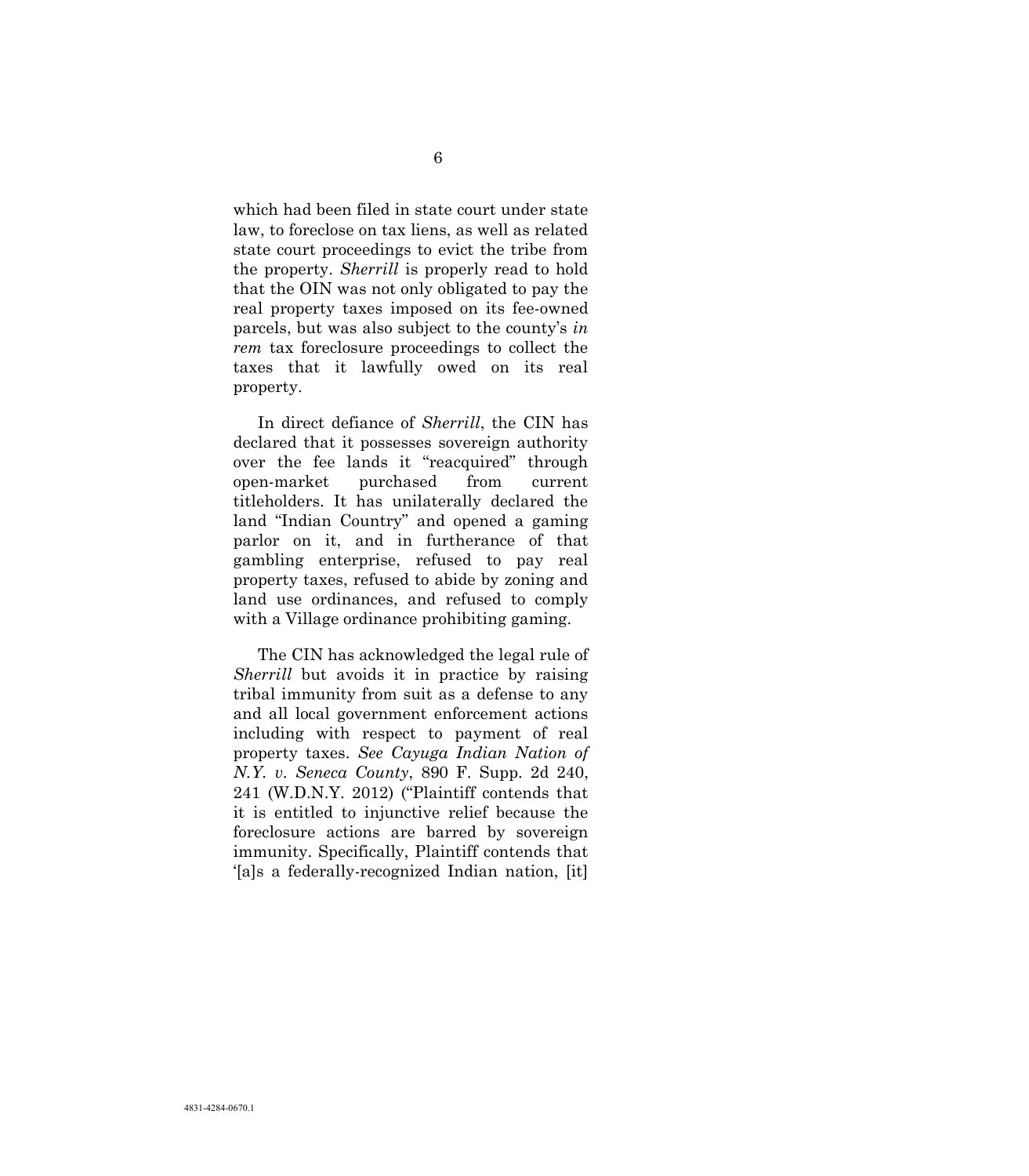possess[es] tribal sovereign immunity [from suit], which bars administrative and judicial proceedings against the [Indian] Nation,' even if the taxes are properly owed.").

By its past and ongoing actions in the Village (and similar actions throughout its historic reservation area in Cayuga and Seneca Counties) the Nation has eviscerated *Sherrill*, turning it into an "elaborate academic parlor game" where the "authority to tax [real] property is meaningless." *Oneida Tribe of Indians of Wis. v. Vill. of Hobart*, 542 F. Supp. 2d 908, 921 (E.D. Wis. 2008).<sup>7</sup>

The same impairment of Village governing authority occurs when enforcing zoning and land use regulations. The Nation has raised tribal immunity from suit to block enforcement of zoning and land use regulations. A recurring issue is the CIN's violation of a Village ordinance requiring a flashing traffic sign by its gaming establishment. This is an important highway

542 F. Supp. 2d at 921.

 $\overline{a}$ 

<sup>7</sup> The quote from *Village of Hobart* reads more fully as follows:

<span id="page-15-0"></span>Land is either exempt from state law, or it is not.... Unless a state or local government is able to foreclose on Indian property for nonpayment of taxes, the authority to tax such property is meaningless, and the Court's analysis in *Yakima*, *Cass County*, and *Sherrill* amounts to nothing more than an elaborate academic parlor game.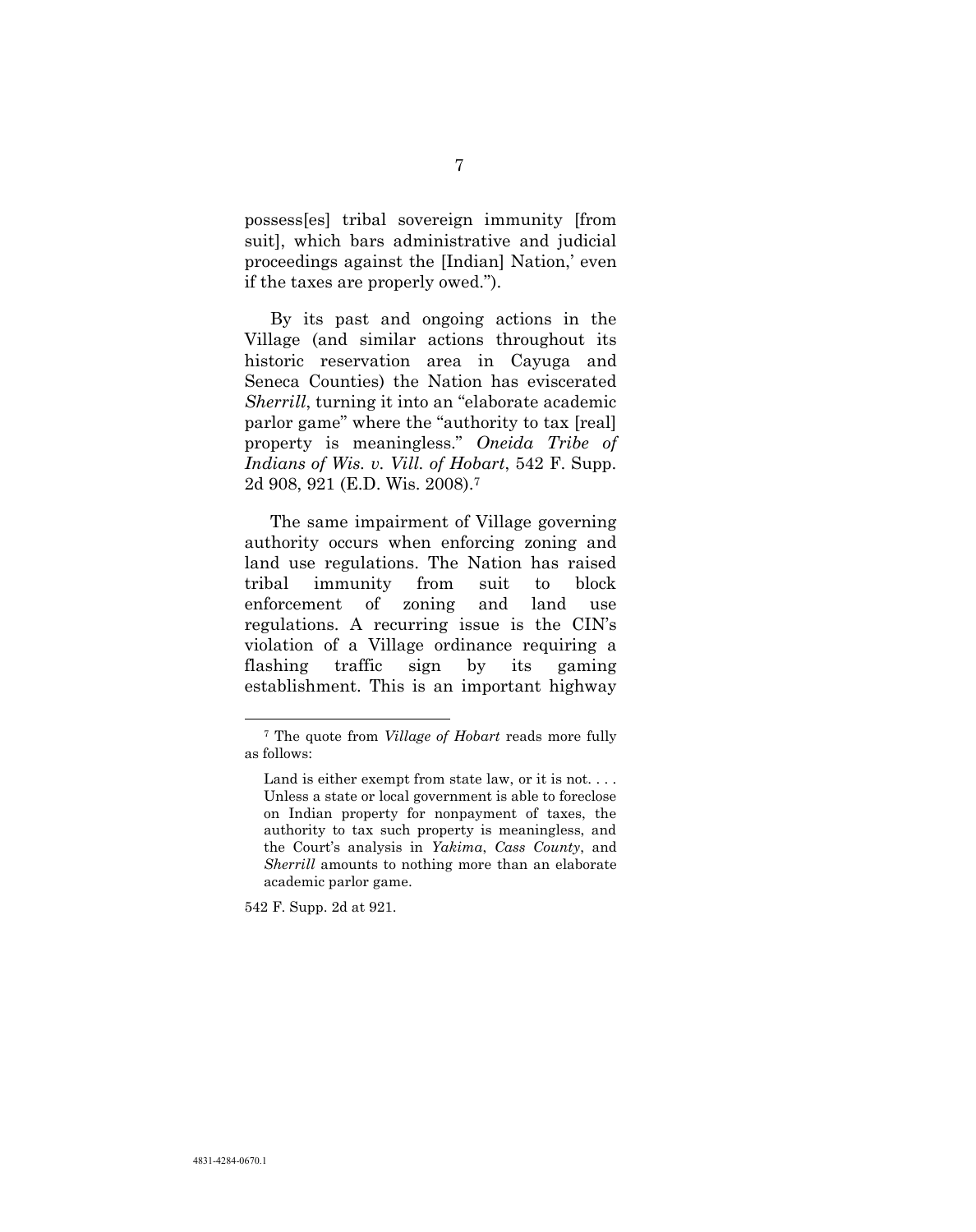safety rule that the CIN has refused to abide by, and as to which the tribe has stated its intention to assert tribal immunity from suit should the Village try to enforce it.

The CIN's wrongful and aggressive assertion of sovereignty over its fee lands creates jurisdictional conflicts and confusion beyond that described above. Local law enforcement officers have delayed responding, or not responded at all, to emergencies reported at the CIN's property because the Nation claims absolute sovereign authority over the lands. The CIN's jurisdictional claims also make it difficult for local fire services to plan responses to emergencies on those lands.

In addition, the jurisdictional cloud created by the CIN has immobilized the Village from acting to condemn a small tract of triballyowned property (to convert a private street into a public thoroughfare) for fear of further lawsuits by the Nation.

The CIN's illegal assertion of tribal sovereignty within the Village has been facilitated by federal court decisions that embrace the CIN's tribal immunity from suit without reference to (1) the immovableproperty exception to sovereign immunity from suit applicable to States and foreign states, and (2) the facts and holdings in *Sherrill* and *Yakima* which upheld the right of local governments to bring *in rem* tax foreclosure actions concerning tribally-owned property for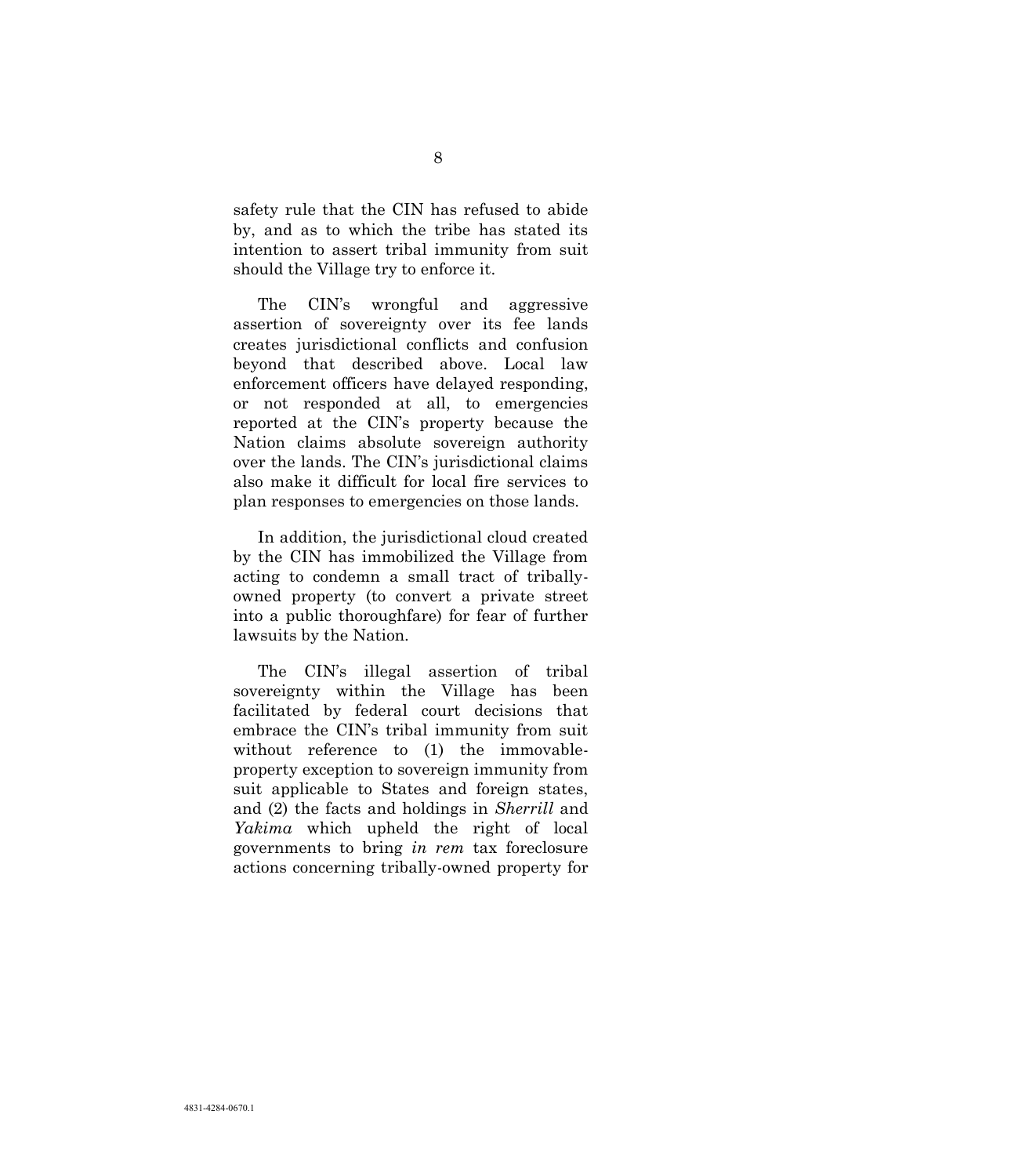nonpayment of taxes*. See Cayuga Indian Nation*, 890 F. Supp. 2d at 242 ("Even assuming that Seneca County has the right to impose property taxes on the subject parcels owned by the Cayuga Indian Nation, it does not have the right to collect those taxes by suing to foreclose on the properties . . ."). The Second Circuit in 2014 affirmed the district court's ruling that makes tribes effectively super-sovereigns. *Cayuga Indian Nation of N.Y. v. Seneca County*, 761 F.3d 218, 219 (2d Cir. 2014) (per curiam).

<span id="page-17-0"></span>The CIN's actions in the Northern District of New York illustrate the highly disruptive, practical problems that arise when a tribe asserts sovereignty over real property that is unmistakably within the taxing and regulatory authority of a local government (*see Sherrill*, 544 U.S. at 219, 221) and the local government's legal right to enforce its laws is eviscerated by assertions of tribal immunity from suit. This right-without-a-remedy outcome "defies common sense," as the Second Circuit observed in *Oneida Indian Nation of N.Y. v. Madison County*, 605 F.3d 149, 163 (2d Cir. 2010). In its 2010 decision, the Second Circuit expressed frustration with Supreme Court precedent in this area, which it felt compelled a finding that the OIN was free to assert tribal sovereign immunity from suit to block *in rem* tax foreclosure proceedings by Madison County and Oneida County: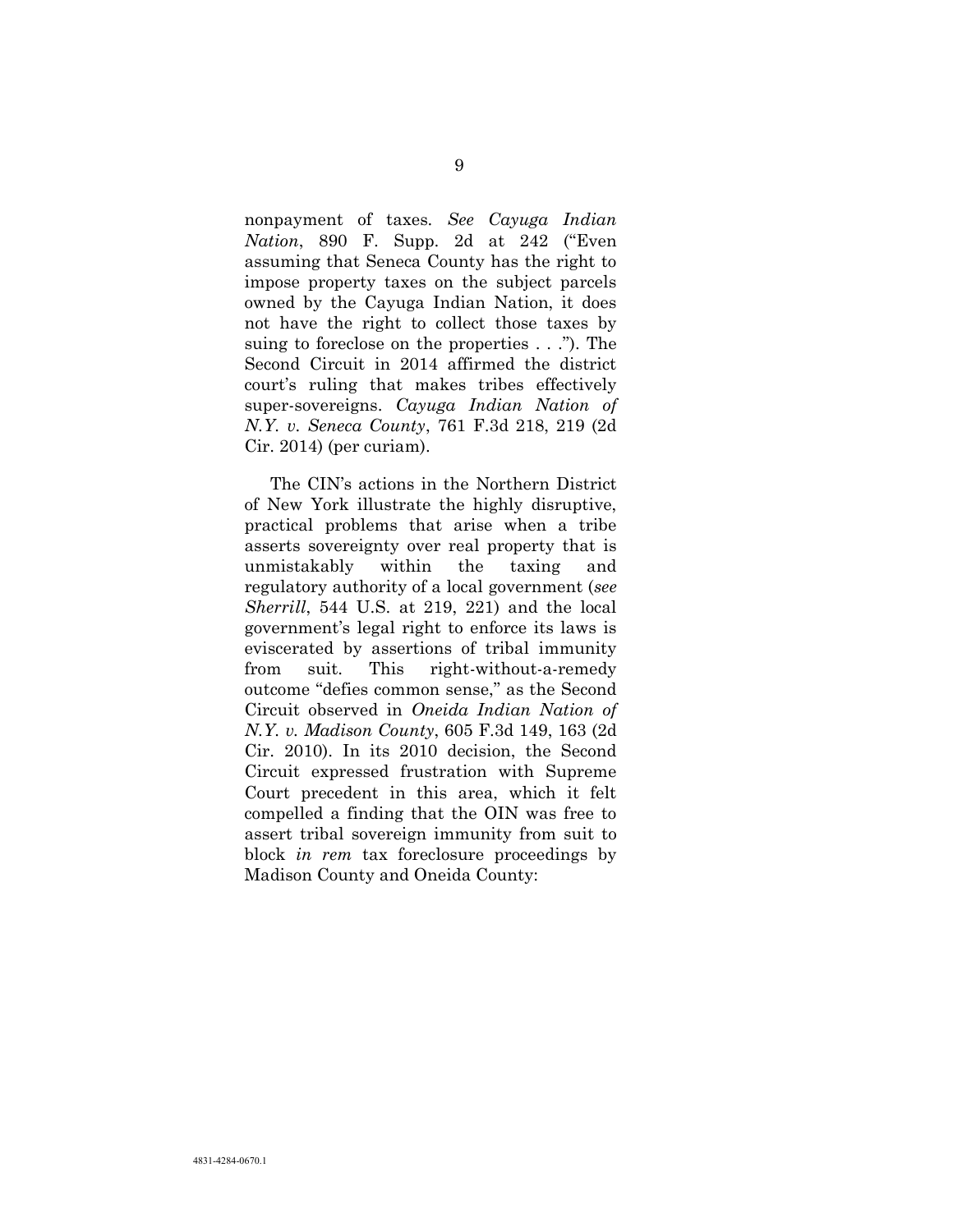The holding in this case comes down to this: an Indian tribe can purchase land (including land that was never part of a reservation); refuse to pay lawfullyowed taxes; and suffer no consequences because the taxing authority cannot sue to collect the taxes owed.

<span id="page-18-0"></span>*Id.* at 163 (Cabranes and Hall concurring); *see id*. at 164 ("This result, however, is so anomalous that it calls out for the Supreme Court to reconsider *Kiowa* and *Potawatomi...* If law and logic are to be reunited in this area of the law, it will have to be done by our highest Court, or by Congress.").<sup>8</sup>

l

Mother, may I go out to swim?

Yes, my darling daughter; Hang your clothes on a hickory limb, And don't go near the water.

Or, as the Counties more soberly assert, such a rule "eviscerates" *Sherrill*, "making that essential right of government [to tax properties] meaningless."

*Oneida Indian Nation,* 605 F.3d at 159 (citations omitted).

<sup>8</sup> The Second Circuit's "majority" decision by Judge Sack also noted the nonsensical nature of its holding:

The Counties argue that the notion that they may tax but not foreclose is inconsistent and contradictory. To be sure, the result is reminiscent of words of the nursery rhyme: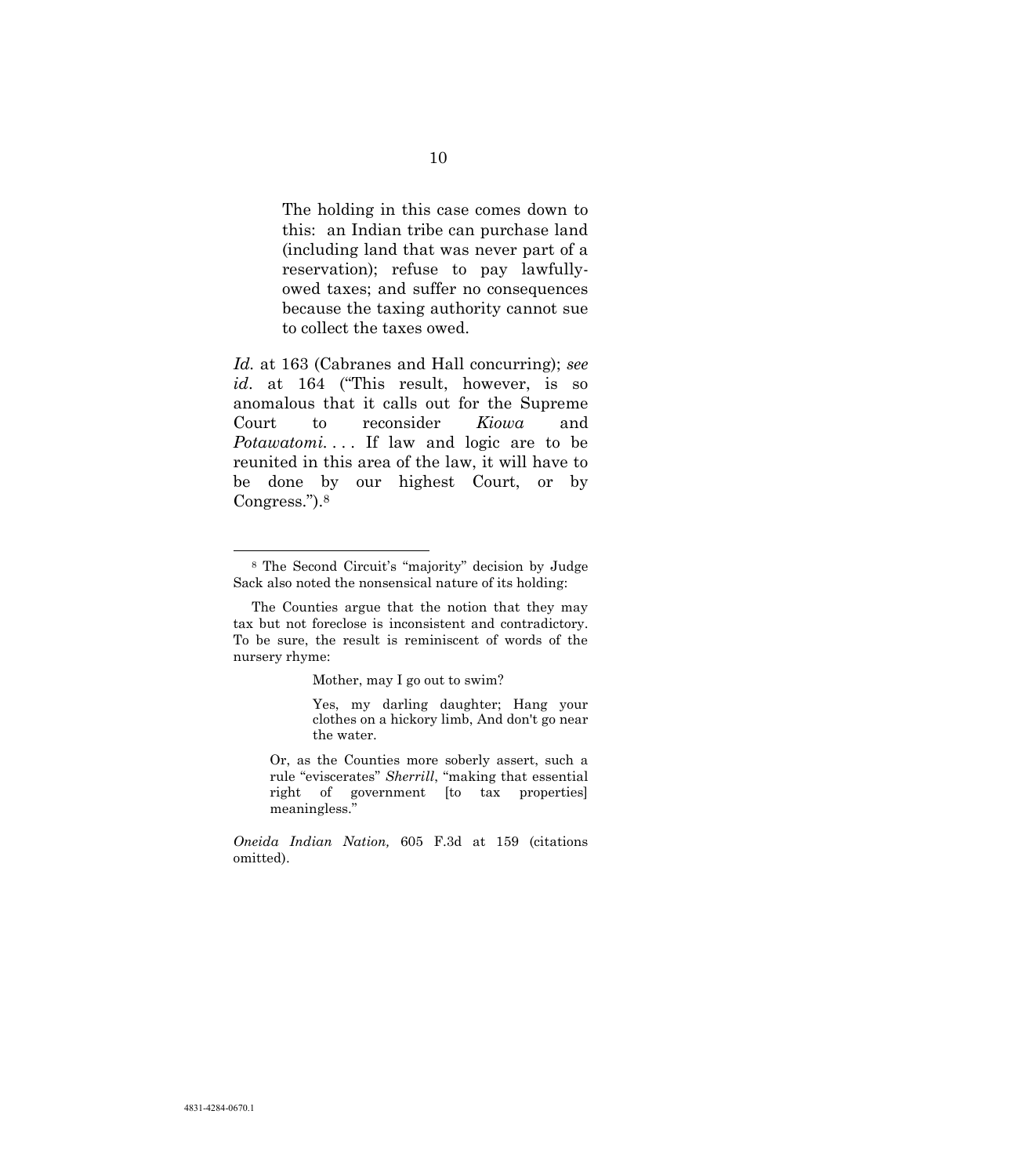This Court understood the need for "law and logic to be reunited in this area of the law" and granted the Counties' petition for certiorari in Case No. 10-72.

The OIN feared the Court would do exactly that and reunite law and logic by applying the foundational principle that sovereign immunity does not preclude a court from exercising jurisdiction over immovable property located in another sovereign's dominion. This point was made by the amicus brief submitted by the Town of Lennox. This traditional principle of sovereign immunity law completely disposes of the purported rightwithout-a-remedy "anomaly." It does so by requiring the OIN and every other tribe that purchases land in open-market transactions from current titleholders to "lay down the prince" so that it cannot raise tribal immunity from suit to block the territorial sovereign's right to bring an *in rem* tax foreclosure proceeding if the tribe refuses to pay lawful property taxes. *See* Points III.A and B*, infra,*  at 17-25; Respondents' Br. at 13-17, 31.

With that writing on the wall, the OIN abandoned its decades-long resistance to pay real property taxes—–first asserted in 1999 and strategically enacted a tribal ordinance promising to pay past due amounts and future taxes on fee-owned parcels located in the two counties, in perpetuity. The Counties learned of the new tribal ordinance when counsel for the OIN sent a letter to this Court advising of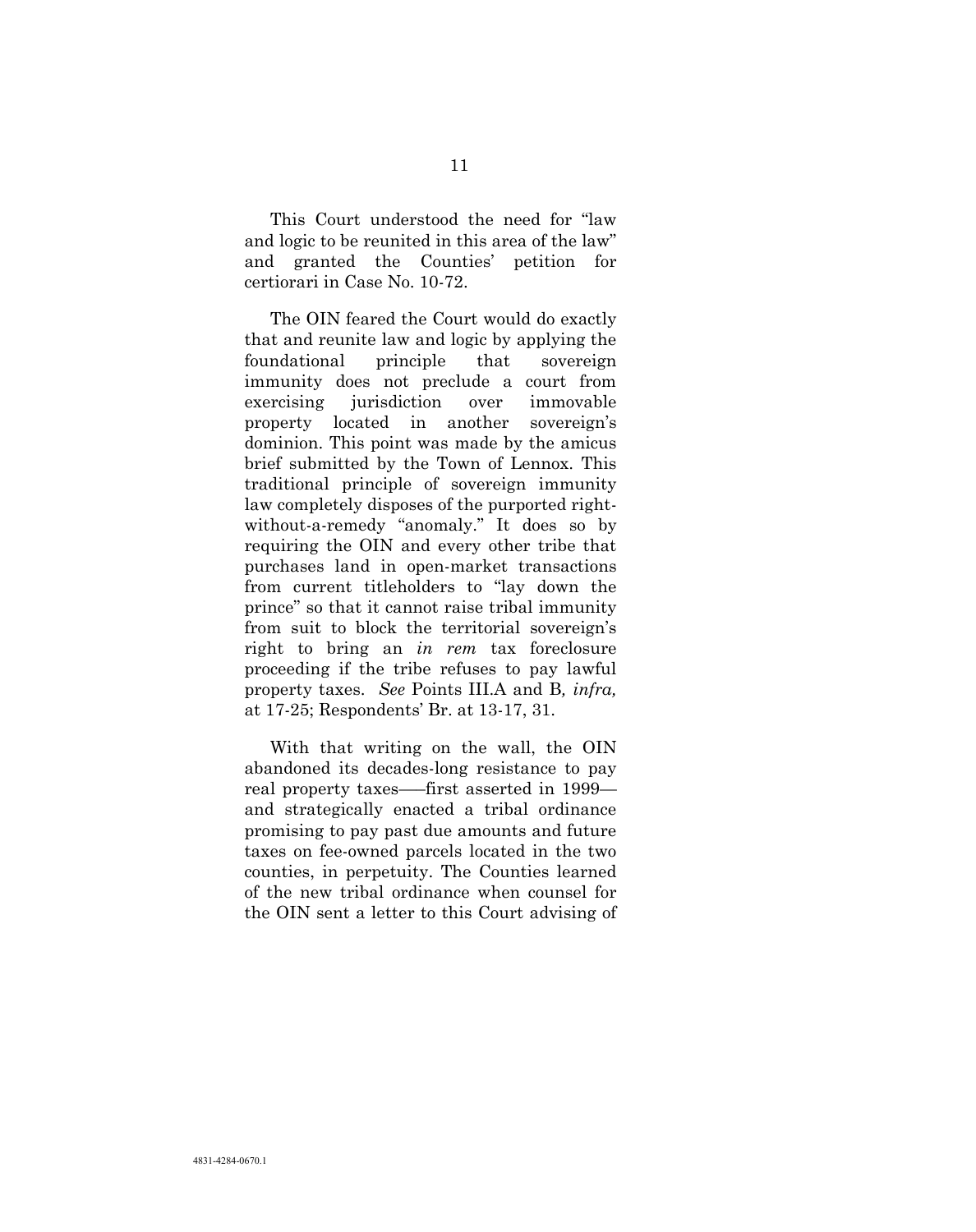the development. The Counties' merits brief was at the printers. Based on the OIN's letter, this Court vacated the Second Circuit's decision and remanded for further proceedings. The OIN's successful tactic to avoid a decision on the merits by this Court left unanswered whether the immovableproperty rule is the answer to the Second Circuit's nonsense nursery rhyme and prevents the "anomalous" result that "defies common sense."

The Second Circuit's per curiam decision in 2014 was free of nursery rhymes and other expressions of frustration. It simply found the Cayuga Nation immune from *in rem* tax foreclosures proceedings brought by Cayuga County, relying on this Court's tribal immunity cases (*Kiowa Tribe of Okla. v. Mfg. Tech., Inc.*, 523 U.S. 751 (1998) and *Michigan v. Bay Mills*, 134 S. Ct. 2024 (2014)) and this Court's old maritime decision in *The Siren*, 74 U.S. 152 (1868), but never discussing the immovable-property rule that limits every other sovereigns' immunity. The circuit court cited *The Siren* for the proposition that there is no difference between *in rem* and *in personam* jurisdiction when it comes to immunity from suit. But as explained below, in Point III.D *infra* at 34-38, *The Siren* is inapposite and not even minimally instructive because it does not address what claims are permitted when one sovereign enters the territory of another and purchases land—a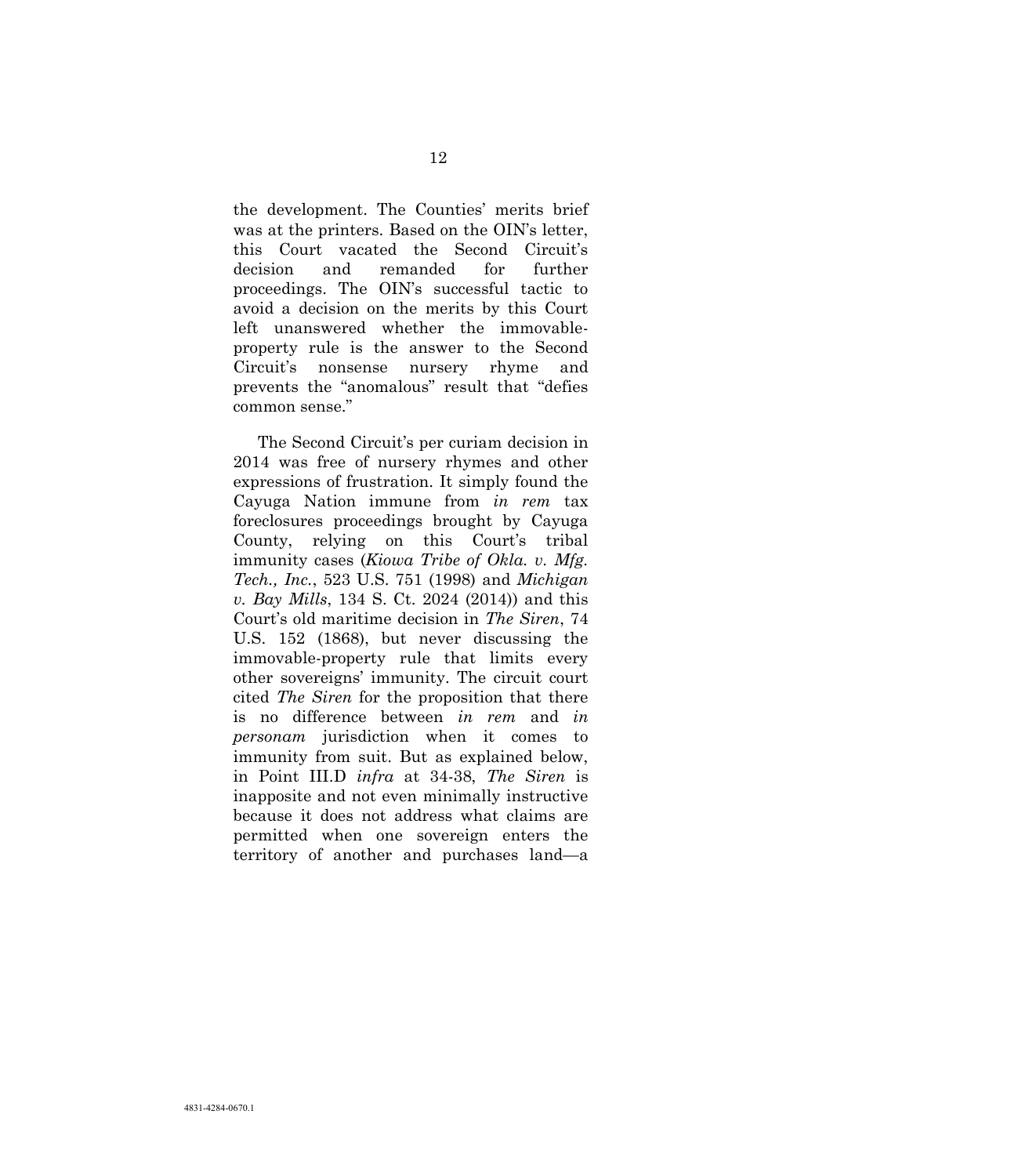circumstance specifically governed by the immovable property exception to immunity.

In light of these district and circuit court decisions in 2010 and 2014, and further actions taken by the CIN in central New York, the Village, Town and County have a direct interest in this case. Any failure by this Court to recognize ordinary *in rem* power of a state court to foreclose on real property taxes will strengthen the Nation's grip over fee lands that are, as a matter of law, within the taxing and regulatory authority of New York and its political subdivisions according to *Sherrill.*

#### **II. SUMMARY OF ARGUMENT**

As explained by Respondents (Br. at 13-25), sovereign immunity does not bar actions relating to immovable property held by one sovereign in the territory of another sovereign. The immovable-property rule that limits sovereign immunity from suit is rooted in principles of absolute territorial sovereignty that extend back centuries and inform not only the laws of the United States—as articulated by this Court—but guide the development of international law as well. In short, when a sovereign purchases real property located within the territory of another sovereign, that land is held subject to the laws of the latter and to all the incidents of private ownership. The interloping sovereign (whether a sovereign State, a sovereign Nation, or a "quasi-sovereign" Indian tribe) is required to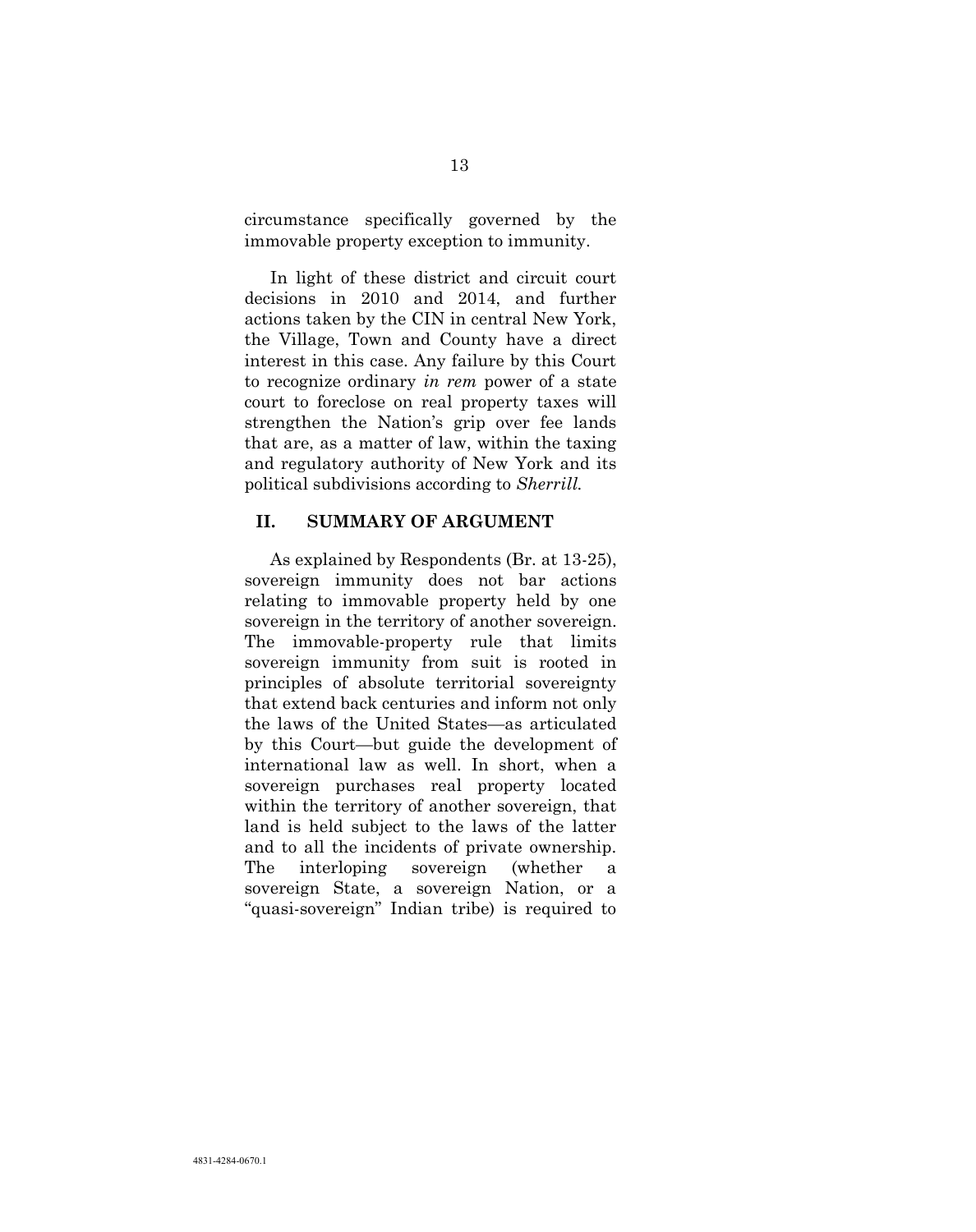"lay down the prince"—that is, waive its sovereign powers with respect to real property located within the jurisdiction of the territorial sovereign. *See The Schooner Exch. v. McFaddon*, 11 U.S. (7 Cranch) 116 (1812) and *Georgia v. City of Chattanooga*, 264 U.S. 472 (1924).

This traditional rule of immunity places the interloper-sovereign on a footing similar to a private citizen or corporation that buys land on the open market. It holds title just like any other landowner, and is subject to the taxing and regulatory authority of the territorial sovereign with respect to those lands, just like any other landowner. This includes being subject to *in rem* actions to collect real property taxes through tax foreclosure proceedings and *in rem* actions to condemn property.

In this case the interloping sovereign is the Petitioner Upper Skagit Indian Tribe. Petitioner has a reservation in the State of Washington. Those lands and others that the Tribe previously acquired are held in trust by the federal government and provide a land base for the Tribe. *See* 46 Fed. Reg. 46681 (Sept. 21, 1981) (proclaiming Upper Skagit Indian Reservation).

When the Tribe purchased the subject lands in 2013, it did so on the open market, acquiring title from the non-Indian titleholders who had owned the land for many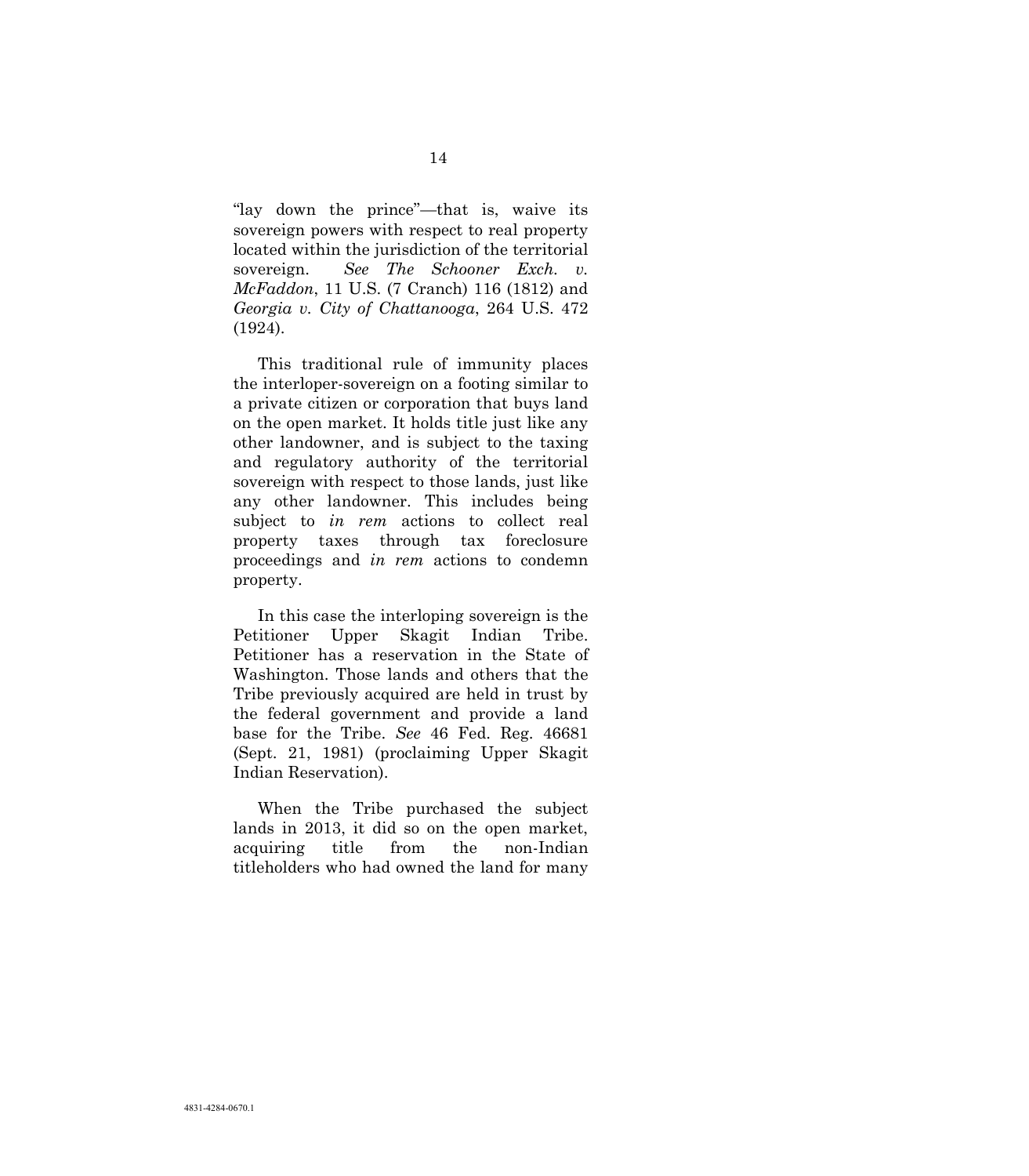decades. The property purchased by the Tribe is without question real property that is located within the taxing and regulatory jurisdiction of the State of Washington as the territorial sovereign. While the lands in question may one day become the subject of a land-into-trust application by the Tribe, they are currently, and have been for the last century or so, held in fee–and until 2013 in non-Indian ownership and possession. The Tribe has no governmental authority over these fee lands as a matter of law, *Sherrill*, 544 U.S. at 219, 221, and fact.

In this context, the territorial sovereign (State) retains its inherent sovereign authority to adjudicate disputes over title and ownership of real property located within its borders, including through the adjudication of *in rem* adverse possession and quiet title actions.

State and local governments also are empowered to collect taxes through *in rem* tax foreclosure proceedings and to acquire land for public use through eminent domain powers through *in rem* condemnation proceedings, without regard to identity of the titleholder of the real property located within their domain. It does not matter if the entity holding title to that land is the State of Oregon, the Kingdom of Spain, or the Upper Skagit Indian Tribe. All sovereigns hold the land subject to the laws of the territorial sovereign.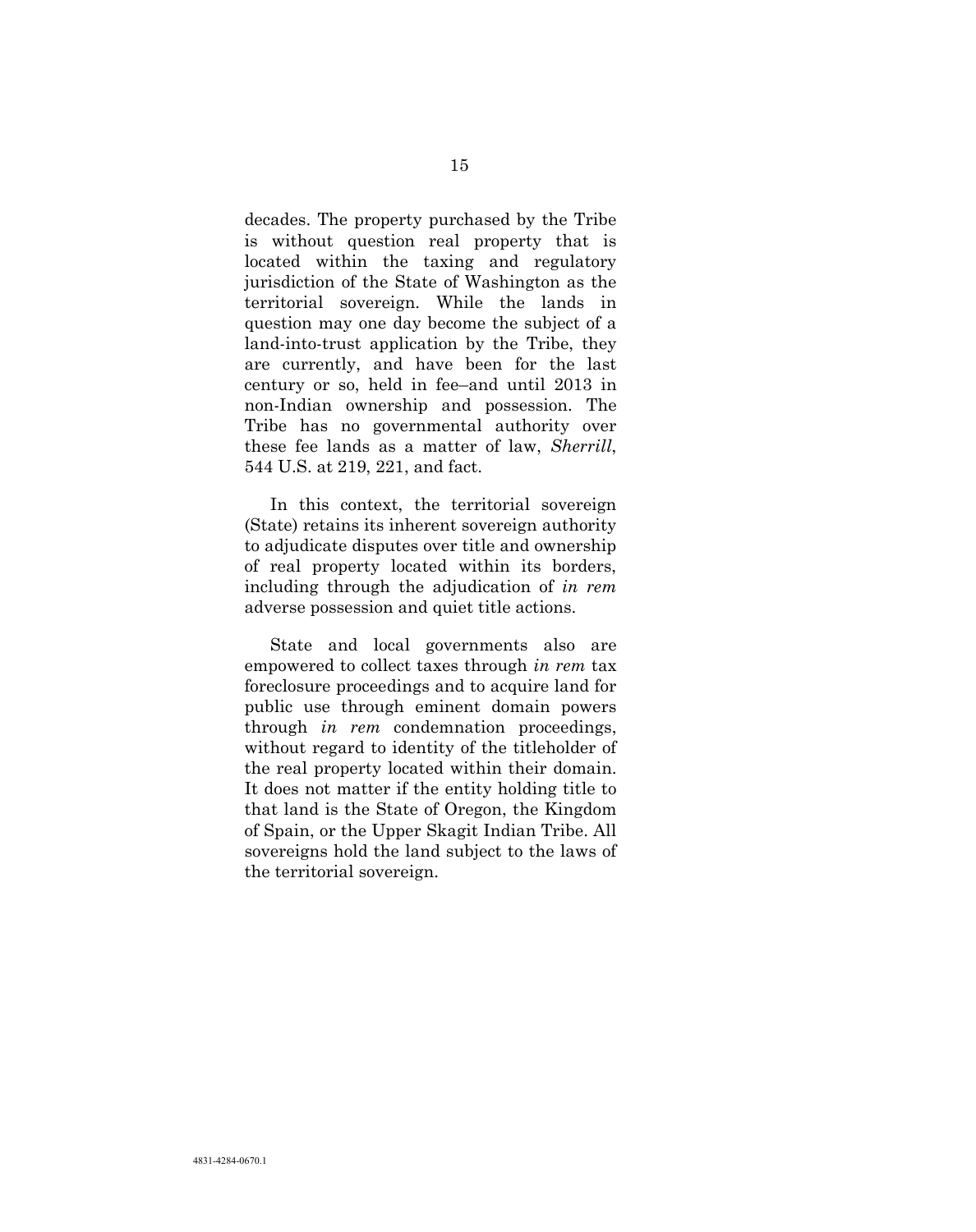To hold otherwise would improperly anoint the Upper Skagit Indian Tribe—and the other 568 recognized Indian tribes in the United States—"super-sovereigns" that enjoy greater immunity from suit than States or foreign states. Tribes are not entitled to "supersovereign authority". *Okla Tax Comm'n v. Chickasaw Nation*, 515 U.S. 450, 466 (1995). Such elevated status for Indian tribes cannot be reconciled with the common law requirement that tribal immunity from suit be analyzed under traditional immunity principals applicable to States and foreign states. Even the Upper Skagit Indian Tribe says its sovereign immunity is akin to that possessed by States and exists on the same "plane as independent states." (Resp. Br. at 15). But "super-sovereign" status does not exist for any State or foreign state as the United States is forced to concede (see U.S. Br. at 25), and if recognized here would exist on a much higher plane than either. That outcome cannot be reconciled with the heavily qualified nature of tribal sovereignty. *See* Point D, *infra,* at 38-39.

The decision of the Washington State Supreme Court should be affirmed as it is consistent with this Court's precedents in the area of tribal immunity from *in rem* tax foreclosures (*Sherrill* and *Yakima*) and the long-standing, traditional immovable-property exception to sovereign immunity. It means the Upper Skagit Indian Tribe holds the fee lands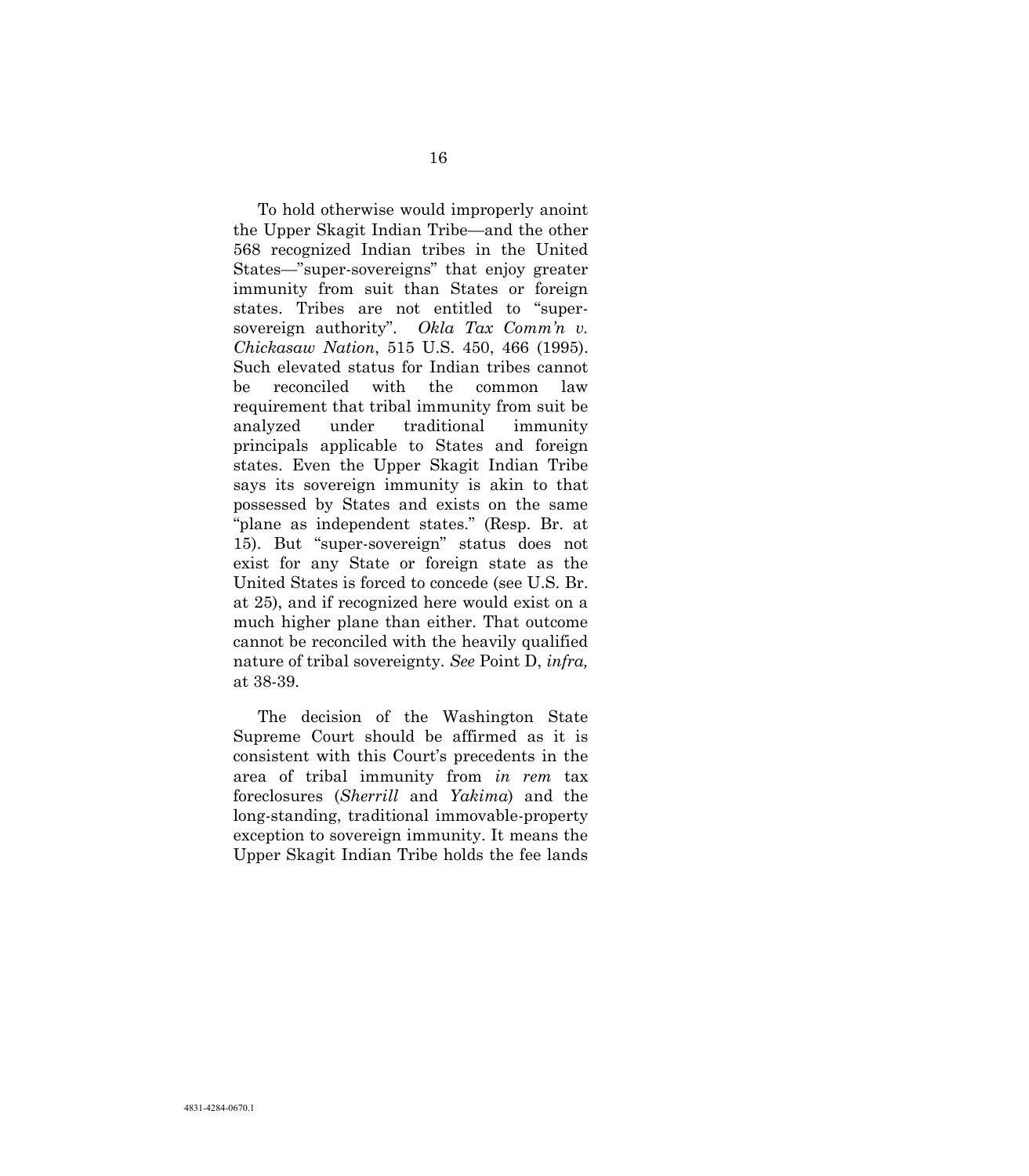just like a private landowner, subject to the law of Washington State, and cannot assert tribal sovereign immunity from suit with respect to any *in rem* proceedings taken with respect to that real property.

#### **III. ARGUMENT**

### **A. Petitioner's Argument is Contrary to Well-Established Limits on Sovereign Immunity Defenses to** *In Rem* **Proceedings.**

Under "primeval" principles, a foreign country cannot purchase property in a state, put it to commercial use, refuse to pay property taxes or comply with zoning or "local regulatory controls," and then defeat state *in rem* enforcement actions against the property by invoking sovereign immunity. *Asociacion de Reclamantes v. United Mexican States*, 735 F.2d 1517, 1521 (D.C. Cir. 1984). That rule should control the immunity claimed here.

<span id="page-25-0"></span>This Court repeatedly has looked to the nature of, and limits on, foreign sovereign immunity as "instructive" for tribal sovereign immunity. *C & L Enters., Inc. v. Citizen Band Potawatomi Indian Tribe of Okla*., 532 U.S. 411, 421 n.3 (2001); *Kiowa Tribe of Okla. v. Mfg. Techs., Inc.*, 523 U.S. 751, 759 (1998). Most recently, this Court has declined to "extend[ ] [tribal sovereign immunity] beyond what common-law sovereign immunity principle would recognize." *Lewis v. Clarke*,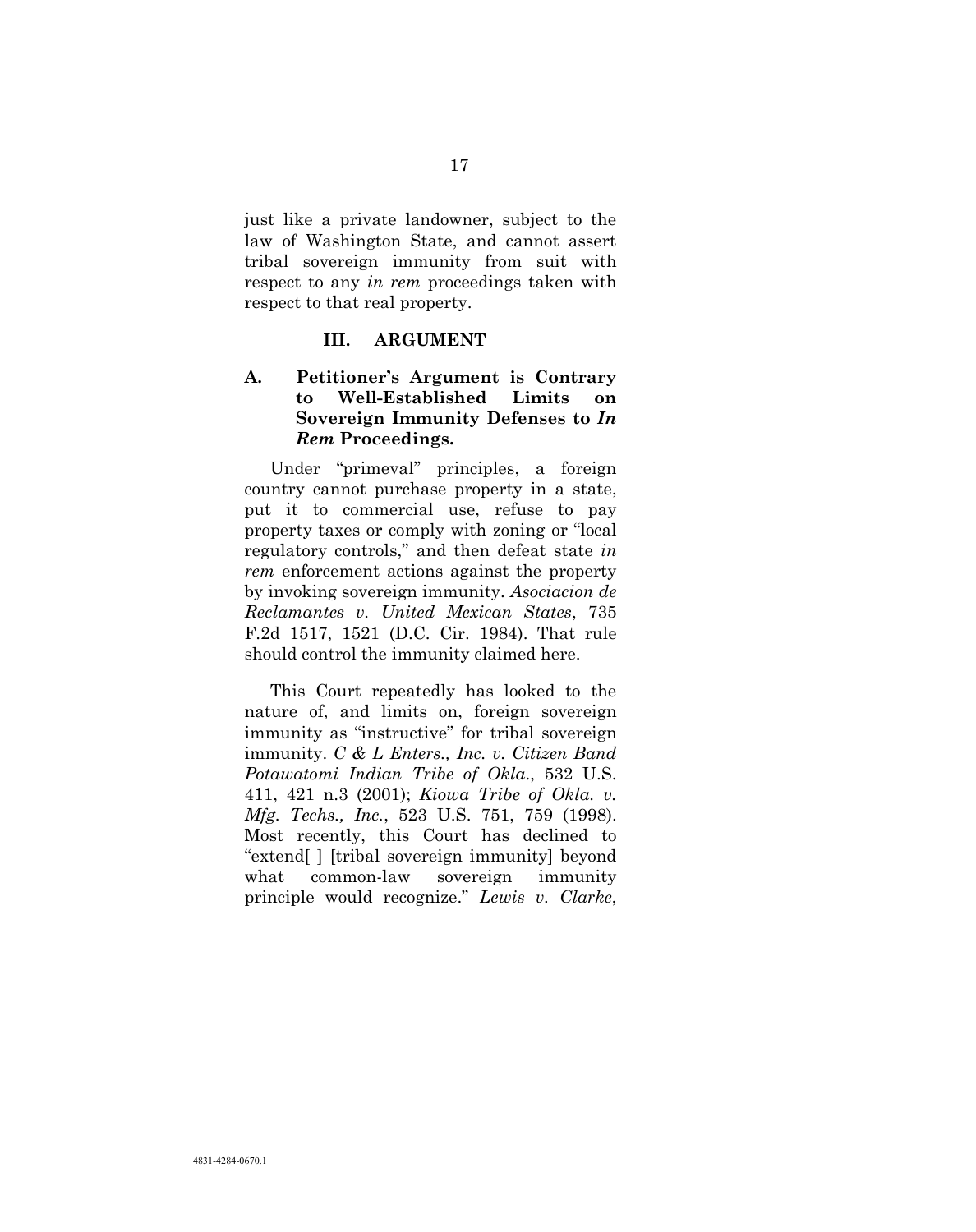137 S. Ct. 1285, 1292 (2017). One longstanding principles of sovereign immunity concerns immovable real property. That limitation is found in the federal common law of foreign sovereign immunity, which "long predated" the enactment of the Foreign Sovereign Immunities Act of 1976 ["FSIA"], 28 U.S.C. § 1602 et seq. As a general matter, "when owning property here, a foreign state must follow the same rules as everyone else." *City of New York v. Permanent Mission of India to the U.N*., 446 F.3d 365, 374 (2d Cir. 2006), *aff'd sub nom. Permanent Mission of India of the U.N. v. City of New York*, 551 U.S. 193 (2007).

This Court first embraced this rule concerning immovable property nearly two centuries ago, observing that "[a] prince, by acquiring private property in a foreign country, may possibly be considered as subjecting that property to the territorial jurisdiction [of the foreign country]; he may be considered as so far laying down the prince, and assuming the character of a private individual." *The Schooner Exch. v. McFaddon*, 11 U.S. (7 Cranch) 116, 145 (1812). The reason for exempting "immovable property" within U.S. jurisdiction from the scope of foreign sovereign immunity is "self-evident":

> A territorial sovereign has a primeval interest in resolving all disputes over use or right to use of real property within its own domain. As romantically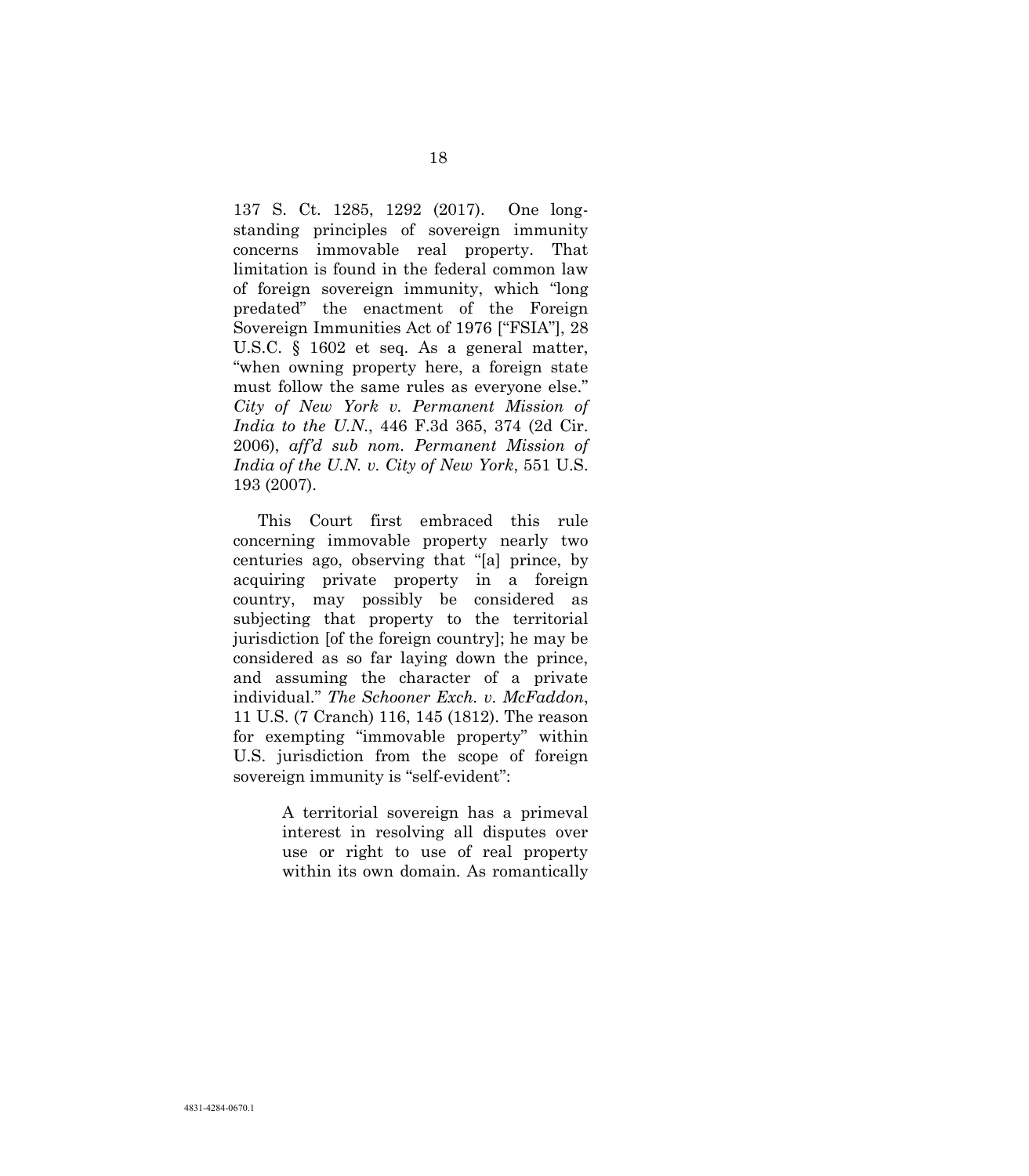expressed in an early treatise: "A sovereignty cannot safely permit the title to its land to be determined by a foreign power. Each state has its fundamental policy as to the tenure of land; a policy wrought up in its history, familiar to its population, incorporated with its institutions, suitable to its soil."

*Asociacion de Reclamantes*, 735 F.2d at 1521 (quoting 1 F. Wharton, Conflict of Laws § 278, at 636 (3d ed. 1905)). The alternative concern is that the foreign nation's courts are ill-suited to deciding *in rem* property interests or rights to possession in land outside their jurisdiction. *Id*. at 1521-22.

The Treatises also recognize the rule "[u]nder international law, [that] a [foreign] state is not immune from the jurisdiction of the courts of another state with respect to claims . . . to immovable property in the state of the forum." Restatement (Third) of Foreign Relations Law  $\frac{1}{2}$  455(1)(c) (1987). This established view of the inherent limits of sovereign immunity also protects the enforcement of judgments concerning such real property. "Immovable property" owned by foreign states is "subject to execution" if "the judgment relates to that property" and the property is "used for commercial activity" rather than "a diplomatic or consular mission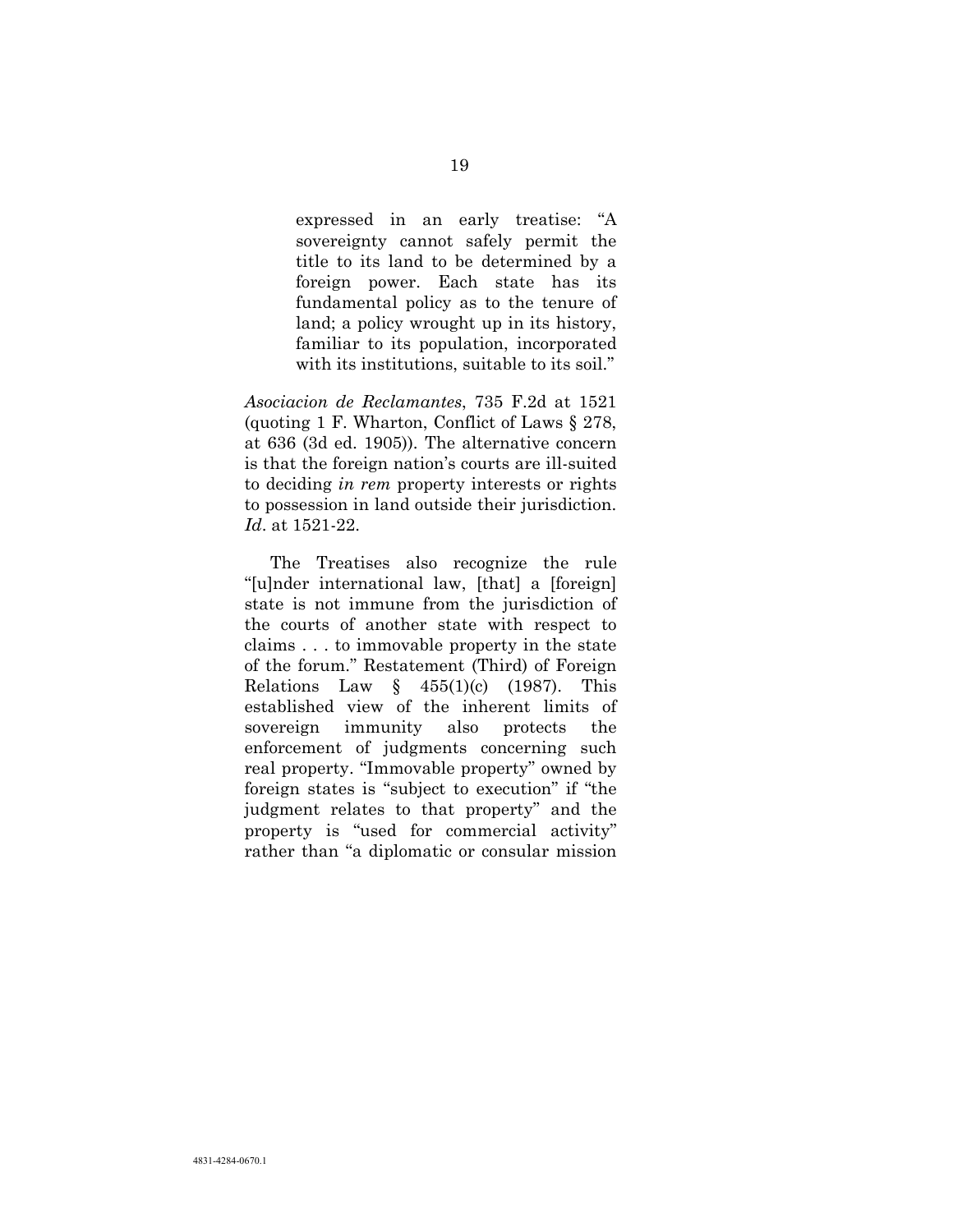or for the residence of the chief of such mission." *Id*. at § 460(2)(e).<sup>9</sup>

Congress has also validated this same view of foreign nation sovereign immunity. It did so when it codified the "immovable property" exception in FSIA. That Act provides that "[a] foreign state shall not be immune from the jurisdiction of courts of the United States . . . in any case—in which . . . rights in immovable property situated in the United States are in issue." 28 U.S.C. § 1605(a)(4). Moreover, any such property "used for a commercial activity" is subject to execution if "the execution relates to a judgment establishing rights in [the] property" and the property "is not used for purposes of maintaining a diplomatic or consular mission or the residence of the Chief of such mission[.]" *Id.* at  $\S$  1610(a)(4)(B). These provisions were intended to codify, not alter, "the pre-existing real property exception to

l

<span id="page-28-0"></span><sup>9</sup> See also Restatement (Second) of Foreign Relations Law  $\S 68(b)$  (1965) ("The immunity of a foreign state ... does not extend to . . . an action to obtain possession of or establish a property interest in immovable property located in the territory of the State exercising jurisdiction."); Letter from Jack B. Tate of May 19, 1952, 26 Dep't of State Bull. 984-85 (1952), *reprinted in Alfred Dunhill of London, Inc. v. Republic of Cuba*, 425 U.S. 682, 711 (1976) (despite conflicts between immunity theories, "[t]here is agreement by proponents of both theories, supported by practice, that sovereign immunity should not be claimed or granted in actions with respect to real property (diplomatic and perhaps consular property exempted)").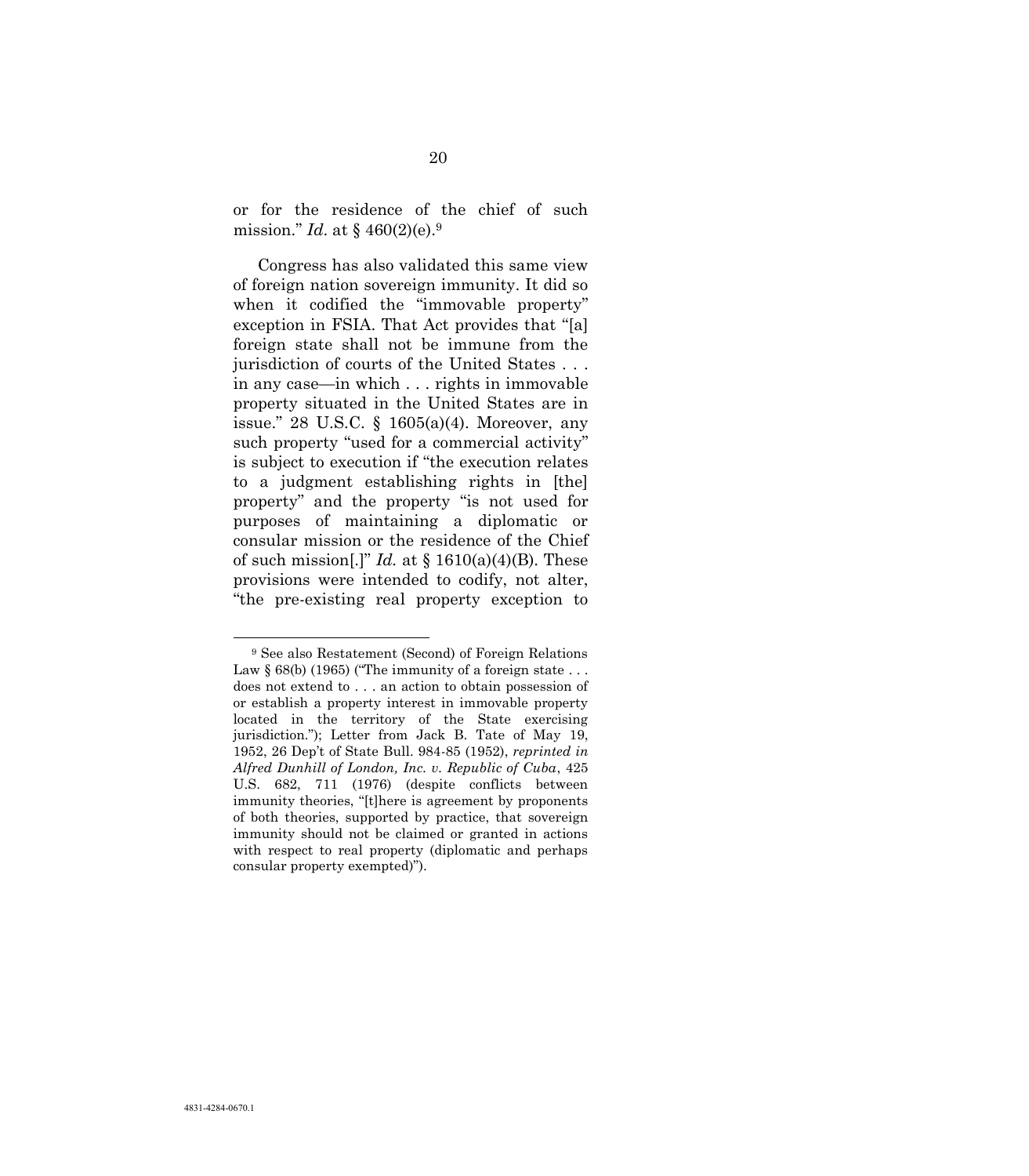<span id="page-29-1"></span><span id="page-29-0"></span>sovereign immunity recognized by international practice." *Asociacion de Reclamantes,* 735 F.2d at 1521; *see also Permanent Mission of India to the U.N. v. City of New York*, 551 U.S. at 199-200; H.R. Rep. No. 94-1487, at 20 (1976), *reprinted in* 1976 U.S.C.C.A.N. 6604, 6618-19.

The Washington Supreme Court's rule is squarely consistent with the international rule. It prevents one entity's sovereign immunity from becoming a weapon to harm another sovereign. This rule fits perfectly to the situation where a tribal enterprise chooses to acquire real property in fee subject to the laws of the sovereign States. That rule, in turn, protects the interests of the *amici* from a sovereign immunity that would eviscerate their power to tax and regulate.

#### **B. The Petitioner's Expansive View of Tribal Sovereign Immunity Exceeds State Sovereign Immunity.**

*Amici* local governments ask this Court to apply to Petitioner the same rule that would apply to any State. Just as the *amici*'s courts would have *in rem* jurisdiction over real property owned by another state, it should have that same *in rem* jurisdiction over real property owned by a tribal government.

In *Georgia v. City of Chattanooga*, 264 U.S. 472 (1924), Georgia purchased eleven acres in Tennessee for use as a railroad yard. Later,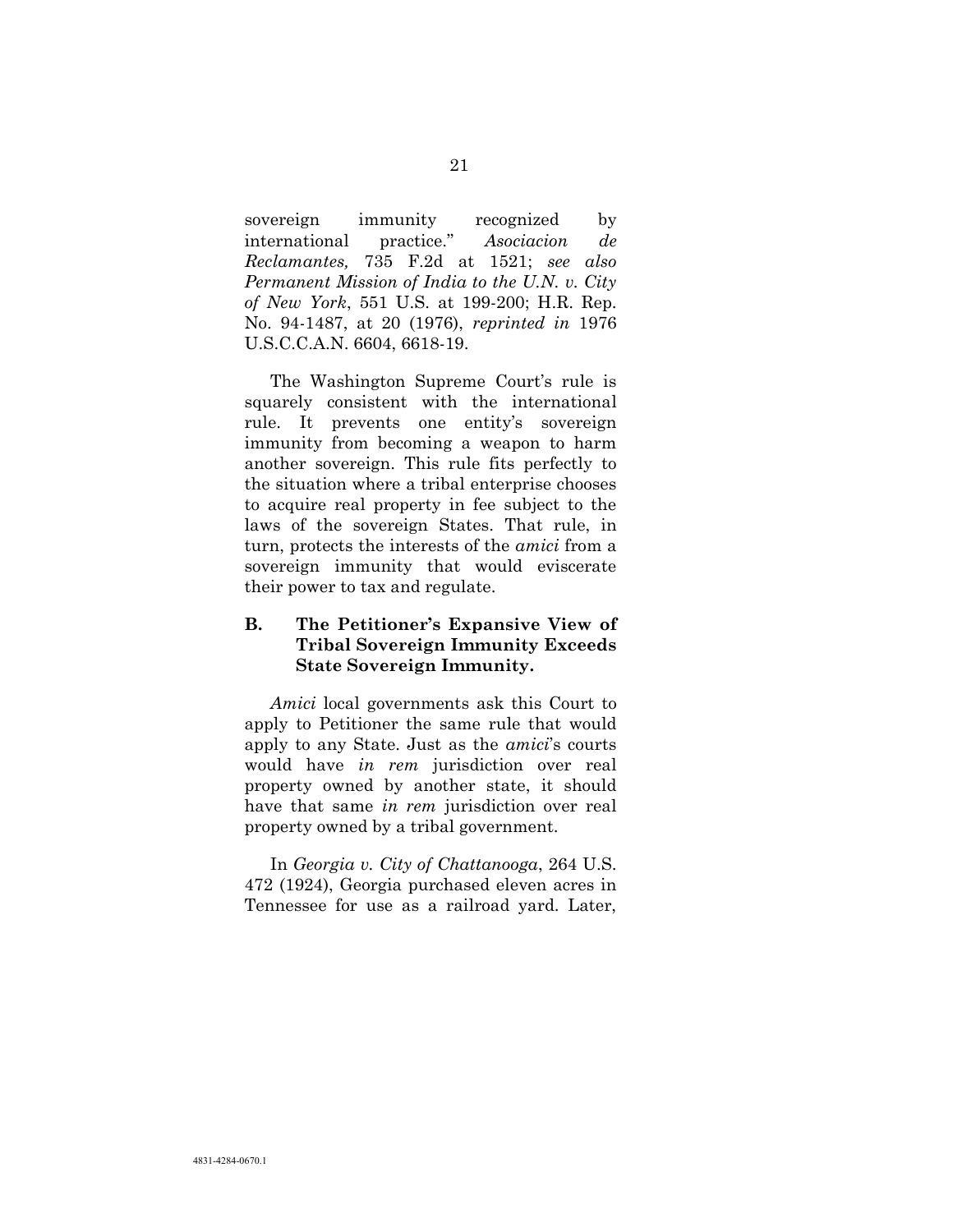Georgia brought an original action claiming the City could not condemn the property because of Georgia's sovereign immunity. This Court unanimously rejected that claim:

> The power of Tennessee, or of Chattanooga as its grantee, to take land for a street is not impaired by the fact that a sister State owns the land …. Land acquired by one State in another State is held subject to the laws of the latter and to all the incidents of private ownership. … The sovereignty of Georgia was not extended into Tennessee. … [Georgia] cannot claim sovereign privilege or immunity. … [Georgia's] property [in Tennessee] is as liable to condemnation as that of others, and it has, and is limited to, the same remedies as are other owners of like property in Tennessee. The power of the city to condemn does not depend upon the consent or suability of the owners.

*Id*. at 479-82 (citations and paragraph breaks omitted).

The rule of *Georgia v. Chattanooga* has been invoked in *in rem* enforcement contexts long before Washington State decided its cases applying *in rem* jurisdiction to real property owned by a tribal government. The Minnesota Supreme Court explained that "a state acquiring ownership of property in another state does not thereby project its sovereignty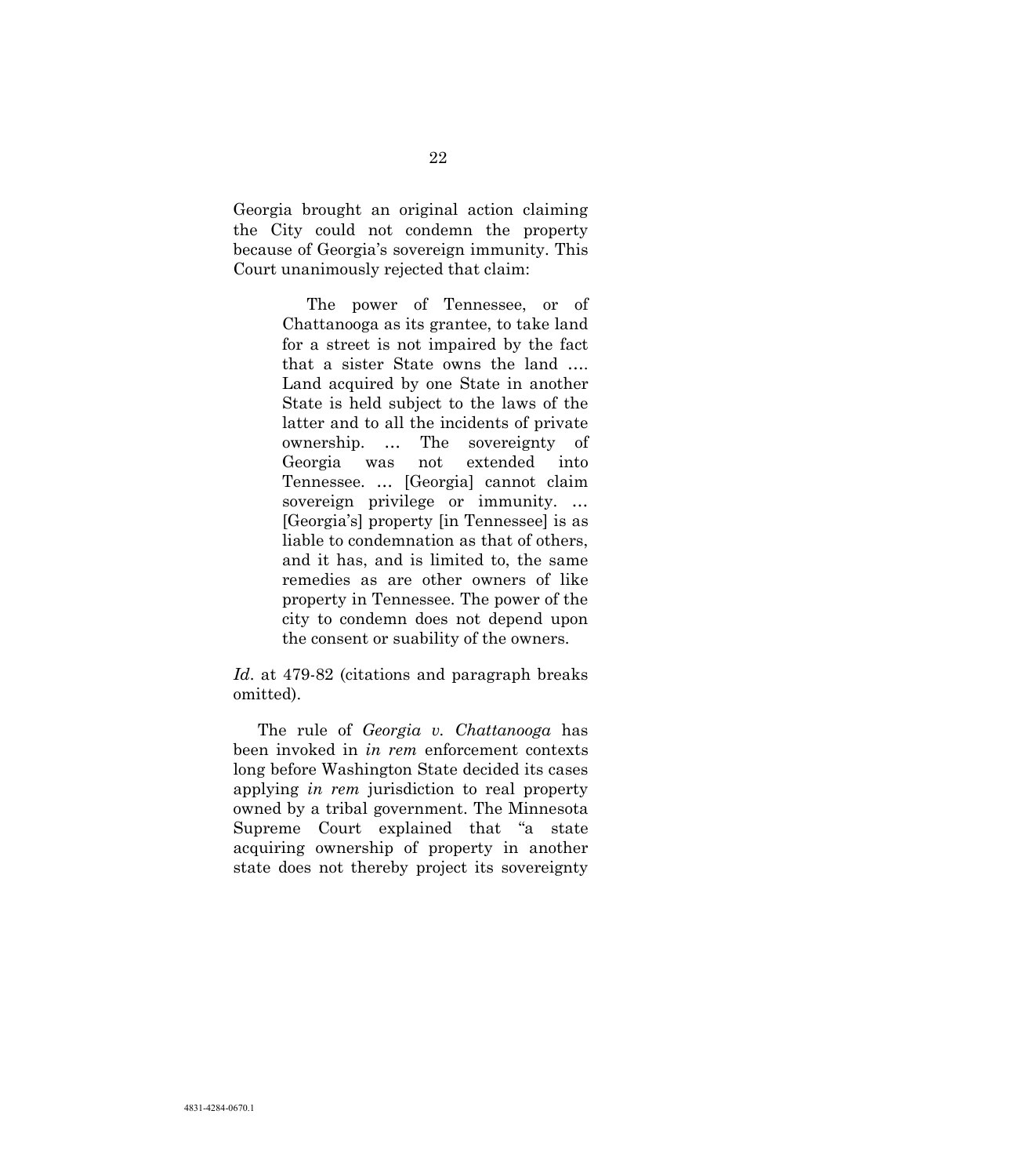<span id="page-31-2"></span>into the state where the property is situated. The public and sovereign character of the state owning property in another state ceases at the state line[.]" *State v. City of Hudson*, 42 N.W.2d 546, 548 (Minn. 1950) (re proceedings to enforce property taxes on portion of bridge owned by Wisconsin city but located in Minnesota). The Illinois Supreme Court recognized that "[i]f it were otherwise, the acquisition of land in [one State] by another State would effect a separate island of sovereignty within [the home State's] boundaries. Such possibility can find no support in the law or reason." *People ex rel. Hoagland v. Streeper*, 145 N.E.2d 625, 630 (Ill. 1957) (re court-imposed receivership over portion of bridge owned by Missouri county but located in Illinois).

<span id="page-31-1"></span><span id="page-31-0"></span>If States cannot create "separate island[s] of sovereignty" by purchasing land within another sovereign's jurisdiction, *id*., neither should tribes have that power engrafted onto tribal immunity. See *Cass Cnty. Joint Water Res. Dist. v. 1.43 Acres of Land*, 643 N.W.2d 685, 688, 691, 694 (N.D. 2002) (relying on *Georgia v. Chattanooga* in holding that tribal sovereign immunity does not bar a "purely *in rem* action against land held by the Tribe in fee" that is "not held in trust by, or otherwise under the superintendence of, the federal government"; such land "is essentially private land," "the State may exercise territorial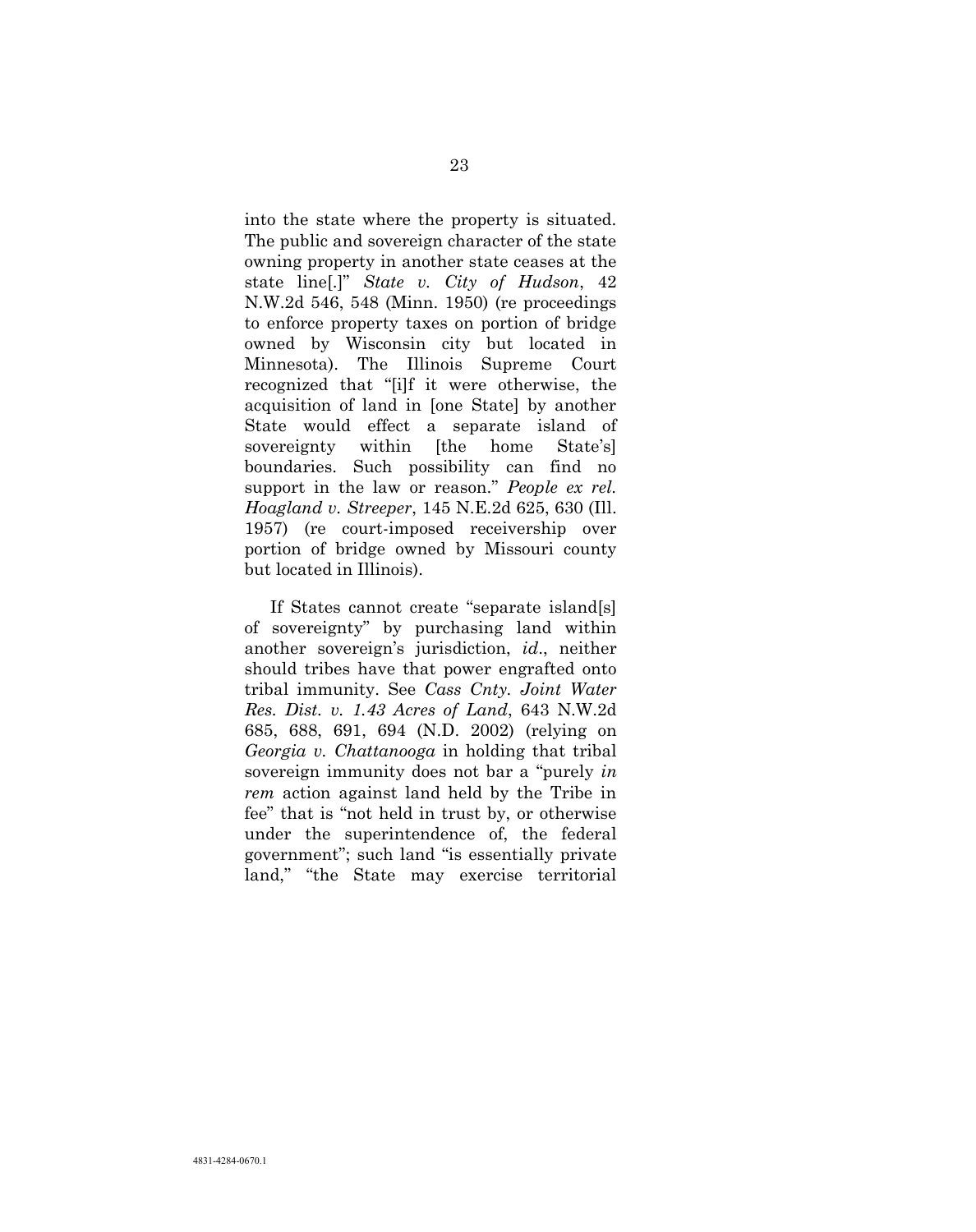jurisdiction" over it, "and the Tribe's sovereign immunity is not implicated").

The Amicus United States recognizes these principles (Br. 25-30) but asks the Court to brush them aside as if not raised by the question presented. That argument ignores the fact that the rule applied by the Washington Supreme Court and now on review reflects these fundamental principles limiting sovereign immunity. Indeed, this Court framed *Georgia v. Chattanooga* as an example of when "sovereign privilege or immunity" from suit would not prevent the application of a state's law to real property. 264 U.S. at 480-81. The immovable property rule is necessary to resolving this case and ignoring the rule will only harm *amici* and similarly situated public entities across the country.

In short, Petitioner's view of sovereign immunity as a defense that avoids *in rem* jurisdiction cannot be reconciled with longstanding limits on core principles of sovereign immunity. The better view is that provided by Respondents. Only that view will ensure that sovereign states cannot impose upon each other the very harms that Petitioner's arguments seek to impose upon Respondents, and which Petitioner would undoubtedly impose upon state and local governments if they choose not to pay property taxes. Most importantly, only the Respondents' rule protects the *amici*'s critical interests in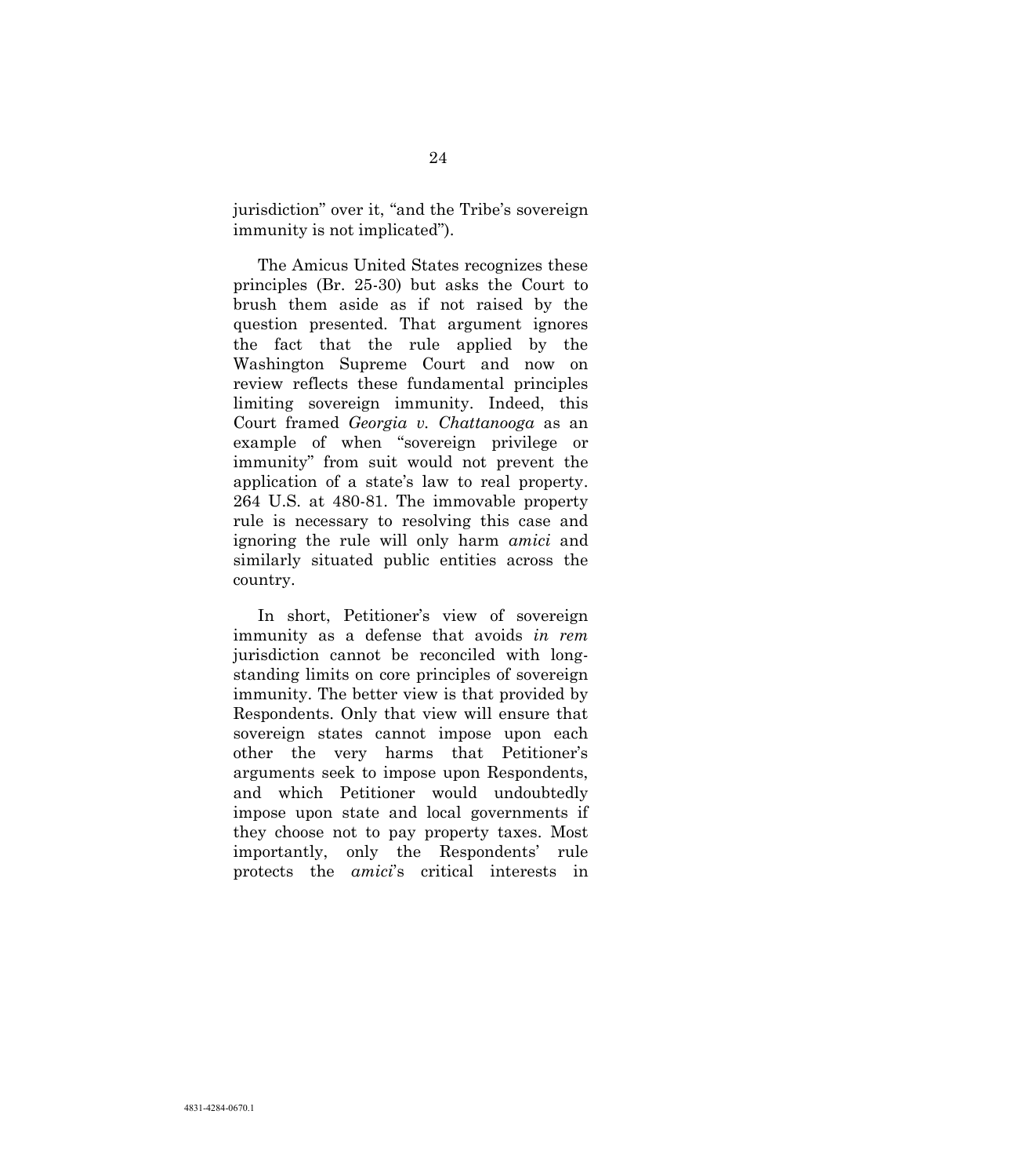effective real property taxation and *in rem* jurisdiction over real property.

**C. The Washington Supreme Court's Decision is Harmonious with this Court's Tribal Sovereign Immunity Cases.**

<span id="page-33-0"></span>This Court's decisions in *Kiowa*, *Potawatomi*, and *Michigan v. Bay Mills*, 134 S. Ct. 2024 (2014), affirmed earlier decisions of the Court that extended the immunity from suit possessed by sovereigns—like foreign nations and states—to Indian tribes in light of their recognized powers of self-governance. *United States v. U.S. Fidelity & Guaranty Co*., 309 U.S. 506, 512 (1940); *see also Santa Clara Pueblo v. Martinez*, 436 U.S. 49, 58 (1978). But nothing in these decisions suggests that the immunity of tribes is greater than that enjoyed by foreign or State sovereigns. Nor do these decisions stand as an obstacle to affirming the Washington Supreme Court.

First, none of these cases involved *in rem* enforcement actions against tribally-owned real property, and thus none speaks to the circumstances of immovable-property located within another sovereign's domain. That situation is directly addressed by the longsstanding rule that limits sovereign immunity from suit with respect to such immovable property. None of the cases can be read to overrule that traditional restriction on immunity from suit.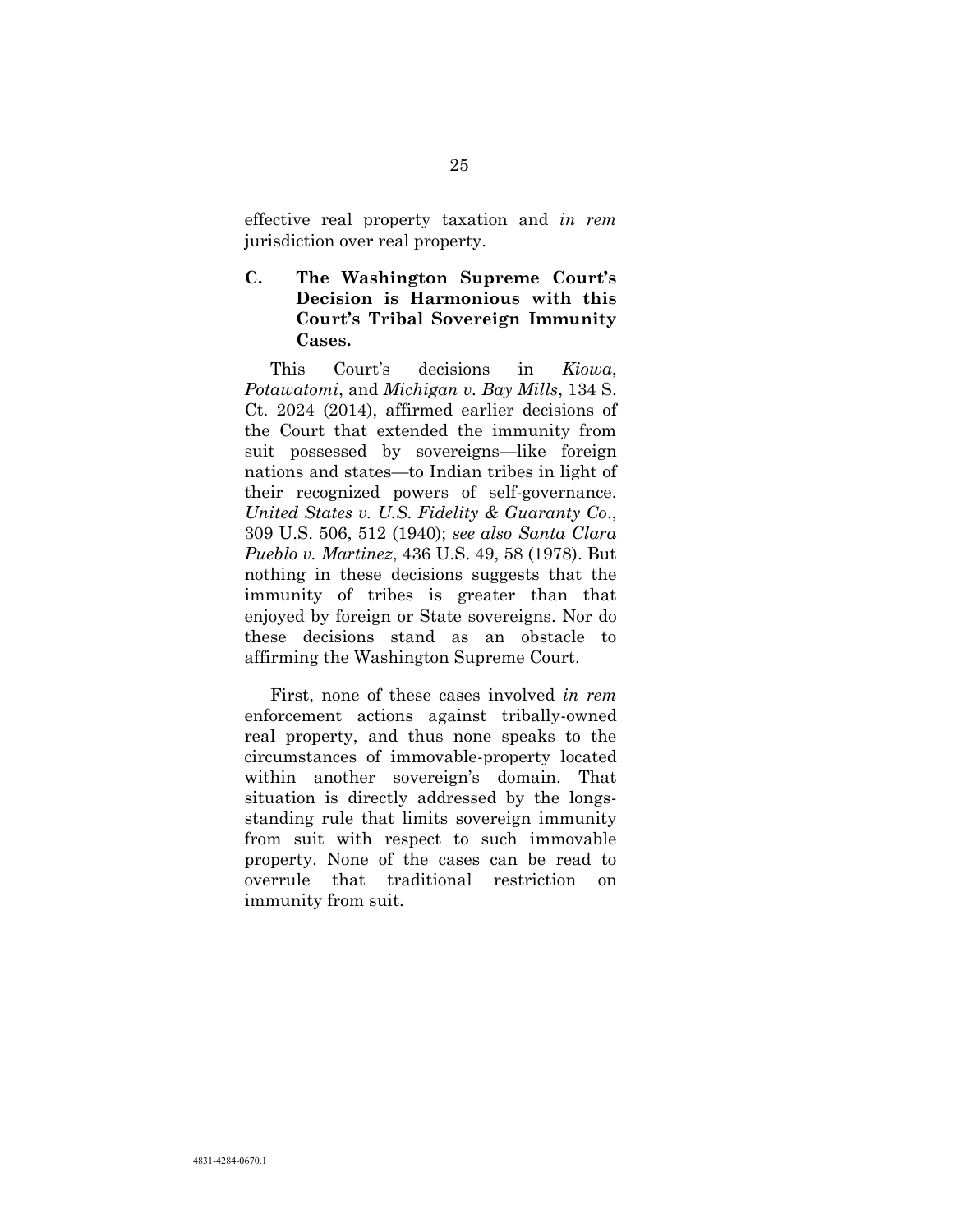To the contrary, *Bay Mills* endorsed the central notion that a State should retain "the ability to enforce its laws on its own lands." *Bay Mills*, 134 S.Ct at 2035, and the recently acquired tribal fee lands in that case were subject to state and local real property taxes. See *Bay Mills Indian Cmty. v. State of Michigan*, 626 N.W.2d 169, 174 (Mich. Ct. App. 2001). *Kiowa* dealt with a tribe's immunity from private contract claims, a matter of immunity from personal jurisdiction. See *C & L Enters*., 532 U.S. at 418-23. *Potawatomi* barred claims for money damages against tribal treasuries, another matter of personal jurisdiction, while emphasizing numerous "adequate alternatives" to damage claims. *Oklahoma Tax Comm'n v. Citizen Band Potawatomi Indian Tribe,* 498 U.S. at 514 . Indeed, this Court's grant of certiorari in *Oneida*, and the avoidance of that review as discussed above at 9-12, confirms that the issue in this case is not foreclosed by any prior decision.

Meanwhile, the Court's decisions in *Sherrill* and *Yakima* upheld the exercise of State *in rem* power regarding forced tax sales of tribal property over the tribe's assertion of tribal immunity from suit.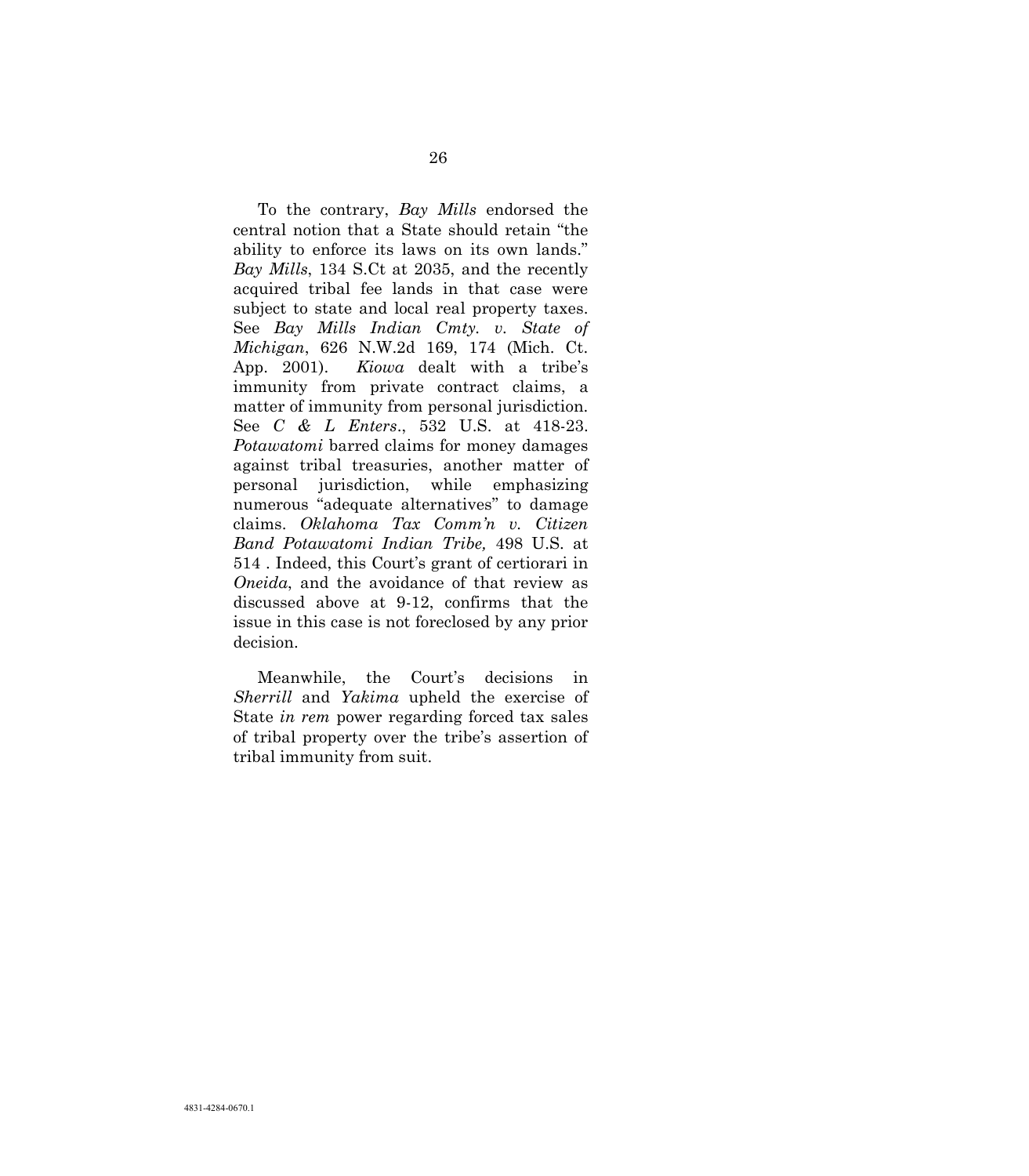### **1.** *Sherrill* **and** *Yakima* **Permit the**  *In Rem* **Tax Foreclosure of Taxable Tribal Real Property — Over Tribal Assertions of Immunity from Suit.**

*Sherrill* and *County of Yakima v. Confederated Tribes and Bands of Yakima Indian Nation*, 502 U.S. 251 (1992), both support applying the immovable property rule in the tribal immunity context so as to prevent a tribe from asserting immunity from suit with respect to real property it purchases within the absolute and complete jurisdiction of another territorial sovereign (New York State and Washington State). Both decisions unmistakably upheld the county's right to impose real property taxes on tribally-owned real property *and* to enforce that right through *in rem* tax foreclosure actions—over any and all defenses asserted by the tribe, including tribal immunity from suit that both tribes raised to resist tax enforcement proceedings.

In *Sherrill*, the OIN asserted tribal immunity from suit in state court *in rem* tax foreclosure proceedings. Specifically, the OIN's Answer to the City of Sherrill's Complaint seeking foreclosure and eviction of triballyowned properties sets forth, as a "Second Defense," that:

> The Nation is a federally recognized Indian tribe, and its sovereign immunity bars defendant's efforts to tax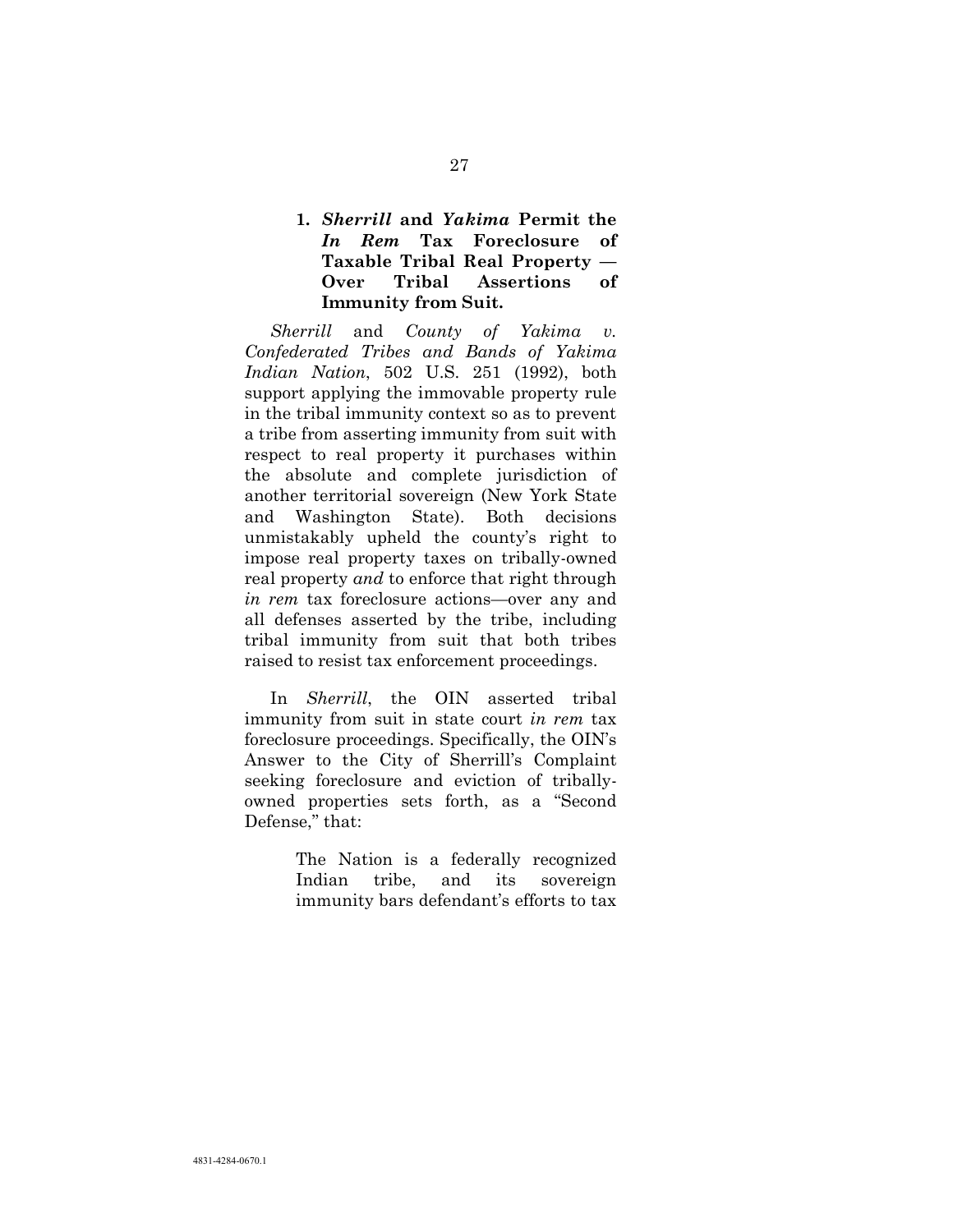and to take the Nation's lands, bars this suit, and precludes the exercise of jurisdiction over the Nation and the award of any relief requested by defendant. 63 Fed. Reg. 71941 (Dec. 30, 1998).

*See Sherrill*, Joint Appendix at 58.<sup>10</sup> The decision of this Court in *Sherrill* further addressed the OIN's sovereign immunity from suit when it stated that the tribe's sovereign status would not even prevent its eviction from the premises once title was acquired by the city. *Id*. at 214, n.7.

In *Yakima*, the tribe specifically argued it retained its "sovereign immunity from suit," citing this Court's decision in *Potawatomi*, which had just been handed down. Resp. Br., 1991 WL 521292 at \*35.<sup>11</sup>

l

<sup>10</sup> Under New York law, the unpaid property taxes are liens upon the OIN's parcels, and the proceedings to foreclose the tax liens are proceedings *in rem*. *See* N.Y. Real Prop. Tax Law §§ 902, 1120 (McKinney 2000). Consequently, tax foreclosure actions against the OIN, CIN, and other tribes that purchase land on the open market and fail to pay taxes are subject to the same *in rem* remedies, including foreclosure, as were the taxable tribal parcels in *Yakima*.

<sup>11</sup> The Yakima Tribe further noted that it had brought the lawsuit "to invalidate the County's imposition and collection of real estate taxes on fee lands of the Tribe and of tribal members." *See* Yakima Tribe Respondent's Brief at 9 (Resp. Br., 1991 WL 521292 at \*9); *see also* Jt. App., Nos. 90-408, 90-577, at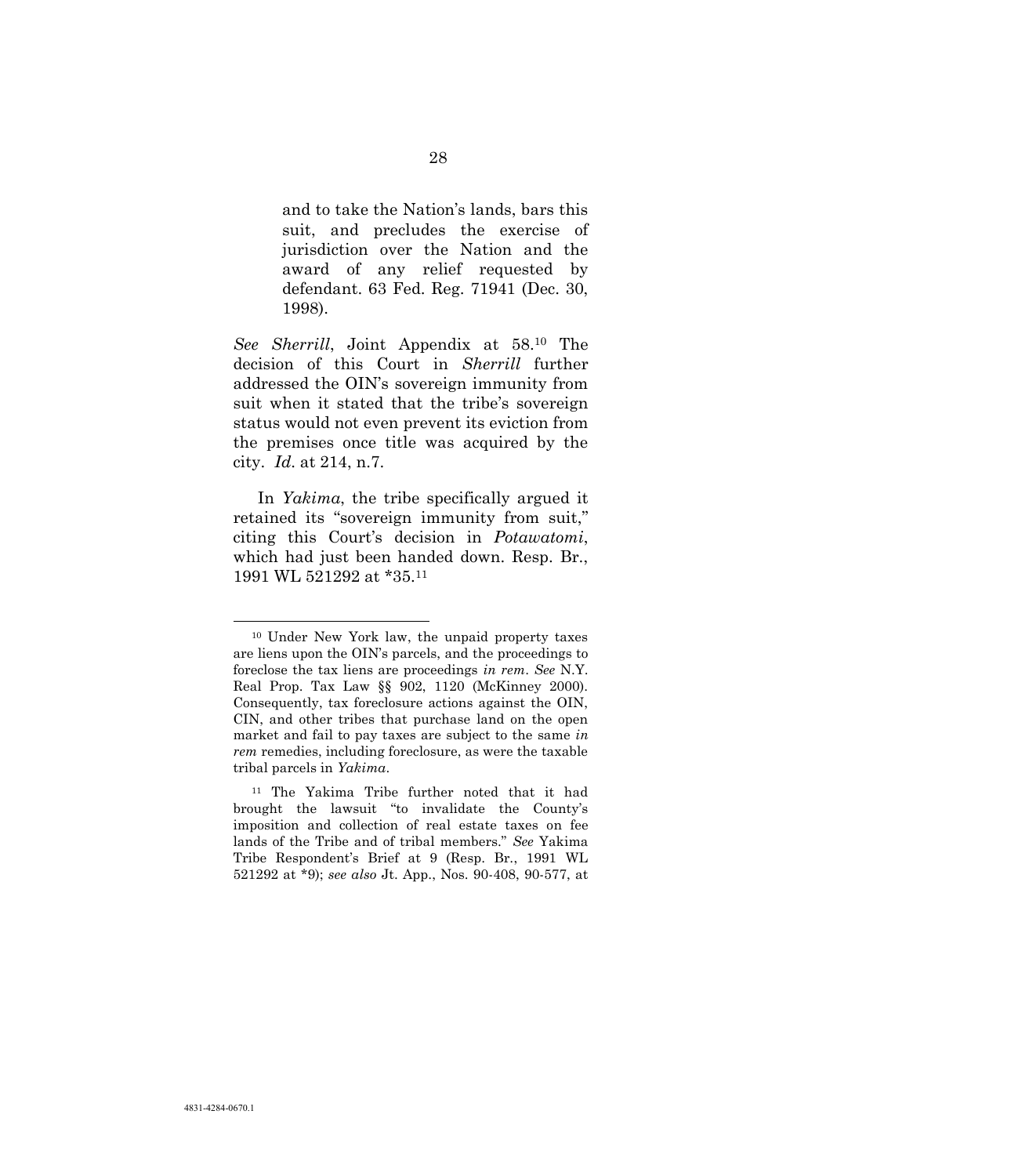*Yakima* nonetheless held that the tribe's taxable land was subject to "forced sale for taxes." *Yakima*, 502 U.S. at 264. In doing so, the Court observed that unlike *in personam* jurisdiction, the "mere power to assess and collect a tax on certain real estate" is not significantly disruptive of tribal selfgovernment. *Id*. at 265; *see also Permanent Mission of India to the U.N. v. City of New York*, 551 U.S. 193, 199 (2007) ("[a]s a threshold matter, property ownership is not an inherently sovereign function"). In permitting the county's forced tax sale of tribal property, the Court in *Yakima* necessarily articulated and applied to the *in rem* tax collection proceedings a different legal standard from that applied in *Potawatomi,* which addressed immunity from suit with respect to *in personam* actions against the tribe. Indeed, the Petitioner has not shown that paying taxes or defending title is a significant disruption to

l

<sup>5 (</sup>Complaint ¶ XI ["The defendants have scheduled a public tax sale of approximately 40 parcels of real estate located within the Yakima Indian Reservation in which the Yakima Nation and/or its members have a fee patent interest"]); Pet Br., *County of Yakima v. Confederated Tribes & Bands of the Yakima Indian Nation*, Nos. 90-408, 90-577, 1991 WL 521727, at \*5 (U.S. Aug. 21, 1991) (county commenced foreclosure proceeding in state court against "several properties owned in fee by the Yakima Tribe or individual Yakima members"). By making these points, the Yakima Tribe necessarily acknowledged that tribally-owned properties were subject to the forced tax sale.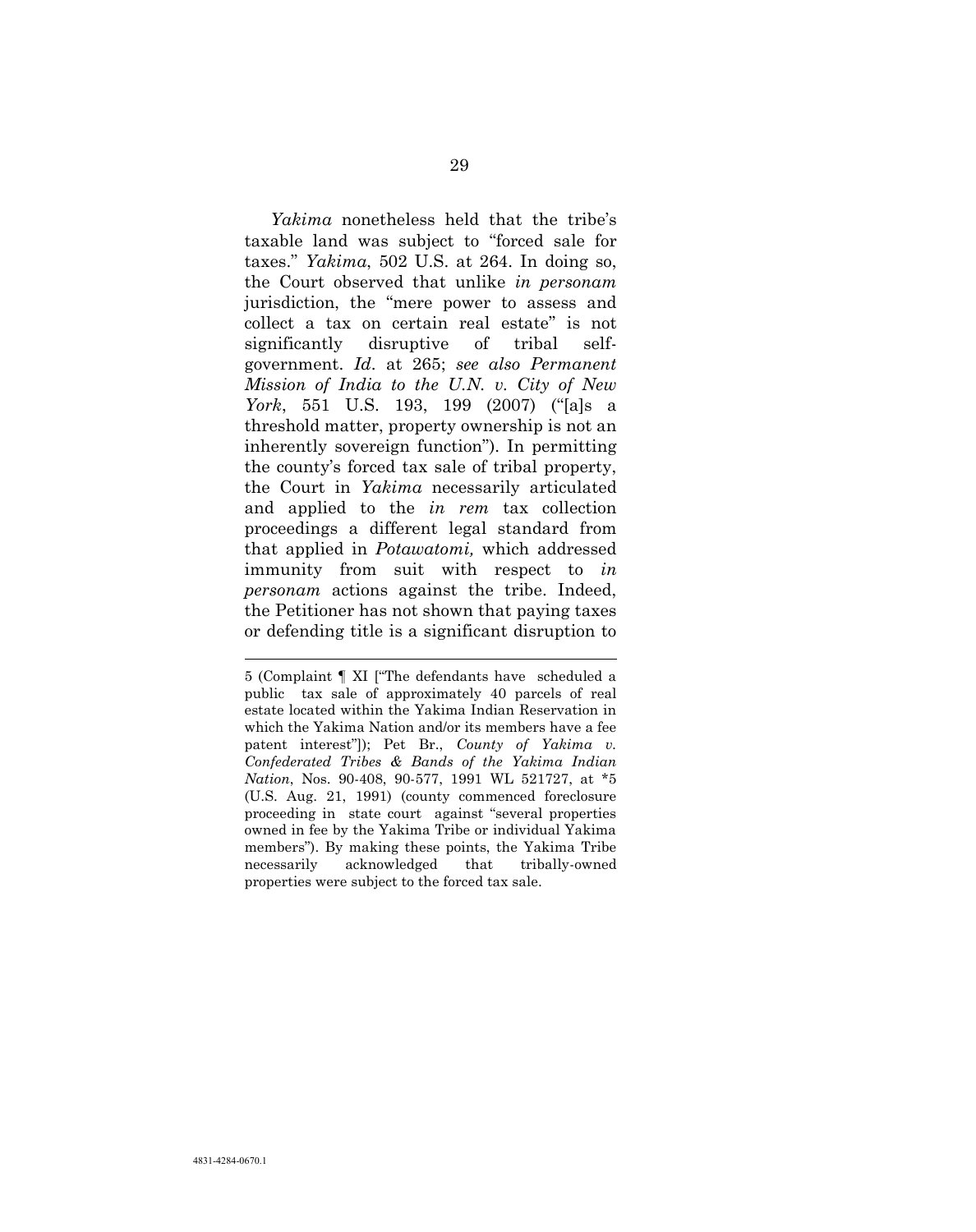tribal self-government. Nor can it be so, given that it is not a significant disruption to the sovereignty of States or nations, as shown above.

Thus, under *Yakima*, tribal sovereign immunity from suit does not preclude a State from exercising *in rem* jurisdiction to adjudicate an adverse possession claim / quiet title action, or to collect real property taxes through foreclosure proceedings.

The record in *Sherrill* is even stronger. The Court in *Sherrill* upheld the taxing authority's right not only to bring *in rem* foreclosure actions to collect the unpaid taxes but also to bring related eviction proceedings to oust the tribe from the property after the city acquired title through foreclosure. The holding in *Sherrill* was utterly unnecessary if all the OIN needed to do in that case was decline to pay taxes and then invoke sovereign immunity to *in rem* foreclosure.

Under *Sherrill* and *Yakima*, then, a tribe owns real property just as any private landowner, holding it subject to the laws of the territorial sovereign. This is consistent with the immovable-property rule limiting immunity from suit when an inter-loping foreign or State sovereign holds real property in another State, subject to the laws of that territorial sovereign.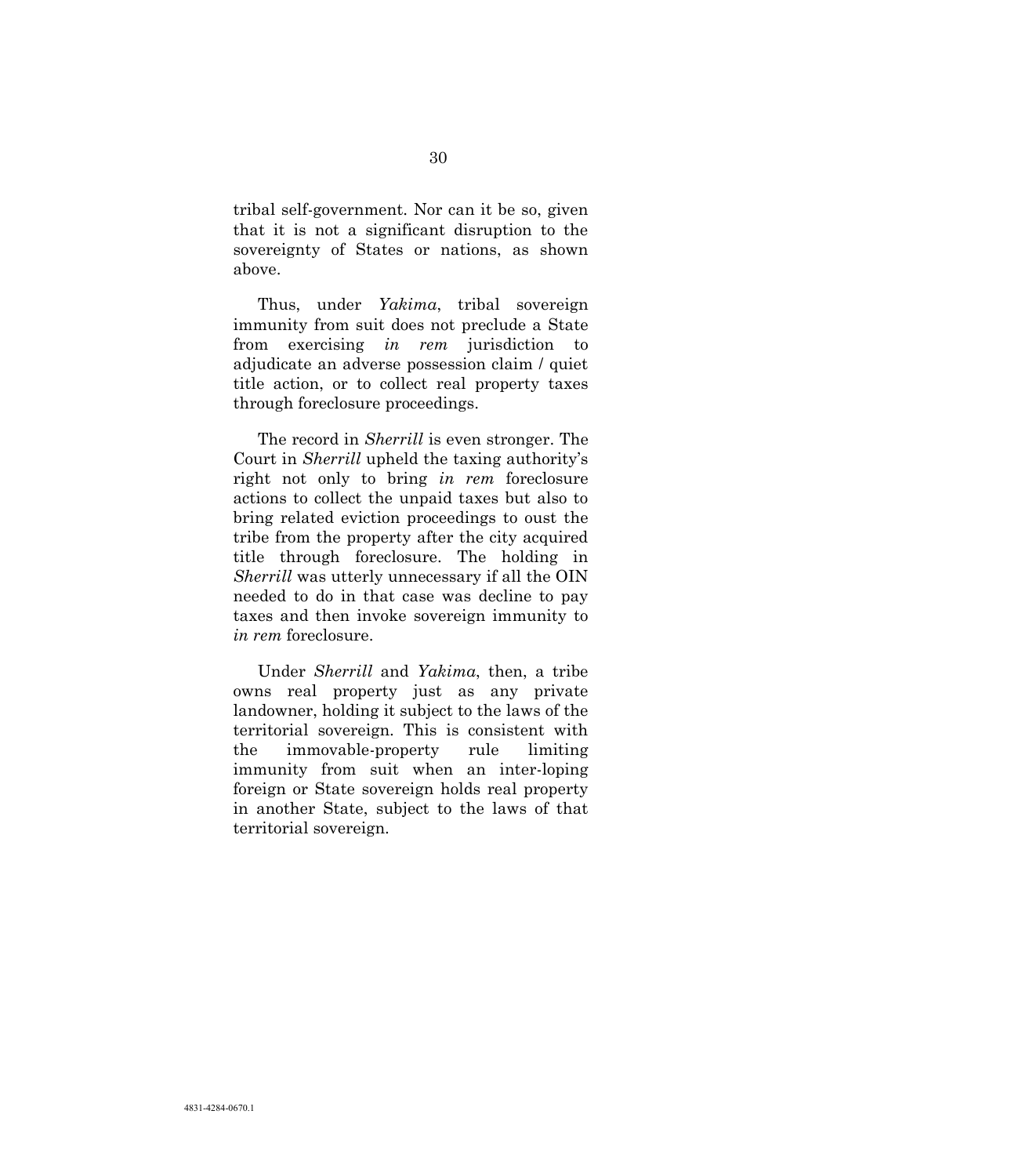Petitioner and its *amici* nonetheless argue that *Yakima* is inapposite and does not support the right of local governments to subject tribally-owned fee lands to a forced tax sale for nonpayment of taxes. The brief of the United States spends the most time trying to distinguish *Yakima*, including suggesting this Court drew only an academic distinction between *in rem* jurisdiction and *in personam* jurisdiction. Br. at 18-20. The United States' brief goes even further in contending that "the Court had no occasion to address tribal sovereign immunity from suit because the Tribe itself had commenced that suit in federal district court to obtain declaratory and injunctive relief regarding its tax liability." Br. at 20. It is not clear what point the Unites States is trying to make, but it is not consistent with recognized principles of sovereign immunity.

A tribe can bring a declaratory judgement action in federal court to seek a declaration that its immunity from suit bars a forced tax sale (or other enforcement action) without waiving its immunity from suit as to that enforcement proceeding. *See Cayuga Indian Nation of N.Y. v. Seneca County,* 890 F. Supp. 2d at 242*.* Indeed, it would be a meaningless sovereign right to require the sovereign to waive its immunity from suit to establish immunity from suit. And, of course, that is not what the CIN did in *Cayuga*, what the Yakima Tribe did in *Yakima,* or what the OIN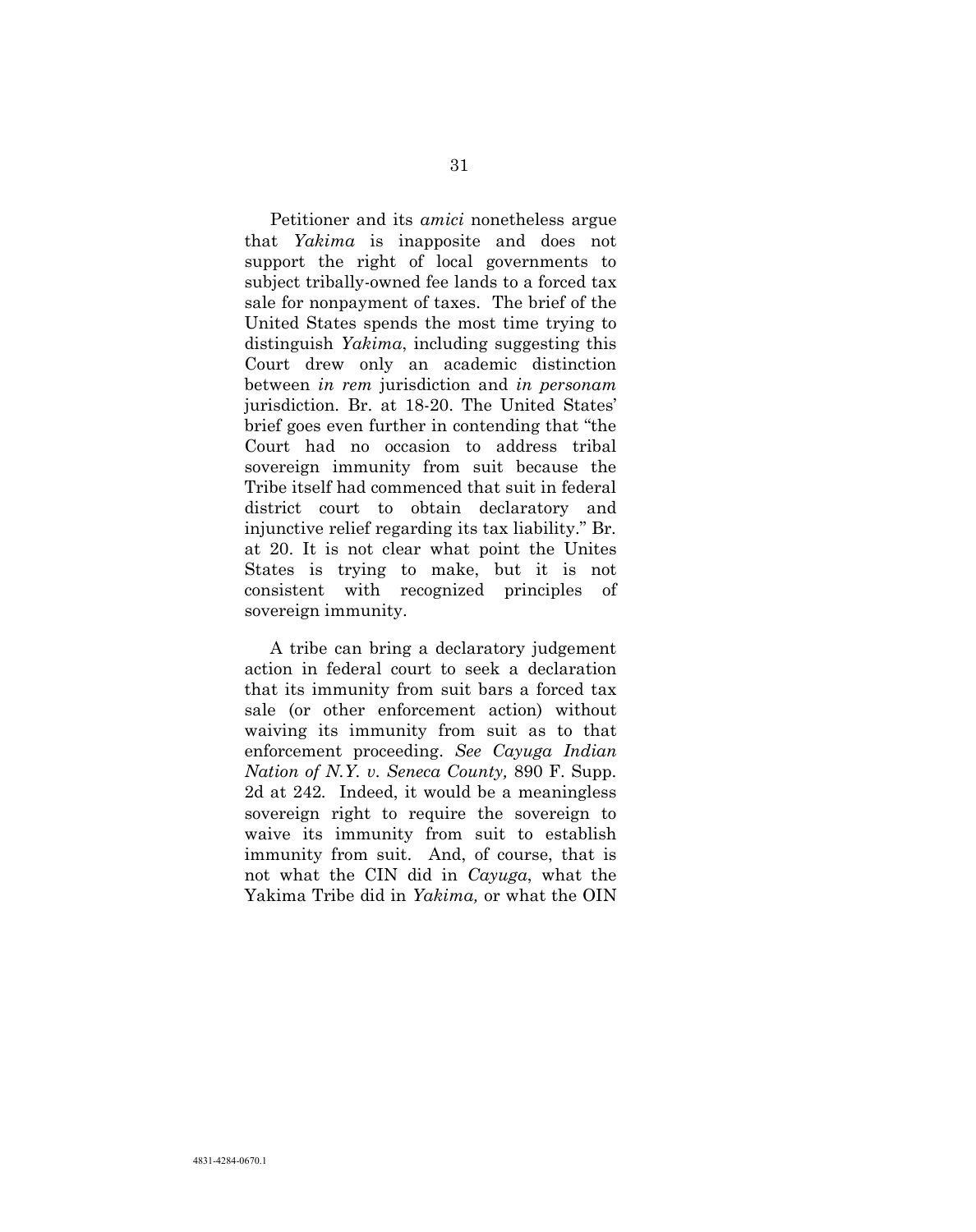did in *Sherrill.* These tribes each brought an action in federal district court for declaratory and injunctive relief in which the tribe asked the district court to declare it immune from and permanently enjoin—tax enforcement proceedings pending in state court that sought to force a tax sale. And in both *Sherrill* and *Yakima* this Court held the local government taxing authority had the right not only to impose the real property taxes on triballyowned property but also to collect those taxes—uniting law and logic and avoiding the right-without-a-remedy result that defies common sense.

As a further example, *Oklahoma Tax Comm'n v. Citizen Bank Potawatomi Indian Tribe* instructs that States may take offreservation *in rem* action against triballyowned property, emphasizing that States may "of course" enforce their cigarette tax laws by "seizing unstamped cigarettes off the reservation" that had been purchased by tribally owned retailers and were on their way to reservation outlets. 498 U.S. 505, 514 (1991). That ruling reinforces the holding in *Washington v. Confederated Tribes of the Colville Indian Reservation*, which upheld seizures of "cigarettes in transit" where the affected tribes "have refused to fulfill collection and remittance obligations which the State has validly imposed." 447 U.S. 134, 161-62 (1980). *Colville* explained that, "[b]y seizing cigarettes en route to the reservation, the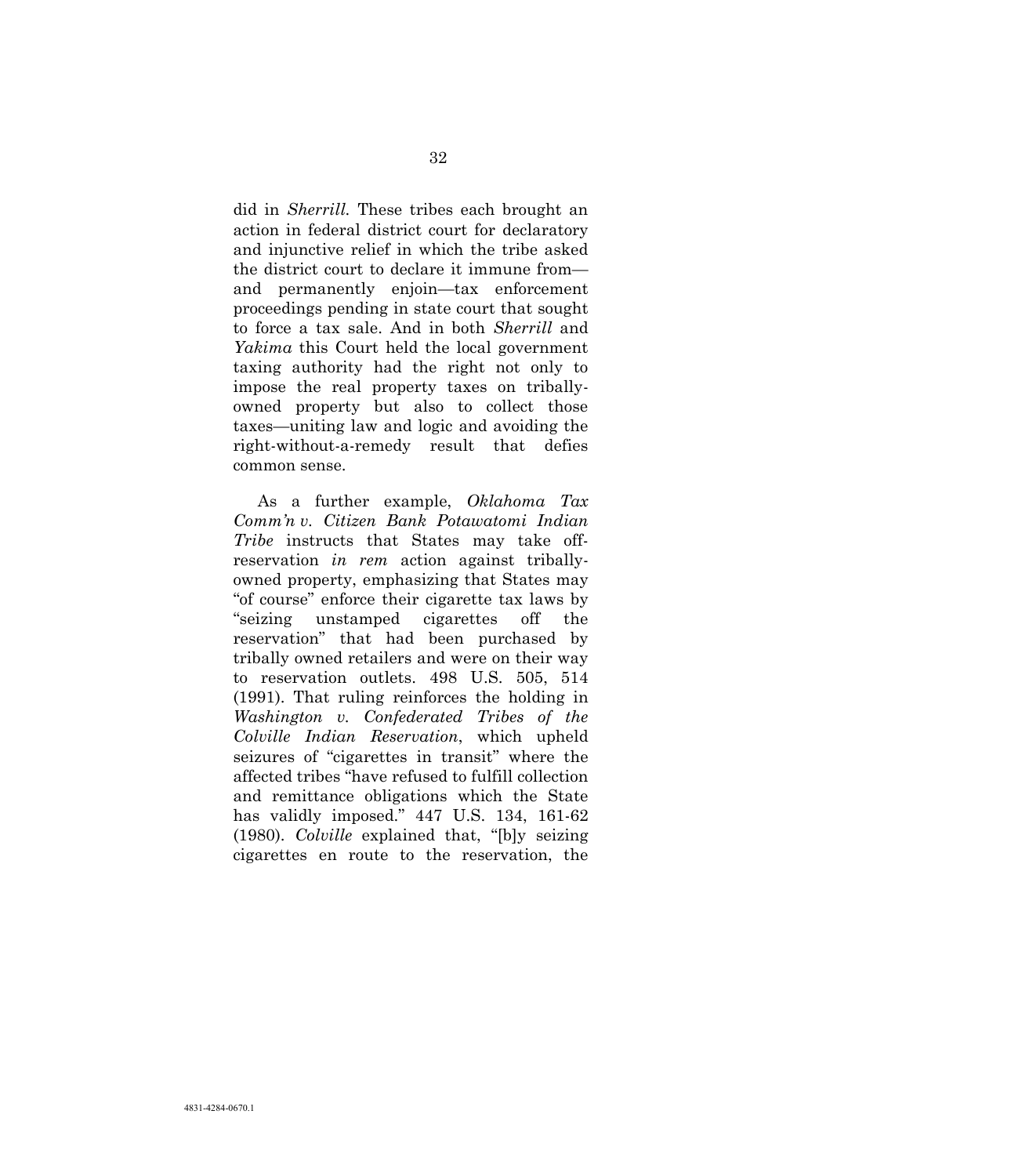State polices against wholesale evasion of its own valid taxes without unnecessarily intruding on core tribal interests." *Id*. at 162.

*Yakima*, *Potawatomi*, and *Colville* thus recognize that state and local governments may take *in rem* action against tribally owned movable property that violates applicable state or federal substantive laws. *38*

<span id="page-41-1"></span>*Keweenaw Bay Indian Cmty. v. Rising*, 477 F.3d 881, 894-95 (6th Cir. 2007) ("[T]he Court was well aware of the issue of tribal sovereign immunity when it approved the seizures in question [in *Potawatomi* and *Colville*]. … [T]he Supreme Court has clearly endorsed state seizures as a remedy where sovereign immunity prevents in-court remedies.") (citations omitted). *In re 1650 Cases of Seized Liquor*, 721 A.2d 100 (Vt. 1998).

<span id="page-41-0"></span>If tribally-owned movable property is not immune from *in rem* actions outside a reservation boundary, where federal supremacy preempts the substantive state laws, then surely tribally-owned immovable property should not be immune from *in rem* jurisdiction. That is particularly true given the unique concerns for sovereignty, jurisdiction, and regulatory authority implicated by one sovereign's ownership of immovable property in another sovereign's dominion. *See supra*, Argument III.A.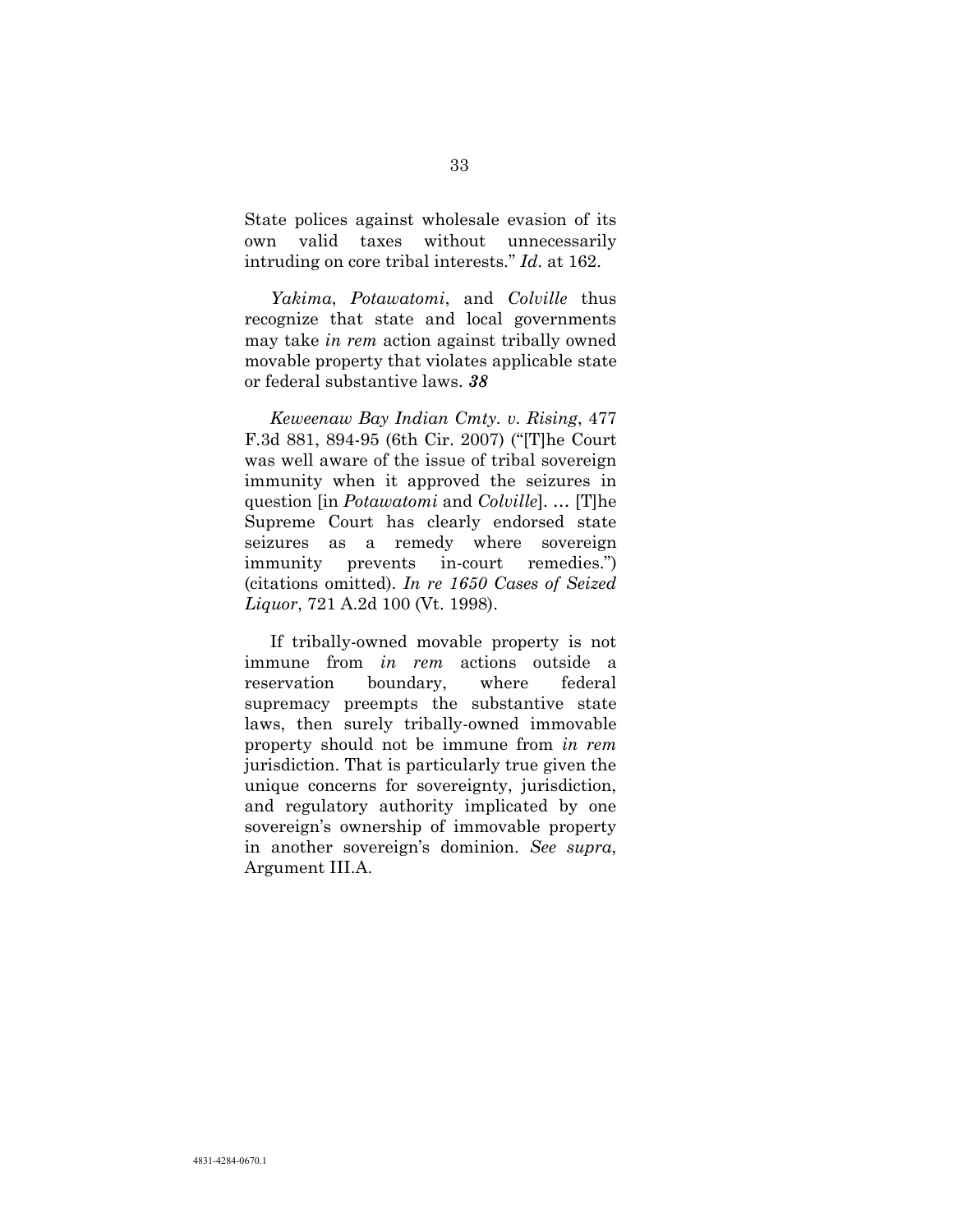Depriving local governments of their enforcement authority would inevitably result in the disruptive practical consequences, including jurisdictional "checkerboard[ing]," that led this Court to reject the OIN's unilateral revival of sovereignty in the first place. *Sherrill*, 544 U.S. at 219; *see id.* at 220 and n.13 (observing that the OIN's claim would also immunize it "from local zoning or other regulatory controls that protect all landowners in the area"); *see New York v Shinnecock Indian Nation*, 523 F. Supp. 2d 185, 298 (E.D.N.Y. 2007) (finding of immunity from enforcement would "completely undermine" *Sherrill*'s holding because the state and local governments could not use the courts to avoid the disruptive impacts that the Court clearly stated they have the equitable right to prevent) (reversed on other grounds [Second Circuit]).

#### **2. Petitioner and Its** *Amici*  **Misunderstand and Misapply This Court's Old Maritime Case,**  *The Siren***.**

*The Siren*, 74 U.S. 152 (1868), addressed Civil War maritime activities, starting with the federal government's seizure of a blockaderunning steamer outside Charleston, South Carolina, the federal government's conscription of that steamer into U.S. naval service, and the unfortunate collision of that steamer with a private sloop that sunk as a result. *Id*. at 162-164.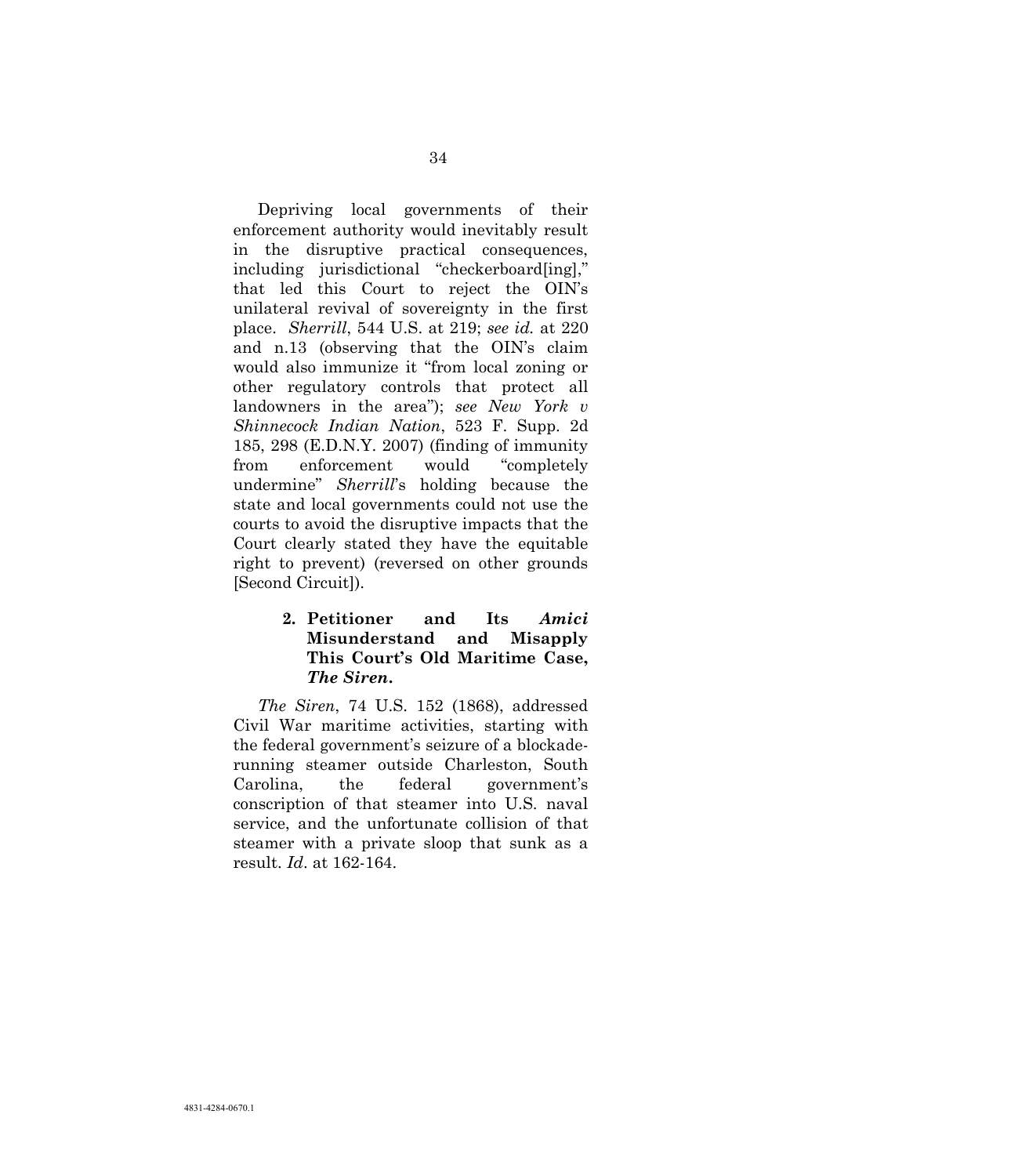The case addresses the particular and peculiar question of what compensation was available to the owner of the sunken sloop. The owner sued the federal government in federal court. Because the United States had not waived its sovereign immunity from suit in its own courts, this Court concluded that the United States was immune with respect to claims for monetary damages directly against it as well as "seizure" of the offending U.S. ship against which a judgment could be satisfied (a form of *in rem* jurisdiction). *Id*. at 154-55. *The Siren* stated in that specific context that "there is no distinction between suits against the government directly, and suits against its property.") *Id*. at 154.

The facts, reasoning, and holding of *The Siren* are limited to cases where the United States is the sovereign and pertains only to the scope of the United States' waiver of its own immunity within its own courts. In that particular setting, *The Siren* did not draw a distinction between *in rem* and *in personam* jurisdiction.

*Sherrill* and *Yakima*—not *The Siren* provide the controlling legal standards and expressly treat *in rem* tax collection proceedings against tribally-owned property differently from *in personam* actions against the tribe itself. In both cases the tribe could not block a forced tax sale of real property owned by the tribe, demonstrating *in rem* jurisdiction is different from *in personam*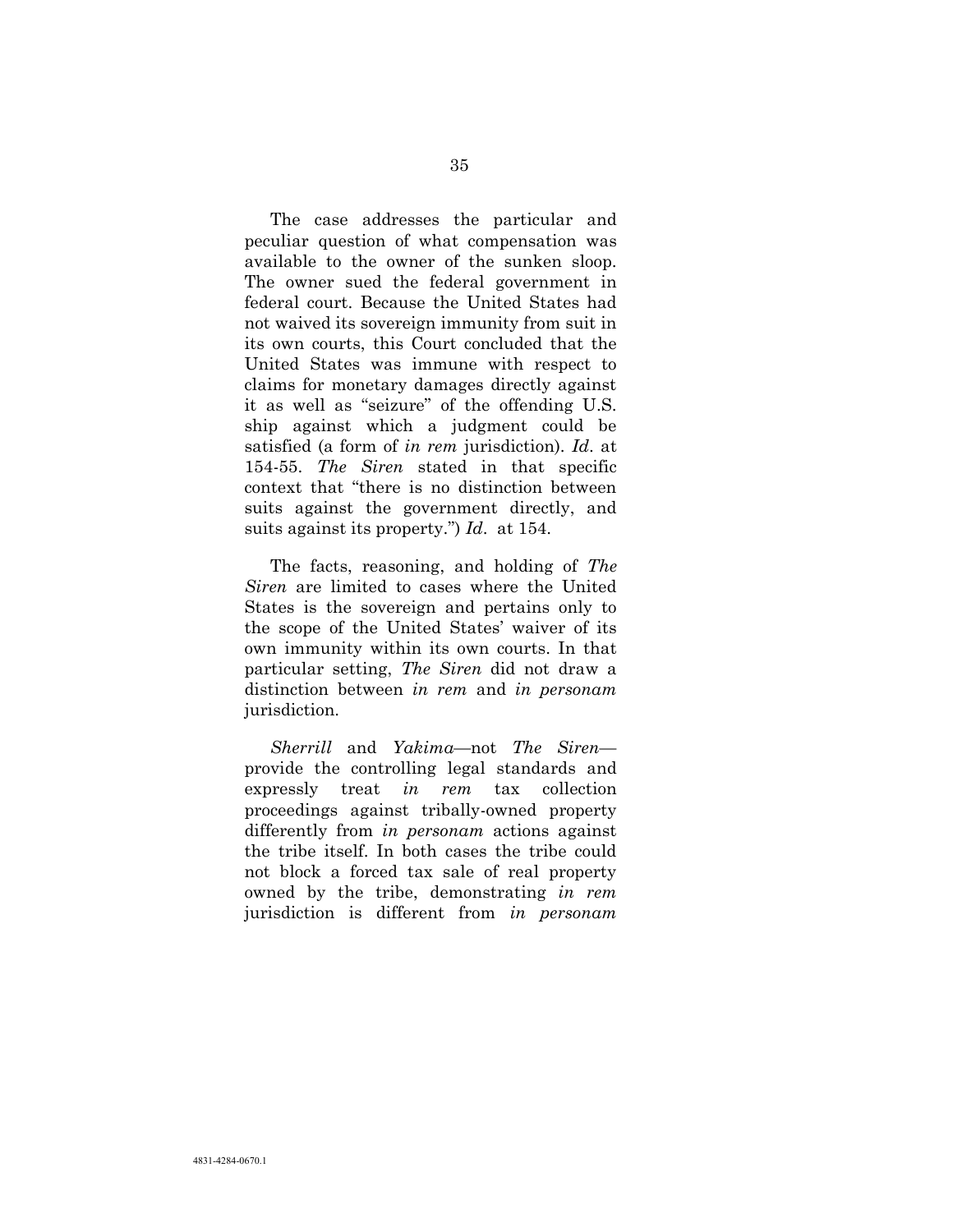jurisdiction blocked in *Potawatomi, Kiowa* and *Bay Mills*. An *in rem* tax foreclosure for nonpayment of real property taxes does not implicate tribal governance in the same way that a direct action against the tribe does. *Yakima*, 502 U.S. at 265.

*The Siren* says nothing about what rule of law to apply when one sovereign enters the territory of another sovereign, purchases real property there, and then wrongly refuses to pay taxes that are lawfully imposed. Beyond the rulings in *Sherrill* and *Yakima* that conclusively demonstrate the territorial sovereign's authority to collect real property taxes through forced tax sales, the law of sovereign immunity provides the underlying principles that logically explain those holdings. When a State—or foreign country, or Indian tribe—purchases land outside its domain and located in the territorial jurisdiction of another State, the immovableproperty rule dictates the outcome: The interloper-sovereign must "lay down the prince" and submit to the territorial sovereign's "absolute and complete jurisdiction," at least with respect to *in rem* proceedings directed at that real property.

Despite *The Siren*'s lack of relevance to the situation of dueling sovereigns, *amici* have been harmed because the Second Circuit in *Cayuga*, 761 F.3d at 221, relied on it to deny Seneca County the right to bring an *in rem* enforcement action to collect unpaid taxes. It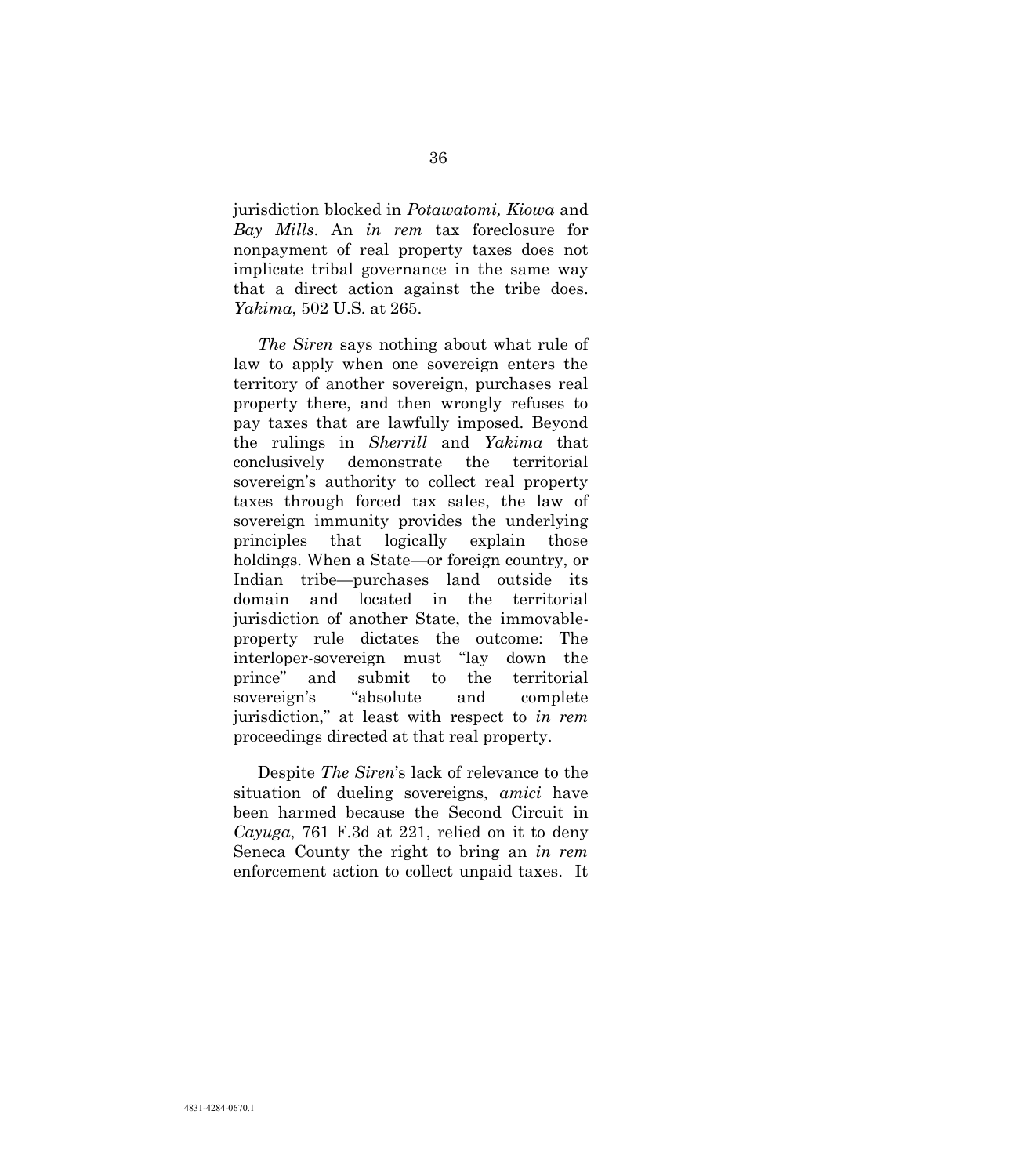did so despite the holdings of *Sherrill*, 544 U.S. at 221, and *Yakima,* 502 U.S. at 265, permitting the counties to conduct a forced tax sale of tribal property, consistent with the immovable property exception.

*The Siren*'s inapplicability to the case at bar did not stop Petitioner (Br. at 23) and each of its supporting *amici* (U.S. Br. at 12, 14; Brief of National Congress of American Indians et al., at 15-16; Brief of Cayuga Nation et al., at 9-10; Brief of The Fond du Lac Band of Lake Superior Chippewa Indians, et al., at 6, 17, 25) from quoting *The Siren*'s soundbite that *in rem* jurisdiction is no different than an action against the United States. They do so as did the Second Circuit itself—without addressing that decision's unique facts, reasoning, and holding which is limited to the sovereign immunity of the United States.

*Sherrill* and *Yakima*, along with the immovable-property rule, provide the controlling legal standards by which to resolve the claims of competing sovereigns where one holds real property located in the other. These rules fully endorse the right of state and local governments, as the absolute territorial sovereign, to foreclose on real property for nonpayment of taxes even if the land in question is owned by another sovereign (State, foreign country, or Indian tribe). *See The Schooner Exch. v. McFaddon*, 11 U.S. (7 Cranch) 116 (1812) and *Georgia v. Chattanooga*, 264 U.S. 472 (1924).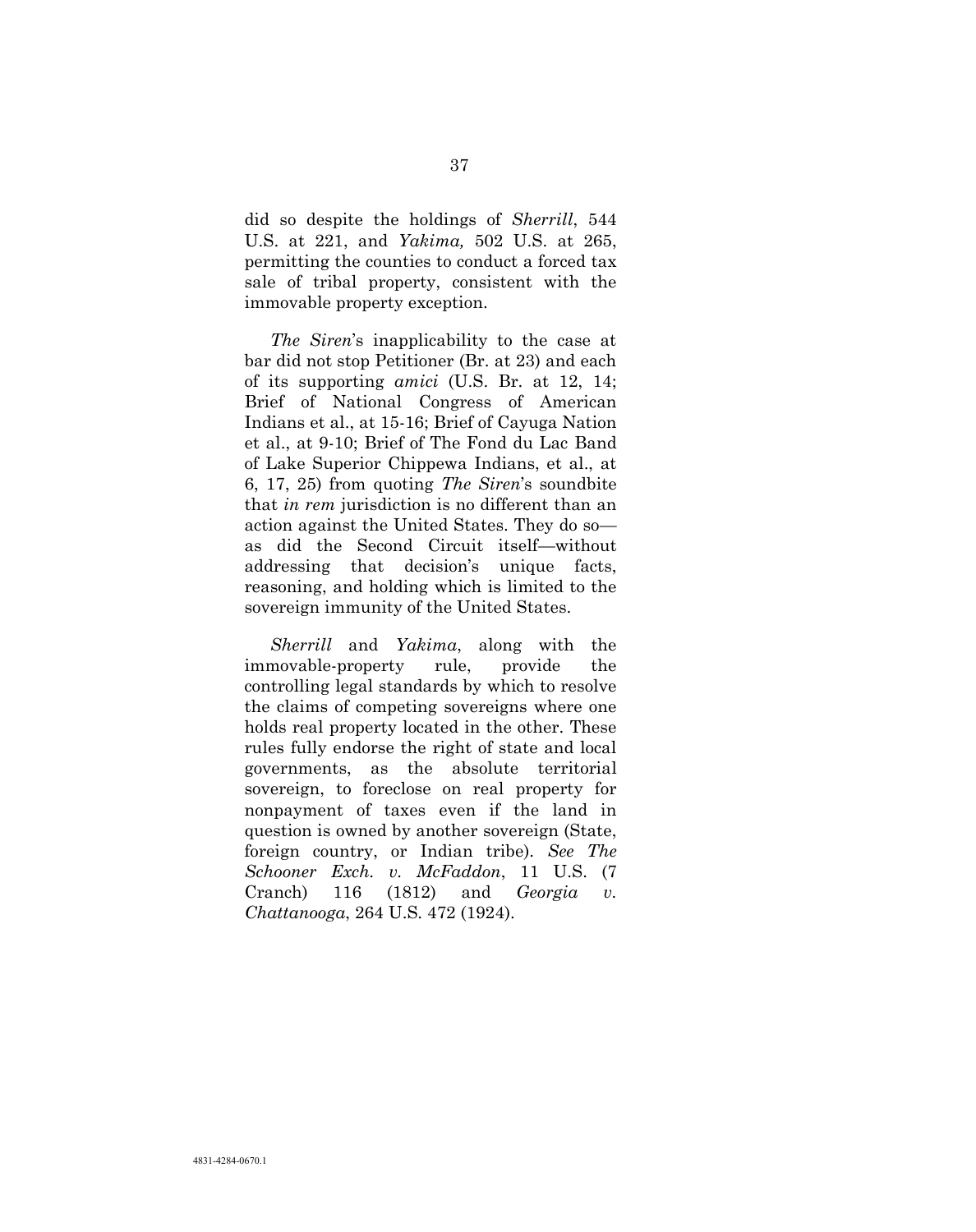### **D. Elevating Tribes to Be "Super-Sovereigns" Cannot be Reconciled With Their Legal Status As Limited, Self-Governing Sovereigns.**

<span id="page-46-4"></span><span id="page-46-2"></span><span id="page-46-1"></span><span id="page-46-0"></span>Tribes are "quasi-sovereigns" or "domestic dependent" semi-sovereigns under the law. *See Cherokee Nation v. Georgia*, 30 U.S. (5 Pet.) 1, 17 (1831); *Morton v. Mancari*, 417 U.S. 535, 554 (1974). Tribal self-governing power is "of a unique and limited character," *United States v. Wheeler*, 435 U.S. 313, 323 (1978). Tribes do not possess the full territorial sovereignty of States or foreign countries even on Indian reservations. *See Plains Commerce Bank v. Long Family Land & Cattle Co.,* 554 U.S. 316, 327 (2008); *Three Affiliated Tribes of the Fort Berthold Reservation v. Wold Eng'g,* 476 U.S. 877, 890 (1986). And even as to internal tribal affairs, where tribes exercise their maximum sovereign authority over their members and their sovereign territory, tribal sovereignty is subject to total defeasance by Congress. *See Wheeler*, 435 U.S. at 323.

<span id="page-46-3"></span>Thus, while tribes retain some immunity from lawsuits, tribes do not enjoy greater immunity from suit than foreign countries or the fifty States. In contrast to the limited "quasi-sovereignty" of tribes, States possess "a residuary and inviolable sovereignty" under the Constitution. *Alden v. Maine*, 527 U.S. 706, 715 (1999); *id*. at 713 ("The founding document specifically recognizes the States as sovereign entities") (internal quotations and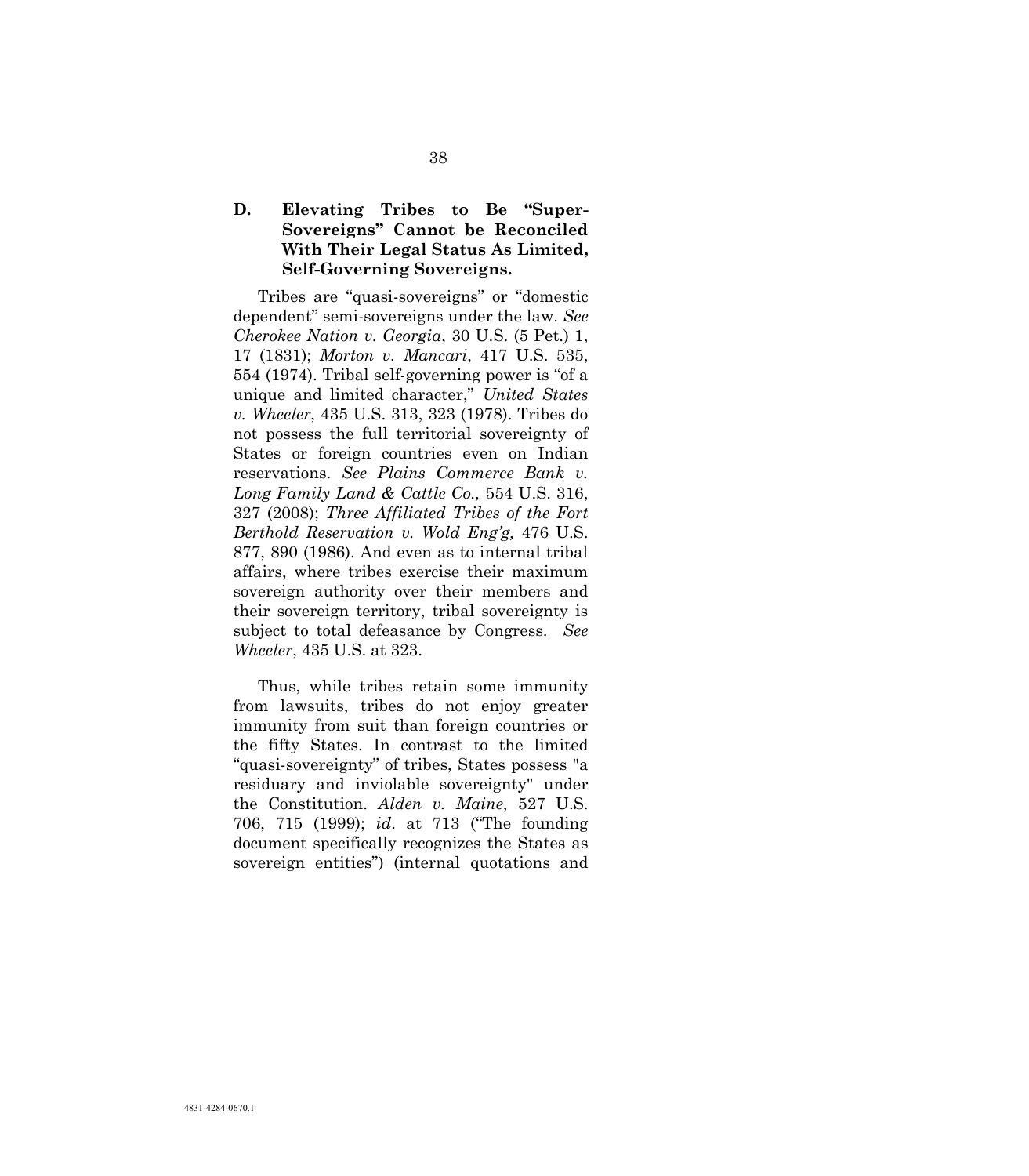citations omitted). *Accord*, *Blatchford v. Native Village of Noatak*, 501 U.S. 775, 779 (1991) ("[T]he States entered the federal system with their sovereignty intact").

Given the robust nature of State sovereignty under the Constitution, and the "limited character" of tribal self-governing power outside the Constitution, a lack of parity exists between State and tribal sovereignty. Tribes cannot logically or legally be deemed to possess a super-sovereign power to displace *in rem* jurisdiction of a state court over immovable real property.

### E. **Elevating Tribes to Super-Sovereigns Would Create the Disruptive Effects That** *Sherrill*  **Sought to Foreclose**.

Petitioner and the United States acknowledge that the law requires tribal immunity from suit to construed in reference to traditional immunity rules applicable to States and foreign countries, and concede, as they must, that no State or foreign country could do what they argue the tribe should be able to do, namely enter the territory of another sovereign, purchase real property subject to the territorial sovereign's laws, but not be required to "lay down the prince" and submit to *in rem* enforcement actions directed to that property. Petitioner's argument is a transparent result-oriented plea that asks this Court to carve out for it and other tribes, on no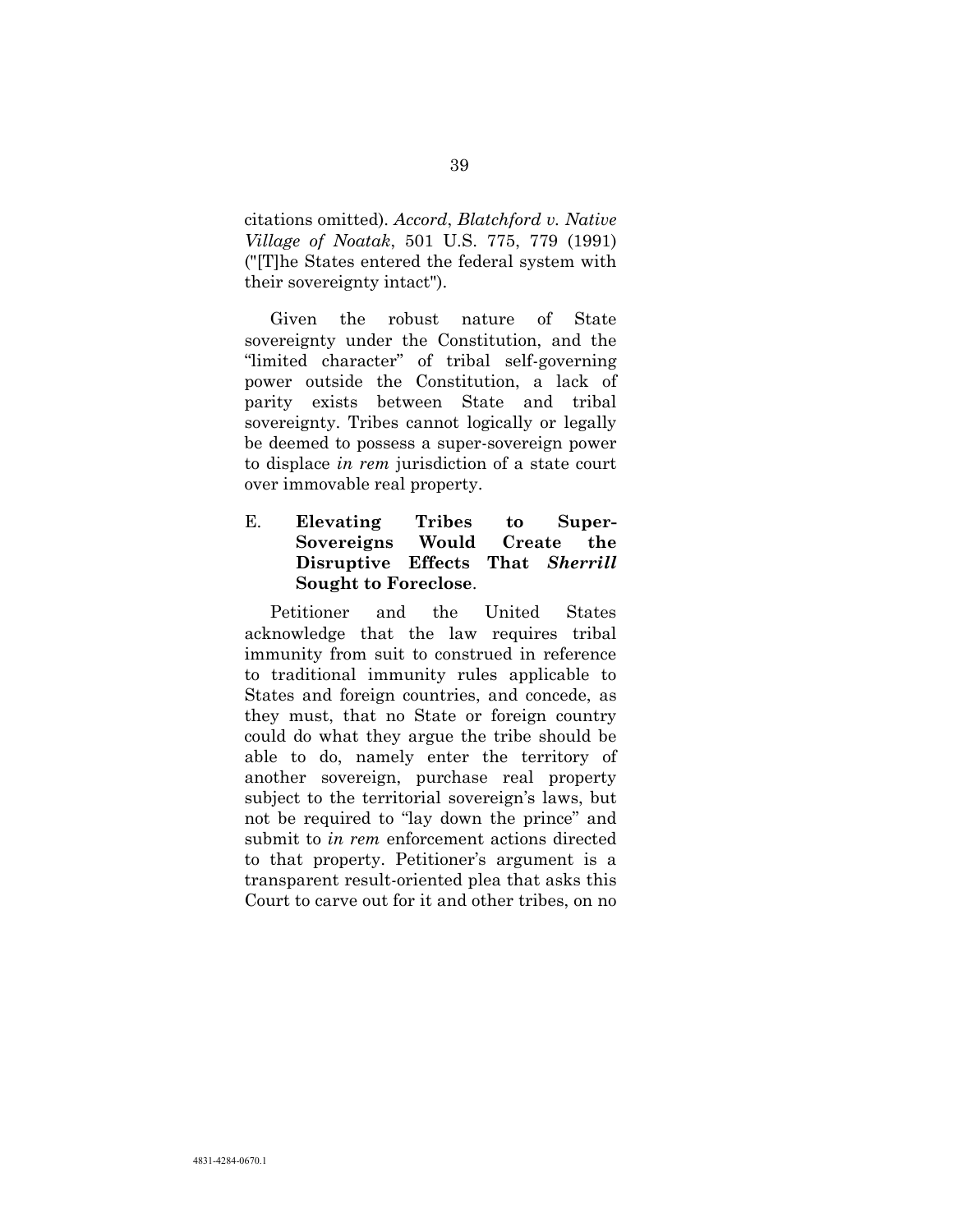principled basis whatsoever, an extraordinary exception from the traditional sovereign immunity rules that apply to the States and foreign countries.

This Court should decline that request. Strong policy reasons counsel against making tribes the uniquely empowered "supersovereigns" that they ask to be made. Endowing tribes with much broader immunity than possessed by States or foreign nations would enable them to purchase land within a State, unilaterally declare it Indian Country under tribal control, and effectively achieve a transfer of jurisdiction by blocking the local government's enforcement actions through its assertion of immunity from suit—as is happening in the Village of Union Springs. That is precisely the disruptive jurisdictional "checker-boarding" harm that *Sherrill* sought to avoid and that led this Court to reject the OIN's unilateral revival of sovereignty in the first place. *Sherrill*, 544 U.S. at 219; *see id.* at 220 and n.13 (observing that the OIN's claim would also immunize it "from local zoning or other regulatory controls that protect all landowners in the area"); *see New York v. Shinnecock Indian Nation*, 523 F. Supp. 2d 185, 298 (E.D.N.Y. 2007) (finding of immunity from enforcement would "completely undermine" *Sherrill*'s holding because the state and local governments could not use the courts to avoid the disruptive impacts that the Court "clearly stated they have the equitable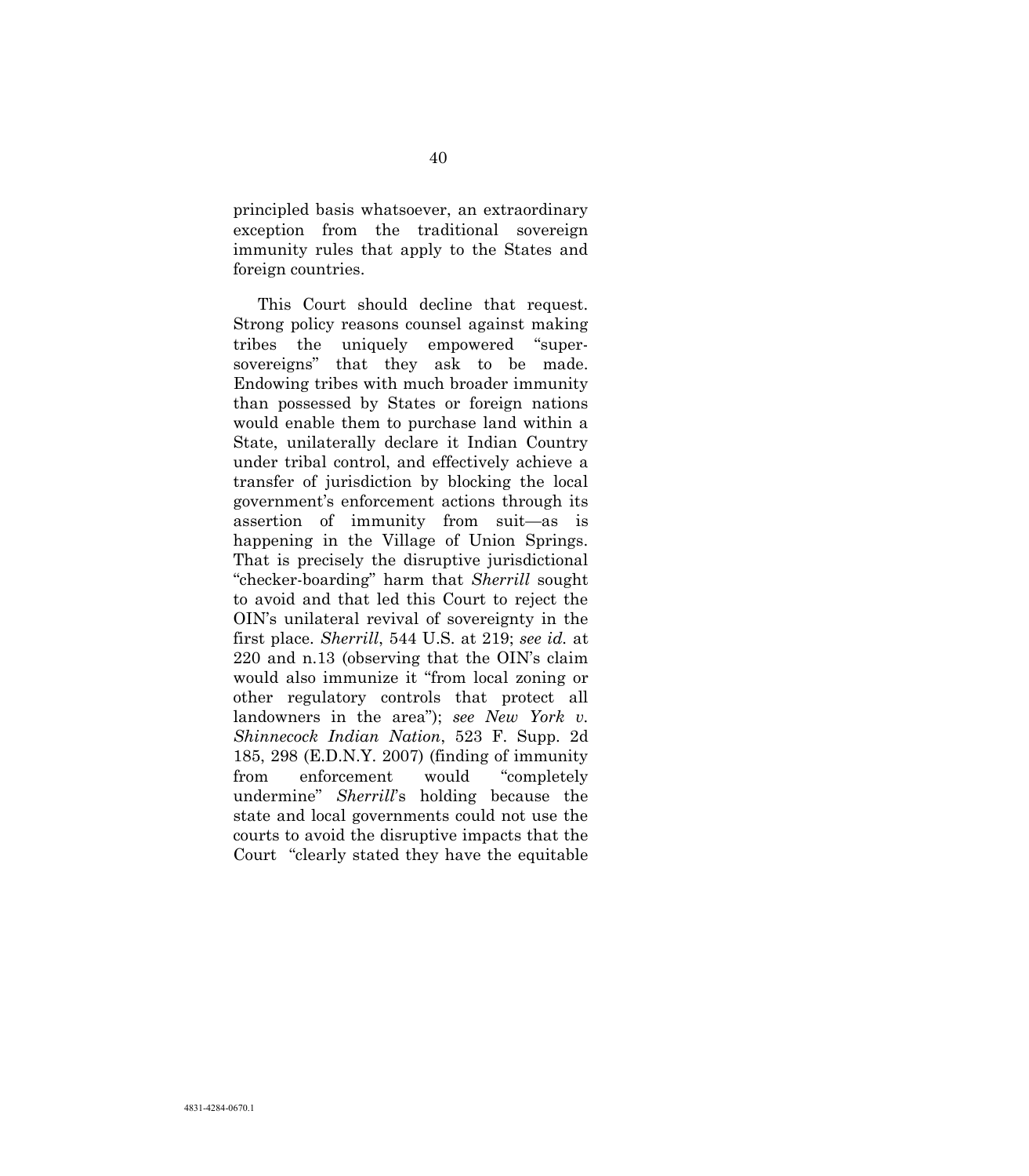right to prevent), *rev'd on other grounds*, 686 F.3d 133 (2d. Cir. 2012)).

Such unilateral and unlawful land grabs are prohibited and unnecessary because tribes can apply to the federal government to have lands taken into trust. *See Sherrill*, 544 at 220-221 (citing Indian Reorganization Act of 1934 now codified at 25 U.S.C. § 5108).

The divestiture of local government jurisdiction that is occurring piecemeal in the Village of Union Springs and elsewhere in central New York will be repeated across the country if Indian tribes are free to buy land anywhere, refuse to pay taxes, and—by asserting sovereign immunity from suit—face no consequences. By taking that aggressive approach, tribes create jurisdictional voids in which they can unilaterally declare tribal sovereign control over the land and effectively create Indian Country "islands" within States. That outcome not only defies the holding in *Sherrill* and common sense, but disrespects the sovereign status of States under the Constitution.